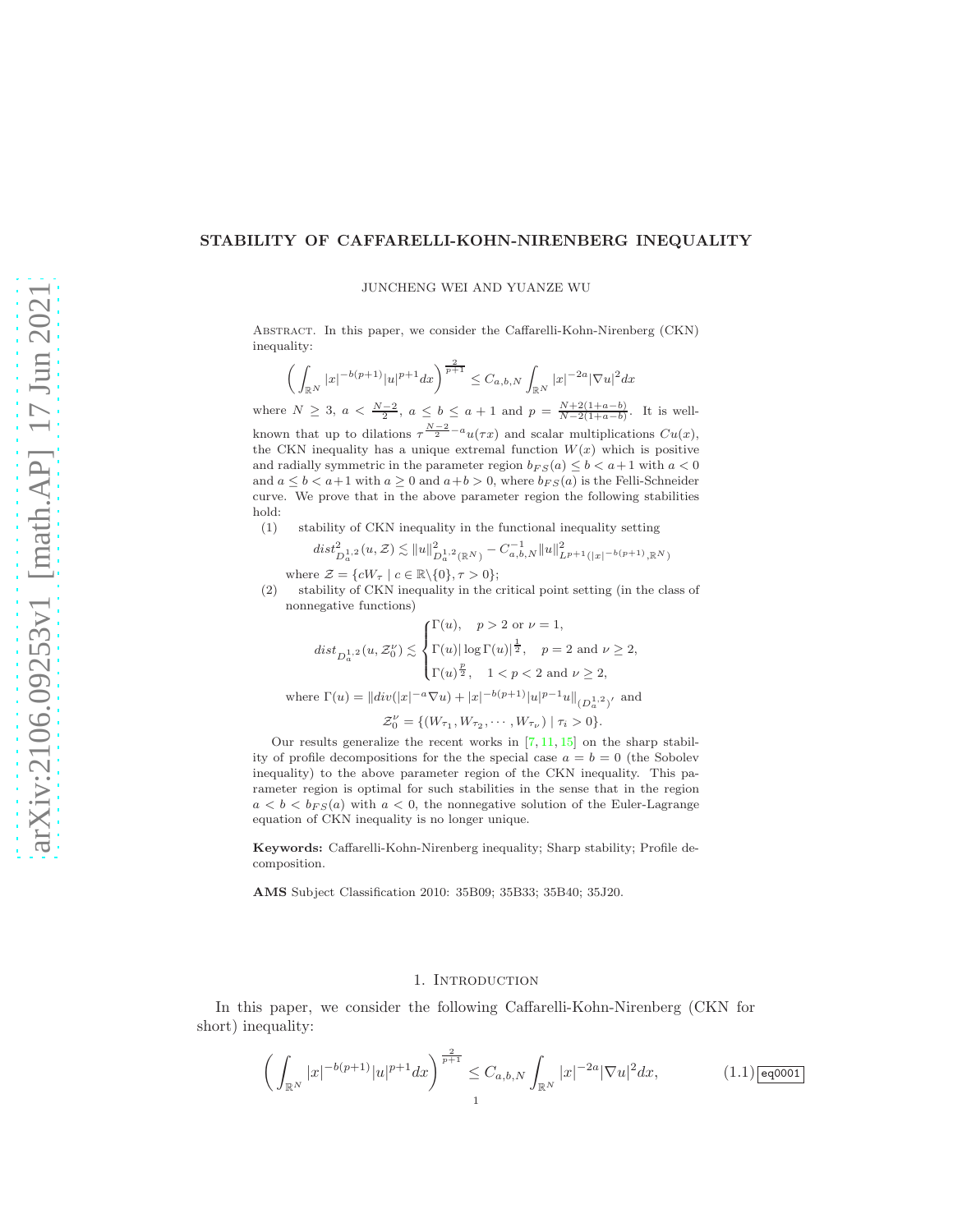where

<span id="page-1-0"></span>
$$
N \ge 3, \quad -\infty < a < \frac{N-2}{2}, \quad a \le b \le a+1 \quad \text{and} \quad p = \frac{N+2(1+a-b)}{N-2(1+a-b)}, \tag{1.2}\text{ [eq0003]}
$$

 $u \in D_a^{1,2}(\mathbb{R}^N)$  and  $D_a^{1,2}(\mathbb{R}^N)$  is the Hilbert space given by

<span id="page-1-2"></span>
$$
D_a^{1,2}(\mathbb{R}^N) = \{ u \in D^{1,2}(\mathbb{R}^N) \mid \int_{\mathbb{R}^N} |x|^{-2a} |\nabla u|^2 dx < +\infty \}
$$
 (1.3)

with the inner product

$$
\langle u,v\rangle_{D^{1,2}_a(\mathbb{R}^N)}=\int_{\mathbb{R}^N}|x|^{-2a}\nabla u\nabla vdx
$$

and  $D^{1,2}(\mathbb{R}^N) = \dot{W}^{1,2}(\mathbb{R}^N)$  being the usual homogeneous Sobolev space (cf. [\[15,](#page-28-1) Definition 2.1]).

 $(1.1)$  is established in the celebrated paper  $\vert 4 \vert$  by Caffarelli, Kohn and Nirenberg, as it is named, for a much more general version. Moreover, as pointed out in [\[5\]](#page-27-2), a fundamental task in understanding the CKN inequality [\(1.1\)](#page-0-0) is to study the best constants, existence (and nonexistence) of extremal functions, as well as their qualitative properties for parameters a and b in the full region  $(1.2)$ , since  $(1.1)$  contains the classical Sobolev inequality  $(a = b = 0)$  and the classical Hardy inequality  $(a = 0, b = 1)$  as special cases, which have played important roles in many applications by virtue of the complete knowledge about the best constants, extremal functions, and their qualitative properties.

Under the condition  $(1.2)$ , it is well-known  $(cf. [1, 5, 6, 17, 23])$  $(cf. [1, 5, 6, 17, 23])$  $(cf. [1, 5, 6, 17, 23])$  $(cf. [1, 5, 6, 17, 23])$  $(cf. [1, 5, 6, 17, 23])$  $(cf. [1, 5, 6, 17, 23])$  $(cf. [1, 5, 6, 17, 23])$  $(cf. [1, 5, 6, 17, 23])$  $(cf. [1, 5, 6, 17, 23])$  $(cf. [1, 5, 6, 17, 23])$  $(cf. [1, 5, 6, 17, 23])$  that  $(1.1)$  has extremal functions if and only if either for  $a < b < a + 1$  with  $a < 0$  or for  $a \leq b < a+1$  with  $a \geq 0$ . Moreover, let

<span id="page-1-1"></span>
$$
b_{FS}(a) = \frac{N(a_c - a)}{2\sqrt{(a_c - a)^2 + (N - 1)}} + a - a_c > a
$$
\n(1.4)eqn991

be the Felli-Schneider curve found in [\[16\]](#page-28-4), then it is also well-known (cf.  $[1, 6, 12 [1, 6, 12 [1, 6, 12-$ [14,](#page-28-6) [16,](#page-28-4) [17,](#page-28-2) [23\]](#page-28-3)) that up to dilations  $\tau^{a_c-a}u(\tau x)$  and scalar multiplications  $Cu(x)$ (also up to translations  $u(x + y)$  in the special case  $a = b = 0$ ), [\(1.1\)](#page-0-0) has a unique extremal function

<span id="page-1-3"></span>
$$
W(x) = (2(p+1)(a_c-a)^2)^{\frac{1}{(p-1)}} \left(1+|x|^{(a_c-a)(p-1)}\right)^{-\frac{2}{p-1}}
$$
(1.5)

either for  $b_{FS}(a) \leq b < a+1$  with  $a < 0$  or for  $a \leq b < a+1$  with  $a \geq 0$  while, extremal functions of [\(1.1\)](#page-0-0) must be non-radial for  $a < b < b_{FS}(a)$  with  $a < 0$ . Here, for the sake of simplicity, we denote  $a_c = \frac{N-2}{2}$ , as that in [\[12–](#page-28-5)[14\]](#page-28-6). On the other hand, it has been proved in [\[18\]](#page-28-7) that extremal functions of [\(1.1\)](#page-0-0) must have  $\mathcal{O}(N-1)$  symmetry for  $a < b < b_{FS}(a)$  with  $a < 0$ , that is, extremal functions of [\(1.1\)](#page-0-0) must depend on the radius r and the angle  $\theta_N$  between the positive  $x_N$ -axis and  $\overrightarrow{Ox}$  for  $a < b < b_{FS}(a)$  with  $a < 0$  up to rotations. To our best knowledge, whether the extremal function of [\(1.1\)](#page-0-0) is unique or not for  $a < b < b_{FS}(a)$  with  $a < 0$  is still unknown.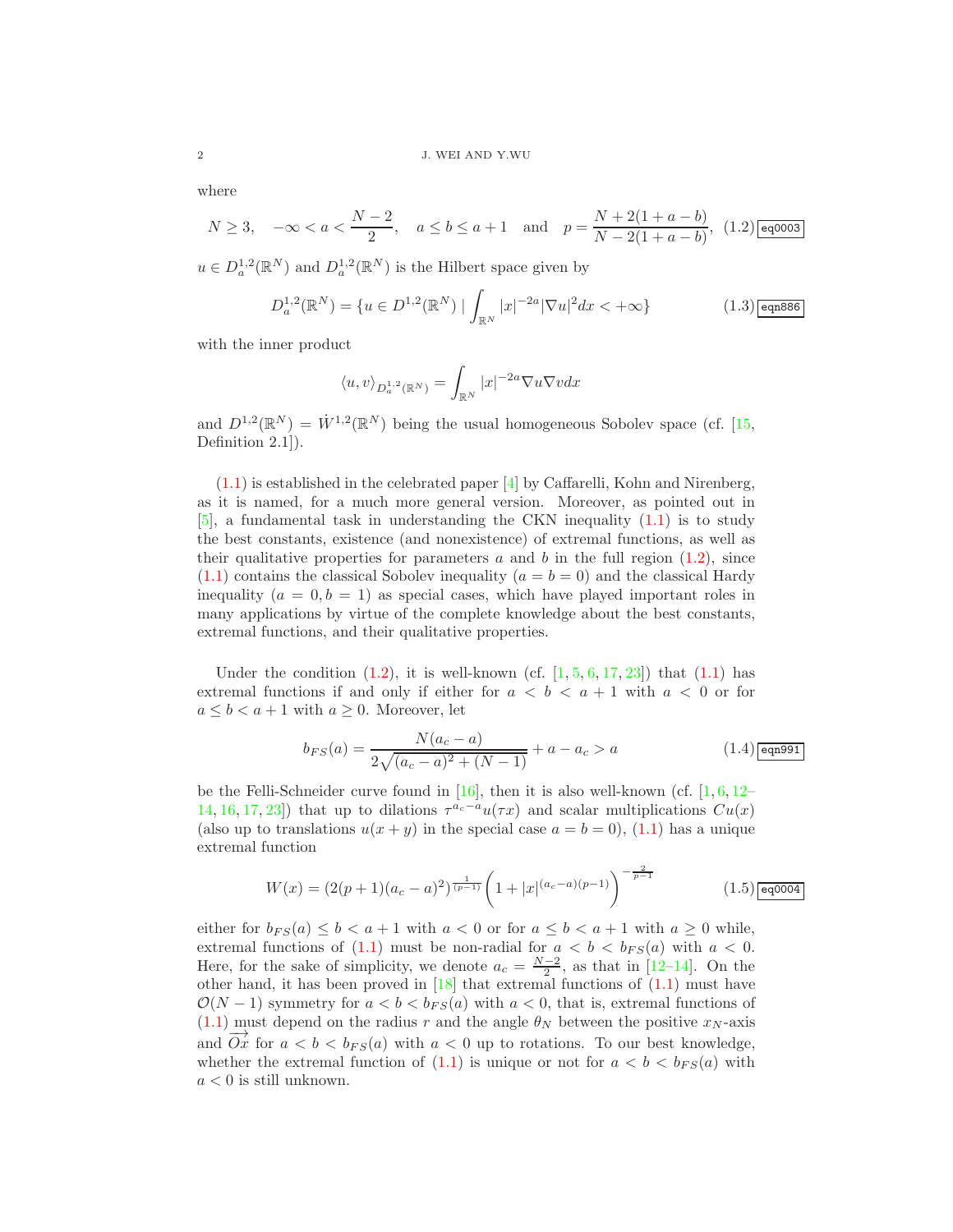Once the extremal functions of  $(1.1)$  are well understood, it is natural to study quantitative stability for the CKN inequality  $(1.1)$  by asking whether the deviation of a given function from attaining equality in  $(1.1)$  controls its distance to the family of extremal functions. These studies were initialed by Brez $i$ s and Lieb in  $[3]$ by raising an open question for the classical Sobolev inequality ( $a = b = 0$ ) which was settled by Bianchi and Egnell in  $[2]$  while, quantitative stability for the Hardy-Sobolev inequality  $(a = 0, 0 < b < 1)$  was studied in [\[20\]](#page-28-8). Since the extremal function of [\(1.1\)](#page-0-0) is unique up to dilations  $\tau^{a_c-a}u(\tau x)$  and scalar multiplications  $Cu(x)$  either for  $b_{FS}(a) \leq b < a+1$  with  $a < 0$  or for  $a \leq b < a+1$  with  $a \geq 0$  and  $a + b > 0$ , the smooth manifold

$$
\mathcal{Z} = \{cW_{\tau}(x) \mid c \in \mathbb{R} \backslash \{0\} \text{ and } \tau > 0\}
$$

is all extremal functions of [\(1.1\)](#page-0-0) in the above parameter region. Thus, it is natural to extend the quantitative stability for the Sobolev inequality  $(a = b = 0)$  and the Hardy-Sobolev inequality ( $a = 0, 0 < b < 1$ ) to the CKN inequality [\(1.1\)](#page-0-0) in the above parameter region. Our first result in this paper, which devoted to this aspect, can be stated as follows.

 $\langle$ <sup>thm0001</sup>) Theorem 1.1. Let  $b_{FS}(a)$  be the Felli-Schneider curve given by [\(1.4\)](#page-1-1) and assume that either

<span id="page-2-0"></span>
$$
(1) \qquad b_{FS}(a) \le b < a+1 \text{ with } a < 0 \text{ or}
$$

(2)  $a \le b < a + 1$  with  $a \ge 0$  and  $a + b > 0$ .

Then

$$
dist_{D_a^{1,2}}^2(u, \mathcal{Z}) \lesssim \|u\|_{D_a^{1,2}(\mathbb{R}^N)}^2 - C_{a,b,N}^{-1} \|u\|_{L^{p+1}(|x|^{-b(p+1)}, \mathbb{R}^N)}^2
$$

for all  $u \in D_a^{1,2}(\mathbb{R}^N)$ , where  $L^{p+1}(|x|^{-b(p+1)}, \mathbb{R}^N)$  is the usual weighted Lebesgue space and its usual norm is given by

$$
||u||_{L^{p+1}(|x|^{-b(p+1)},\mathbb{R}^N)} = \left(\int_{\mathbb{R}^N} |x|^{-b(p+1)} |u|^{p+1} dx\right)^{\frac{1}{p+1}}.
$$

**Remark 1.1.** The conditions  $b_{FS}(a) \leq b < a+1$  with  $a < 0$  and  $a \leq b < a+1$  with  $a \geq 0$  and  $a + b > 0$  in Theorem [1.1](#page-2-0) is sharp in the sense that, for  $a < b < b_{FS}(a)$ with  $a < 0$ , the extremal function of  $(1.1)$  is no longer  $cW_{\tau}$ .

On the other hand, it is well-known that the Euler-Lagrange equation of the Sobolev inequality  $(a = b = 0)$  is given by

<span id="page-2-1"></span>
$$
-\Delta u = |u|^{\frac{4}{N-2}}u, \quad \text{in } \mathbb{R}^N
$$
\n(1.6) eqn880

and the Aubin-Talanti bubbles, given by

$$
U[z, \lambda] = [N(N-2)]^{\frac{N-2}{4}} \left(\frac{\lambda}{\lambda^2 + |x - z|^2}\right)^{\frac{N-2}{2}},
$$

are the only poaitive solutions of  $(1.6)$ , where  $z \in \mathbb{R}^N$  and  $\lambda > 0$ . Thus, the smooth manifold (except  $c = 0$ )

$$
\mathcal{M} = \{cU[z, \lambda] \mid c \in \mathbb{R}, z \in \mathbb{R}^N, \lambda > 0\}
$$

is all nonnagetive solutions of  $(1.6)$ . Moreover, Struwe proved in [\[21\]](#page-28-9) the following well-known stability of profile decompositions to  $(1.6)$  for nonnegative functions.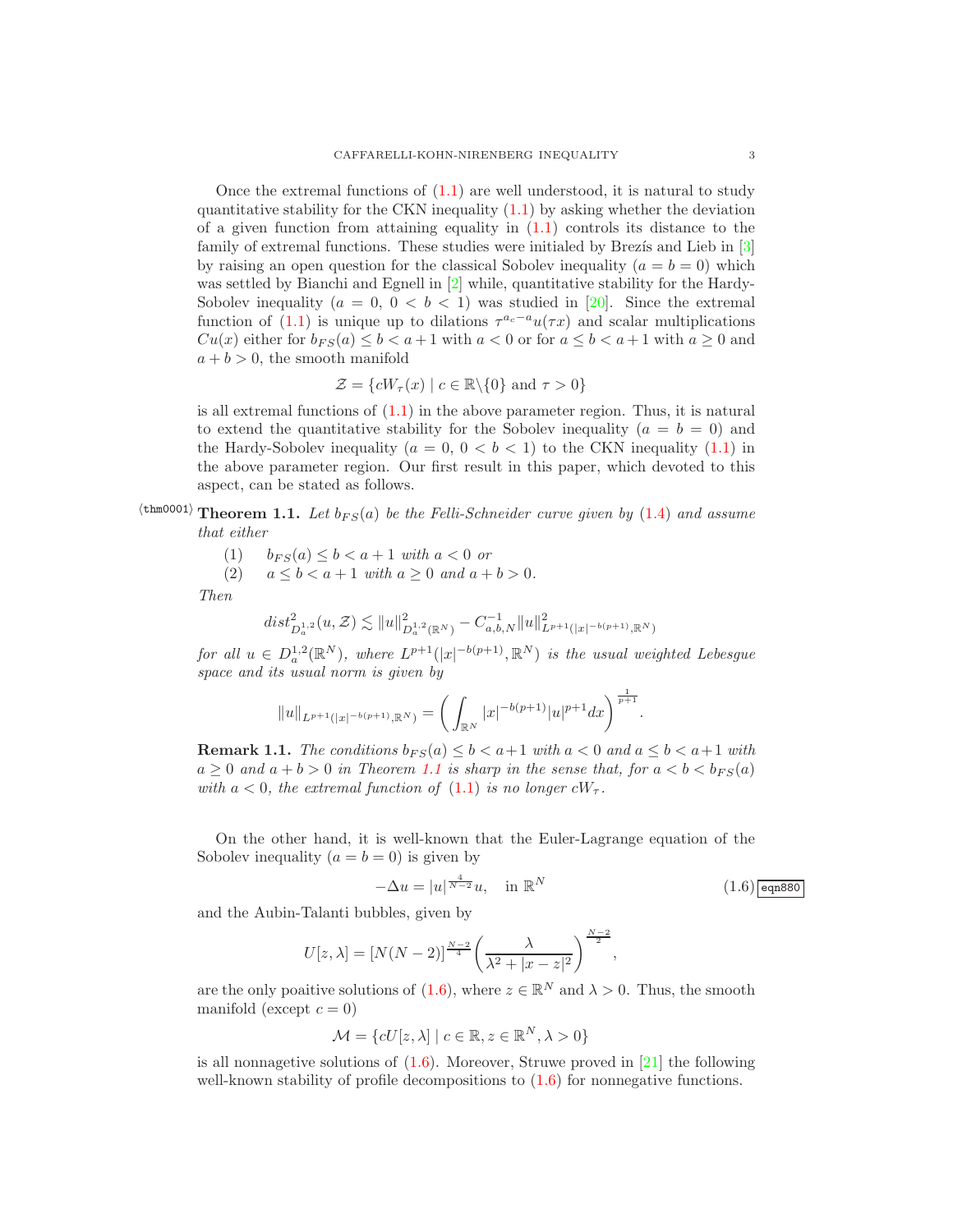<span id="page-3-0"></span> $\langle \text{thm0003} \rangle$  Theorem 1.2. Let  $N \geq 3$  and  $\nu \geq 1$  be positive integers. Let  $\{u_n\} \subset D^{1,2}(\mathbb{R}^N)$  be a nonnegative sequence with

$$
(\nu - \frac{1}{2})S^{\frac{N}{2}} < \|u_n\|_{D^{1,2}(\mathbb{R}^N)}^2 < (\nu + \frac{1}{2})S^{\frac{N}{2}},
$$

where S is the best Sobolev constant. Assume that  $\|\Delta u_n + |u_n|^{\frac{4}{N-2}}u_n\|_{H^{-1}} \to 0$ as  $n \to \infty$ , then there exist a sequence  $(z_1^{(n)}, z_2^{(n)}, \cdots, z_{\nu}^{(n)})$  of  $\nu$ -tuples of points in  $\mathbb{R}^N$  and a sequence of  $(\lambda_1^{(n)}, \lambda_2^{(n)}, \cdots, \lambda_\nu^{(n)})$  of  $\nu$ -tuples of positive real numbers such that

$$
\|\nabla u_n - \sum_{i=1}^{\nu} \nabla U[z_i^{(n)}, \lambda_i^{(n)}] \|_{L^2(\mathbb{R}^N)} \to 0 \quad \text{as } n \to \infty.
$$

In the recent papers  $[7, 15]$  $[7, 15]$ , Figalli et al. initialed a study on the quantitative version of Theorem [1.2](#page-3-0) by proving

(1) (Ciraolo-Figalli-Maggi [\[7\]](#page-27-0)) Let  $N \geq 3$  and  $u \in D^{1,2}(\mathbb{R}^N)$  be positive such that  $\|\nabla u\|_{L^2(\mathbb{R}^N)}^2 \leq \frac{3}{2} S^{\frac{N}{2}}$  and  $\|\Delta u + |u|^{\frac{4}{N-2}} u\|_{H^{-1}} \leq \delta$  for some  $\delta > 0$ sufficiently small, then

$$
dist_{D^{1,2}}(u, \mathcal{M}_0) \lesssim ||\Delta u + |u|^{\frac{4}{N-2}}u||_{H^{-1}},
$$

where  $\mathcal{M}_0 = \{ U[z, \lambda] \mid z \in \mathbb{R}^N, \lambda > 0 \}.$ 

(2) (Figalli-Glaudo [\[15\]](#page-28-1)) Let  $u \in D^{1,2}(\mathbb{R}^N)$  be nonnegative such that

$$
(\nu - \frac{1}{2})S^{\frac{N}{2}} < \|u\|_{D^{1,2}(\mathbb{R}^N)}^2 < (\nu + \frac{1}{2})S^{\frac{N}{2}}
$$

and  $\|\Delta u + |u|^{\frac{4}{N-2}}u\|_{H^{-1}} \leq \delta$  for some  $\delta > 0$  sufficiently small, then for  $3 \leq N \leq 5$ ,

$$
dist_{D^{1,2}}(u, \mathcal{M}_0^{\nu}) \lesssim ||\Delta u + |u|^{\frac{4}{N-2}}u||_{H^{-1}}
$$

where

$$
\mathcal{M}_0^{\nu} = \{ \sum_{i=1}^{\nu} U[z_i, \lambda_i] \mid z_i \in \mathbb{R}^N, \lambda_i > 0 \}.
$$

**Remark 1.2.** The stability obtained in  $(15)$  is more general than the conclusion  $(2)$ stated here in the sense that, u could be sign-changing if u is close to the sum of  $U[z_i, \lambda_i]$  in  $D^{1,2}(\mathbb{R}^N)$  where  $U[z_i, \lambda_i]$  are weakly interacting (the definition of weakly interaction can be found in  $(15, Definition 3.1)$ . We choose to state the conclusion (2) since it is more close to Struwe's theorem on the stability of profile decompositions to  $(1.6)$  for nonnegative functions.

As pointed out in  $[15]$ , it is rather surprisingly that the conclusion  $(2)$  is false for  $N \geq 6$ . Figalli and Glaudo constructed a counterexample of the conclusion (2) for  $N \geq 6$  with two bubbles and conjectured in [\[15\]](#page-28-1) that the quantitative version of Theorem [1.2](#page-3-0) for  $N \geq 6$  and  $\nu > 1$  will be

$$
dist_{D^{1,2}}(u, \mathcal{M}_0^{\nu}) \lesssim \begin{cases} \|\Delta u + |u|u\|_{H^{-1}} |\ln(\|\Delta u + |u|u\|_{H^{-1}})|, & N = 6; \\ \|\Delta u + |u|^{\frac{4}{N-2}} u\|_{H^{-1}}^{\gamma(N)}, & N \ge 7 \end{cases}
$$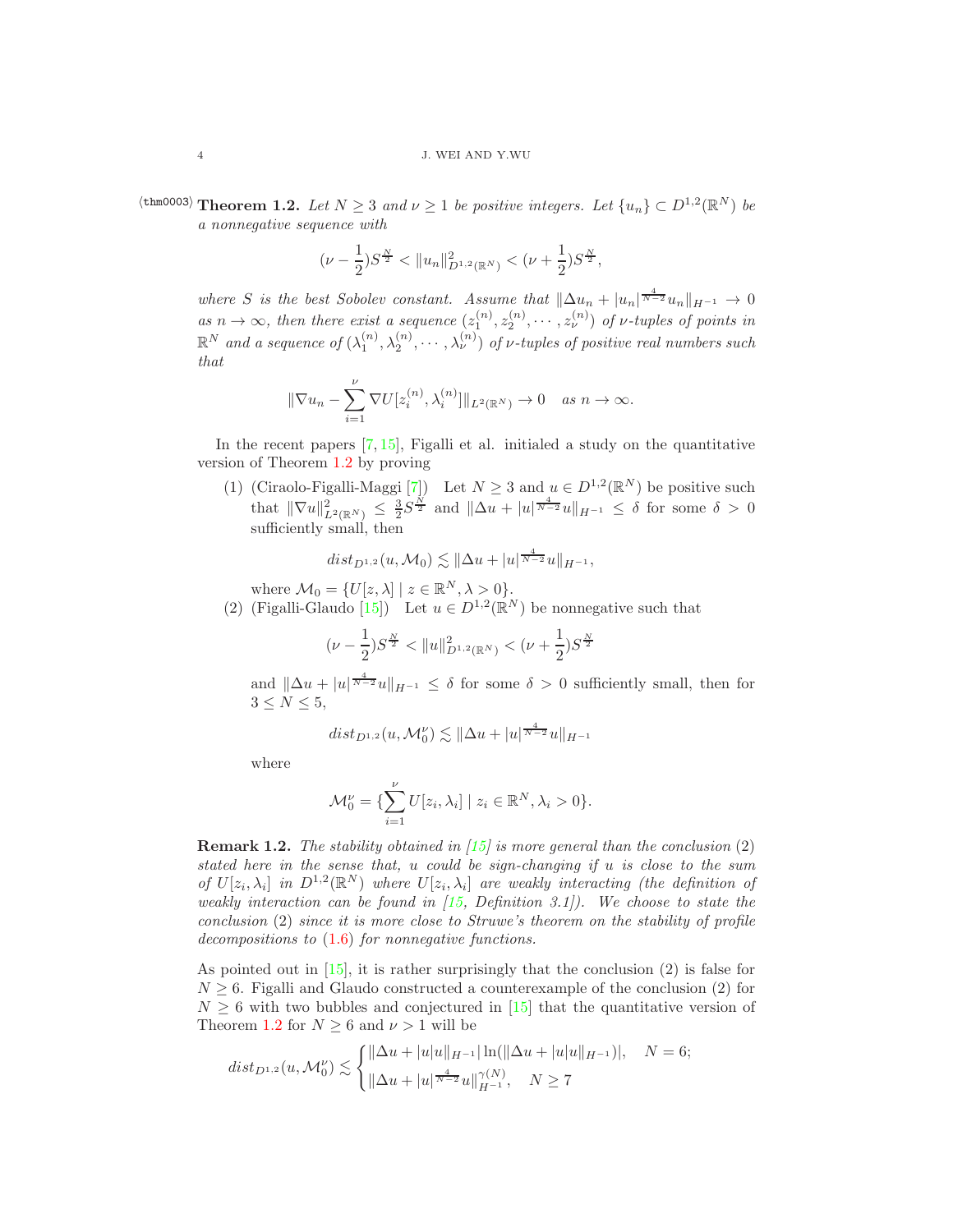with  $0 < \gamma(N) < 1$  under the same assumptions of the conclusion (2). In the very recent work [\[11\]](#page-28-0), the first author of the current paper, together with Deng and Sun, proved that the quantitative version of Theorem [1.2](#page-3-0) for  $N \geq 6$  and  $\nu > 1$  is actually

$$
dist_{D^{1,2}}(u, \mathcal{M}_0^{\nu}) \lesssim \begin{cases} \|\Delta u + |u|u\|_{H^{-1}} |\ln(\|\Delta u + |u|u\|_{H^{-1}})|^{\frac{1}{2}}, & N = 6; \\ \|\Delta u + |u|^{\frac{4}{N-2}} u\|_{H^{-1}}^{\frac{2(N-2)}{2(N-2)}}, & N \ge 7 \end{cases}
$$

under the same assumptions of the conclusion (2), where the orders of the right hand sides in above estimates are optimal. We would like to refer the recent works  $[7,15]$  $[7,15]$ once more for more motivations, discussions and applications of the study on the quantitative version of Theorem [1.2.](#page-3-0)

Since the Sobolev inequality  $(a = b = 0)$  is a special case of the CKN inequality  $(1.1)$  and the Euler-Lagrange equation of  $(1.1)$  is given by

<span id="page-4-0"></span>
$$
-div(|x|^{-a}\nabla u) = |x|^{-b(p+1)}|u|^{p-1}u, \quad \text{in } \mathbb{R}^N,
$$
\n(1.7)  $\boxed{\text{eq0018}}$ 

it is natural to ask whether the stability of profile decompositions to [\(1.7\)](#page-4-0) for nonnegative functions which is similar to that of  $(1.6)$  holds or not. Our second main result of this paper, which devoted to this natural question, can be stated as follows.

 $\langle\tanh0002\rangle$ 

<span id="page-4-2"></span>**Theorem 1.3.** Let  $N \geq 3$  and  $\nu \geq 1$  be positive integers. Let  $b_{FS}(a)$  be the Felli-Schneider curve given by [\(1.4\)](#page-1-1) and assume that either  $b_{FS}(a) \leq b < a+1$  with  $a < 0$  or  $a \leq b < a + 1$  with  $a \geq 0$  and  $a + b > 0$ . Then for any nonnegative  $u \in D_a^{1,2}(\mathbb{R}^N)$  such that

<span id="page-4-1"></span>
$$
(\nu - \frac{1}{2})(C_{a,b,N}^{-1})^{\frac{p+1}{p-1}} < ||u||_{D_a^{1,2}(\mathbb{R}^N)}^2 < (\nu + \frac{1}{2})(C_{a,b,N}^{-1})^{\frac{p+1}{p-1}}
$$
(1.8) eqn99

and  $\Gamma(u) \leq \delta$  with some  $\delta > 0$  sufficiently small, we have

$$
dist_{D_a^{1,2}}(u, \mathcal{Z}_0^{\nu}) \lesssim \begin{cases} \Gamma(u), & p > 2 \text{ or } \nu = 1, \\ \Gamma(u) |\log \Gamma(u)|^{\frac{1}{2}}, & p = 2 \text{ and } \nu \ge 2, \\ \Gamma(u)^{\frac{p}{2}}, & 1 < p < 2 \text{ and } \nu \ge 2. \end{cases}
$$

where  $\Gamma(u) = ||div(|x|^{-a}\nabla u) + |x|^{-b(p+1)}|u|^{p-1}u||_{(D_a^{1,2})'}$  and

$$
\mathcal{Z}_0^{\nu} = \{ \sum_{j=1}^{\nu} W_{\tau_j} \mid \tau_j > 0 \}.
$$

Moreover, this stability is sharp in the sense that, there exists nonnegative  $u_* \in$  $D_a^{1,2}(\mathbb{R}^N)$ , satisfying [\(1.8\)](#page-4-1) and  $\Gamma(u_*) \leq \delta$  for some  $\delta > 0$  sufficiently small, such that

$$
dist_{D_a^{1,2}}(u_*, \mathcal{Z}_0^{\nu}) \gtrsim \begin{cases} \Gamma(u_*), & p > 2 \ \ or \ \nu = 1, \\ \Gamma(u_*) |\log \Gamma(u_*)|^{\frac{1}{2}}, & p = 2 \ \ and \ \nu \geq 2, \\ \Gamma(u_*)^{\frac{p}{2}}, & 1 < p < 2 \ \ and \ \nu \geq 2. \end{cases}
$$

**Remark 1.3.** (1) The conditions  $b_{FS}(a) \leq b < a+1$  with  $a < 0$  and  $a \leq$  $b < a + 1$  with  $a \ge 0$  and  $a + b > 0$  in Theorem [1.3](#page-4-2) is optimal in the sense that, for  $a < b < b_{FS}(a)$  with  $a < 0$ , the nonnegative solutions of [\(1.7\)](#page-4-0) is no longer unique.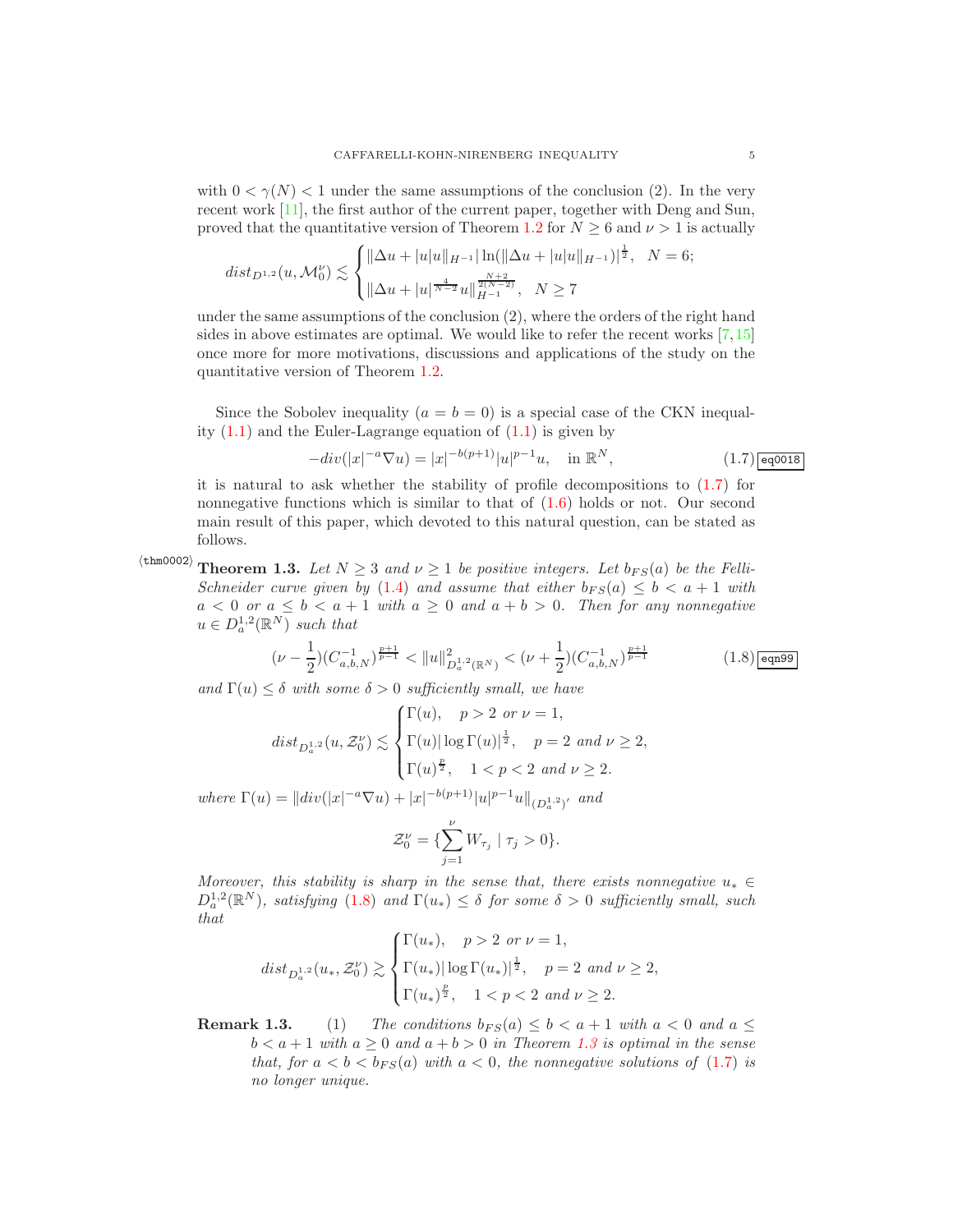#### 6 J. WEI AND Y.WU

 $(2)$  (2) of Theorem [1.3](#page-4-2) can be generalized to more general class of functions as that in  $(15,$  Theorem 3.3] by introducing the concept of weakly interaction for the nonnegative solutions of  $(1.7)$  as that in  $\overline{15}$ , Definition 3.1.

**Notations.** Throughout this paper,  $C$  and  $C'$  are indiscriminately used to denote various absolutely positive constants.  $a \sim b$  means that  $C'b \le a \le Cb$  and  $a \lesssim b$ means that  $a \leq Cb$ .

# 2. Preliminaries

Let  $D_a^{1,2}(\mathbb{R}^N)$  be the Hilbert space given by  $(1.3)$  with the norm  $\|\cdot\|_{D_a^{1,2}(\mathbb{R}^N)}$ . By [\[5,](#page-27-2) Proposition 2.2],  $D_a^{1,2}(\mathbb{R}^N)$  is isomorphic to the Hilbert space  $H^1(\mathcal{C})$  by the transformation

<span id="page-5-1"></span>
$$
u(x) = |x|^{-(a_c - a)}v(-\ln|x|, \frac{x}{|x|}),
$$
\n(2.1)

where  $C = \mathbb{R} \times \mathbb{S}^{N-1}$  is the standard cylinder, the inner product in  $H^1(\mathcal{C})$  is given by

$$
\langle w, v \rangle_{H^1(\mathcal{C})} = \int_{\mathcal{C}} \nabla w \nabla v + (a_c - a)^2 uv d\mu
$$

with  $d\mu$  being the volume element on  $\mathcal{C}, u \in D_a^{1,2}(\mathbb{R}^N)$  and  $w, v \in H^1(\mathcal{C})$ .

The CKN inequality  $(1.1)$  can be rewritten as the following minimizing problem:

<span id="page-5-0"></span>
$$
C_{a,b,N}^{-1} = \inf_{u \in D_a^{1,2}(\mathbb{R}^N)\backslash\{0\}} \frac{\|u\|_{D_a^{1,2}(\mathbb{R}^N)}^2}{\|u\|_{L^{p+1}(|x|^{-b(p+1)}, \mathbb{R}^N)}^2},
$$
(2.2)

where  $L^{p+1}(|x|^{-b(p+1)}, \mathbb{R}^{N})$  is the usual weighted Lebesgue space and its usual norm is given by  $||u||_{L^{p+1}(|x|^{-b(p+1)}, \mathbb{R}^N)} =$  $\left(\int_{\mathbb{R}^N} |x|^{-b(p+1)}|u|^{p+1}dx\right)^{\frac{1}{p+1}}$ . The Euler-Lagrange equation of the minimizing problem  $(2.2)$  is given by  $(1.7)$ . By  $(2.1)$ ,  $(2.2)$ is equivalent to the following minimizing problem:

<span id="page-5-3"></span>
$$
C_{a,b,N}^{-1} = \inf_{v \in H^1(\mathcal{C}) \setminus \{0\}} \frac{\|v\|_{H^1(\mathcal{C})}^2}{\|u\|_{L^{p+1}(\mathcal{C})}^2},\tag{2.3)}
$$

where  $\|\cdot\|_{L^{p+1}(\mathcal{C})}$  is the usual norm in the Lebesgue space  $L^{p+1}(\mathcal{C})$ . Let  $t = -\ln|x|$ and  $\theta = \frac{x}{|x|}$  for  $x \in \mathbb{R}^N \setminus \{0\}$ , then by [\[5,](#page-27-2) Proposition 2.2], [\(1.7\)](#page-4-0) is equivalent to the following equation of  $v$ :

<span id="page-5-2"></span>
$$
-\Delta_{\theta}v - \partial_t^2 v + (a_c - a)^2 v = |v|^{p-1}v, \quad \text{in } C
$$
 (2.4)

where  $\Delta_{\theta}$  is the Laplace-Beltrami operator on  $\mathbb{S}^{N-1}$ .

Clearly, minimizers of  $(2.2)$  are ground states of  $(1.7)$ . It is also well-known (cf. [\[5,](#page-27-2) [6,](#page-27-4) [16\]](#page-28-4)) that up to dilations  $u_{\tau}(x) = \tau^{a_c-a} u(\tau x)$  and scalar multiplications  $Cu(x)$  (also up to translations  $u(x + y)$  for the spacial case  $a = b = 0$ ), the radial function  $W(x)$  given by [\(1.5\)](#page-1-3) is also the unique minimizer of the following minimizing problem

$$
C_{a,b,N,rad}^{-1} = \inf_{u \in D_{a,rad}^{1,2}(\mathbb{R}^N)\backslash\{0\}} \frac{\|u\|_{D_a^{1,2}(\mathbb{R}^N)}^2}{\|u\|_{L^{p+1}(|x|^{-b(p+1)},\mathbb{R}^N)}^2}
$$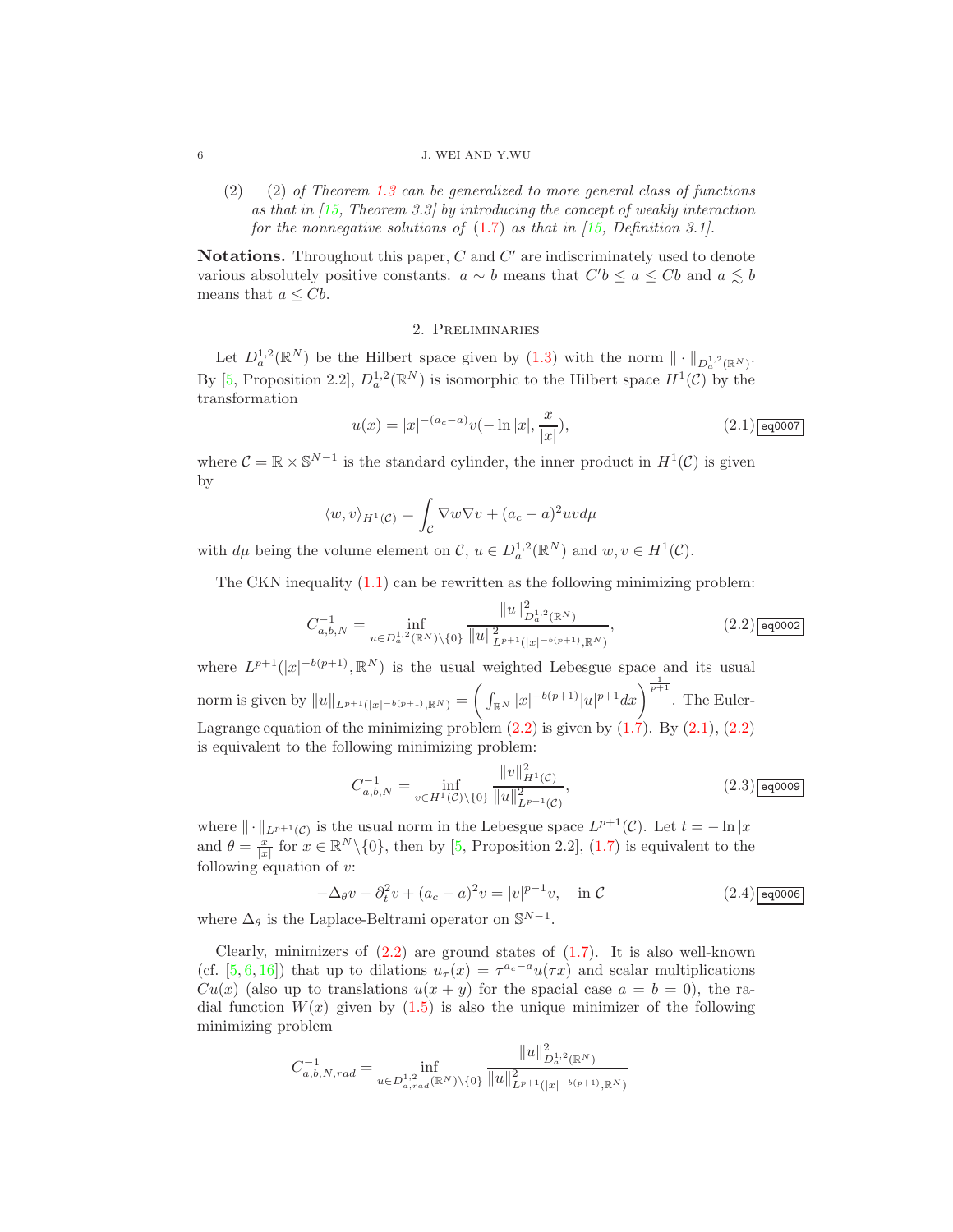under the condition  $(1.2)$ , where

$$
D_{a,rad}^{1,2}(\mathbb{R}^N) = \{ u \in D_a^{1,2}(\mathbb{R}^N) \mid u \text{ is radially symmetric} \}.
$$

Thus,  $W(x)$  is always a solution of  $(1.7)$  under the condition  $(1.2)$ . It has been proved in [\[6,](#page-27-4)[14\]](#page-28-6) that  $W(x)$  is the unique nonnegative solution of  $(1.7)$  in  $D_a^{1,2}(\mathbb{R}^N)$ either for  $b_{FS}(a) \leq b < a+1$  with  $a < 0$  or for  $a \leq b < a+1$  with  $a \geq 0$ . Moreover, it has also been proved in [\[16\]](#page-28-4) that  $W(x)$  is nondegenerate in  $D_a^{1,2}(\mathbb{R}^N)$  under the condition [\(1.2\)](#page-1-0). That is, up to scalar multiplications  $CV(x)$ ,

<span id="page-6-2"></span>
$$
V(x) := \nabla W(x) \cdot x - (a_c - a)W(x) = \frac{\partial}{\partial \lambda} (\lambda^{-(a_c - a)} W(\lambda x))|_{\lambda = 1}
$$
 (2.5) eq0010

is the only nonzero solution in  $D_a^{1,2}(\mathbb{R}^N)$  to the linearization of [\(1.7\)](#page-4-0) around W which is given by

<span id="page-6-0"></span>
$$
-div(|x|^{-a}\nabla u) = p|x|^{-b(p+1)}W^{p-1}u, \quad \text{in } \mathbb{R}^N. \tag{2.6) } \boxed{\text{eq0017}}
$$

By the transformation  $(2.1)$ , the linear equation  $(2.6)$  can be rewritten as follows:

<span id="page-6-3"></span>
$$
-\Delta_{\theta}v - \partial_t^2 v + (a_c - a)^2 v = p\Psi^{p-1}v, \quad \text{in } C,
$$
\n(2.7)  $\boxed{\text{eq0016}}$ 

where  $\Delta_{\theta}$  is the Laplace-Beltrami operator on  $\mathbb{S}^{N-1}$ ,  $t = -\ln|x|$  and  $\theta = \frac{x}{|x|}$  for  $x \in \mathbb{R}^N \backslash \{0\}$ , and

<span id="page-6-1"></span>
$$
\Psi(t) = \left(\frac{(p+1)(a_c-a)^2}{2}\right)^{\frac{1}{p-1}} \left(\cosh\left(\frac{(a_c-a)(p-1)}{2}t\right)\right)^{-\frac{2}{p-1}}.\tag{2.8)}\text{eq0026}
$$

It follows from the transformation [\(2.1\)](#page-5-1) that

$$
\Psi_s'(t) = \Psi'(t - \log s) = \frac{\partial}{\partial t} \Psi(t - \log s) = -s \frac{\partial}{\partial s} \Psi(t - \log s)
$$

is the only nonzero solution of  $(2.8)$  in  $H<sup>1</sup>(\mathcal{C})$ .

## 3. Profile decompositions of nonnegative functions

It is well-known that all minimizers of  $(2.2)$  are positive in  $\mathbb{R}^N \setminus \{0\}$ . Indeed, let

$$
\mathcal{E}(u) = \frac{1}{2} ||u||_{D_a^{1,2}(\mathbb{R}^N)}^2 - \frac{1}{p+1} ||u||_{L^{p+1}(|x|^{-b(p+1)},\mathbb{R}^N)}^{p+1},
$$

then by [\(1.1\)](#page-0-0),  $\mathcal{E}(u)$  is of class  $C^2$  in  $D_a^{1,2}(\mathbb{R}^N)$ . Since it is well-known that extremal functions of  $(2.2)$  are ground states of  $(1.7)$ , extremal functions of  $(2.2)$  are also minimizers of the minimizing problem

$$
c = \inf_{u \in \mathcal{N}} \mathcal{E}(u),
$$

where

$$
\mathcal{N} = \{ u \in D_a^{1,2}(\mathbb{R}^N) \backslash \{0\} \mid \mathcal{E}'(u)u = 0 \}
$$

is the usual Nehari manifold. Since  $p > 1$  for  $a \leq b < a + 1$ , it is standard to use the fibering maps to show the double-energy property of  $\mathcal{E}(u)$ , that is,  $c_{sg} \geq 2c$ , where  $c_{sg} = \inf_{u \in \mathcal{N}_{sg}} \mathcal{E}(u)$  with

$$
\mathcal{N}_{sg} = \{ u \in D_a^{1,2}(\mathbb{R}^N) \backslash \{0\} \mid \mathcal{E}'(u^{\pm})u^{\pm} = 0 \}
$$

and  $u^{\pm} = \max{\{\pm u, 0\}}$ . Thus, by the the double-energy property of  $\mathcal{E}(u)$ , all minimizers of  $\mathcal{E}(u)$  in N at the energy level c are nonnegative which implies that all extremal functions of [\(2.2\)](#page-5-0) are nonnegative. It follows from the maximum principle that all extremal functions of [\(2.2\)](#page-5-0) are positive in  $\mathbb{R}^N \setminus \{0\}$ .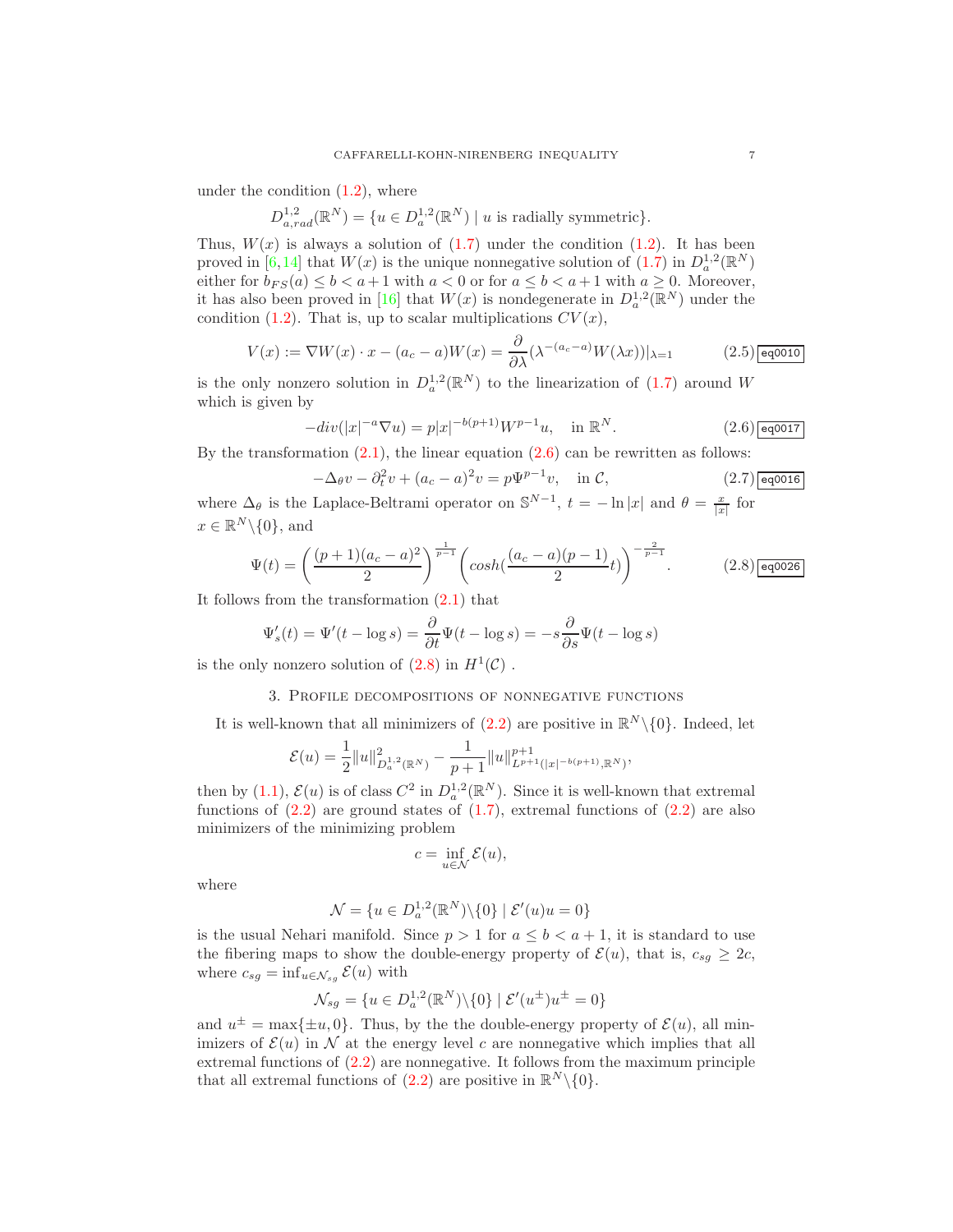#### 8 J. WEI AND Y.WU

<span id="page-7-0"></span>As that of the Sobolev and Hardy-Sobolev inequalities, we have the following relatively compactness of minimizing sequences of [\(2.2\)](#page-5-0).

 $\langle \text{prop0001} \rangle$  **Proposition 3.1.** Suppose that  $\{u_n\} \subset D_a^{1,2}(\mathbb{R}^N)$  be a minimizing sequence of [\(2.2\)](#page-5-0) either for  $a < b < a+1$  with  $a < 0$  or for  $a \le b < a+1$  with  $a \ge 0$  and  $a+b > 0$ . Then there exists  $\{\tau_n\} \subset (0, +\infty)$  such that  $(u_n)_{\tau_n} \to u_0$  strongly in  $D_a^{1,2}(\mathbb{R}^N)$  as  $n \to \infty$  up to a subsequence, where  $u_0$  is a minimizer of  $(2.2)$ . Moreover, we have  $u_0 = CW_{\tau_0}$  with some  $\tau_0 > 0$  and  $C \in \mathbb{R} \setminus \{0\}$  either for  $b_{FS}(a) \leq b < a + 1$ with  $a < 0$  or for  $a \leq b < a + 1$  with  $a \geq 0$  and  $a + b > 0$ , where  $b_{FS}(a)$  is the Felli-Schneider curve given by  $(1.4)$ .

> *Proof.* Since the case  $a \geq 0$  is considered in [\[24,](#page-28-10) Theorem 4], we shall only give the proof for  $a < 0$ . Moreover, the proof is rather standard nowadays (cf. [\[22\]](#page-28-11)), so we only sketch it here. Without loss of generality, we may assume that

$$
||u_n||_{L^{p+1}(|x|^{-b(p+1)}, \mathbb{R}^N)}^2 = 1.
$$

Then  $\{u_n\}$  is bounded in  $D_a^{1,2}(\mathbb{R}^N)$  and thus,  $u_n \to \hat{u}_0$  weakly in  $D_a^{1,2}(\mathbb{R}^N)$  as  $n \to \infty$  up to a subsequence. Moreover, by the double-energy property of  $\mathcal{E}(u)$ , we may also assume that  $\hat{u}_0 \geq 0$  without loss of generality. By [\(2.1\)](#page-5-1), the corresponding  $v_n \rightharpoonup v_0$  weakly in  $H^1(\mathcal{C})$  as  $n \to \infty$  up to a subsequence with  $v_0 \geq 0$ . Since  $a < b < a + 1$  for  $a < 0$ , we have  $1 < p < \frac{N+2}{N-2}$  by [\(1.2\)](#page-1-0). Thus, by [\[5,](#page-27-2) Lemma 4.1], there exists  $\{\tau_n\} \subset \mathbb{R}$  such that

$$
\overline{v}_n = v_n(t - \tau_n, \theta) \to \overline{v}_0 \neq 0
$$
 weakly in  $H^1(\mathcal{C})$  as  $n \to \infty$ .

It follows from the Brezis-Lieb lemma and the concavity of the function  $t^{\frac{2}{p+1}}$  for  $0 < t < 1$  with  $p > 1$  that

$$
\begin{array}{rcl}\n1 + o_n(1) & = & C_{a,b,N}(\|\overline{v}_n - \overline{v}_0\|_{H^1(\mathcal{C})}^2 + \|\overline{v}_0\|_{H^1(\mathcal{C})}^2) \\
& \geq & \left(1 - \|\overline{v}_0\|_{L^{p+1}(\mathcal{C})}^{p+1} + o_n(1)\right)^{\frac{2}{p+1}} + (\|\overline{v}_0\|_{L^{p+1}(\mathcal{C})}^{p+1})^{\frac{2}{p+1}} \\
& \geq & 1 + o_n(1),\n\end{array}
$$

which implies that  $\overline{v}_n \to \overline{v}_0$  strongly in  $L^{p+1}(\mathcal{C})$  as  $n \to \infty$ . Correspondingly, by [\(2.1\)](#page-5-1), we have  $(u_n)_{\tau_n} \to u_0$  strongly in  $L^{p+1}(|x|^{-b(p+1)}, \mathbb{R}^N)$  as  $n \to \infty$ . It is then easy to show that  $u_0$  is a minimizer of [\(2.2\)](#page-5-0). In the cases  $b_{FS}(a) \leq b < a+1$  with  $a < 0$  or  $a \leq b < a + 1$  with  $a \geq 0$  and  $a + b > 0$ , W is the unique minimizer of [\(2.2\)](#page-5-0) up to dilations  $u_{\tau}(x) = \tau^{a_c-a} u(\tau x)$  and scalar multiplications  $Cu(x)$ . Thus, we must have  $u_0 = CW_{\tau_0}$  with some  $\tau_0 > 0$  and  $C \in \mathbb{R} \setminus \{0\}.$ 

As the well-known results of profile decompositions to the Sobolev inequality due to Struwe (cf.  $[21, 22]$  $[21, 22]$ ), we have the following profile decompositions of  $(1.7)$ for nonnegative functions which, to our best knowledge, is new.

 $\langle \text{prop0002} \rangle$  Proposition 3.2. Let  $\{w_n\}$  be a nonnegative  $(PS)$  sequence of  $\mathcal{E}(u)$  with

$$
(\nu - \frac{1}{2})(C_{a,b,N}^{-1})^{\frac{p+1}{p-1}} < ||w_n||_{D_a^{1,2}(\mathbb{R}^N)}^2 < (\nu + \frac{1}{2})(C_{a,b,N}^{-1})^{\frac{p+1}{p-1}}
$$

<span id="page-7-1"></span>with some  $\nu \in \mathbb{N}$  either for  $b_{FS}(a) \leq b < a+1$  with  $a < 0$  or for  $a \leq b < a+1$ with  $a \geq 0$  and  $a + b > 0$  where  $b_{FS}(a)$  is the Felli-Schneider curve given by [\(1.4\)](#page-1-1). Then there exists  $\{\tau_{i,n}\}\subset \mathbb{R}_+$ , satisfying

$$
\min_{i \neq j} \bigg\{ \max \bigg\{ \frac{\tau_{i,n}}{\tau_{j,n}}, \frac{\tau_{j,n}}{\tau_{i,n}} \bigg\} \bigg\} \to +\infty
$$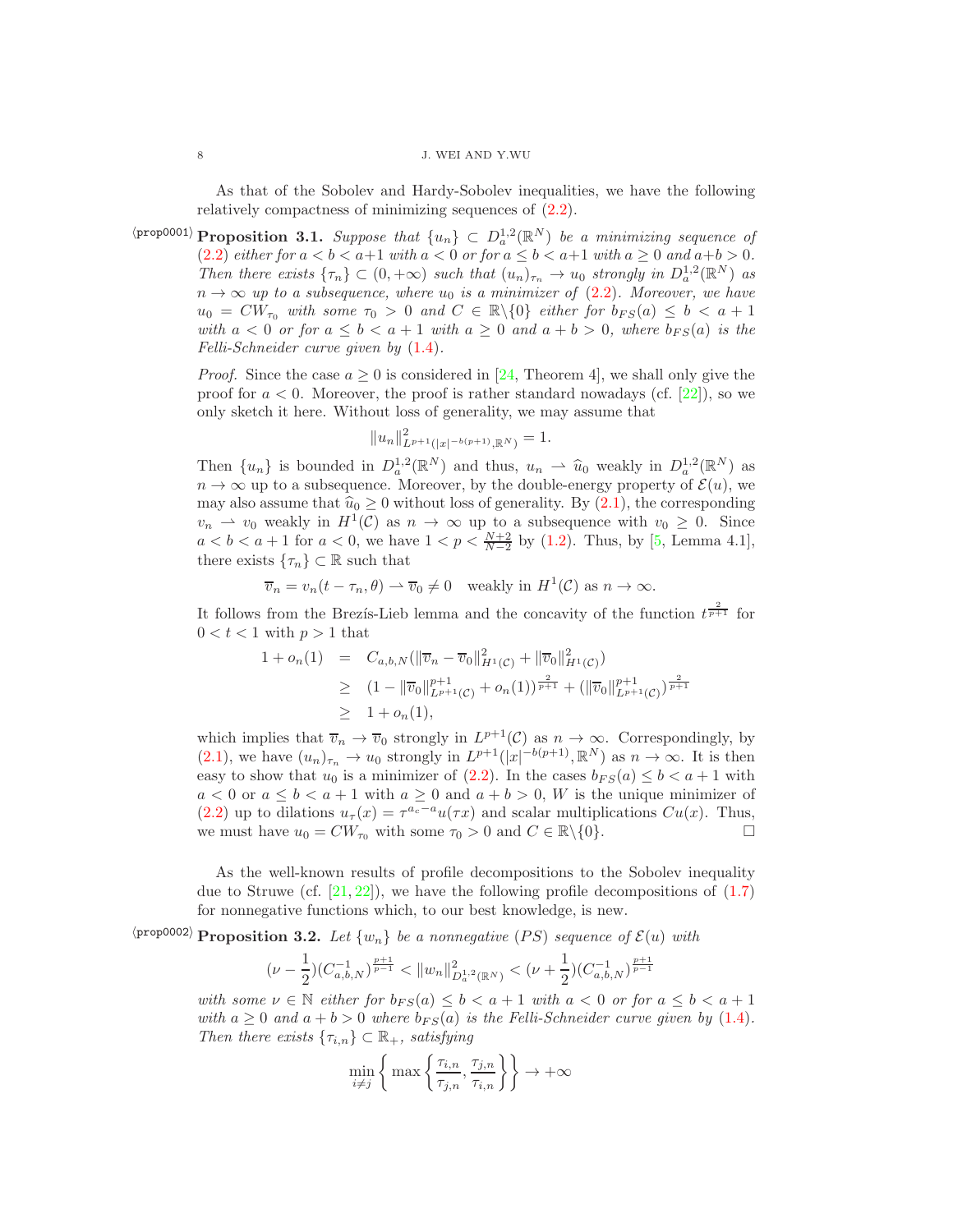as  $n \to \infty$  for  $\nu \geq 2$ , such that

(1) 
$$
w_n = \sum_{i=1}^{\nu} (W)_{\tau_{i,n}} + o_n(1) \text{ in } D_a^{1,2}(\mathbb{R}^N).
$$
  
(2) 
$$
||w_n||_{D_a^{1,2}(\mathbb{R}^N)}^2 = \nu ||W||_{D_a^{1,2}(\mathbb{R}^N)}^2 + o_n(1).
$$

*Proof.* Since  $p = \frac{N+2}{N-2}$  for  $a = b$  and  $p < \frac{N+2}{N-2}$  for  $a < b$ , We shall divide the proof into two parts which is devoted to the case  $p < \frac{N+2}{N-2}$  and  $p = \frac{N+2}{N-2}$ , respectively.

The case  $p < \frac{N+2}{N-2}(a < b)$ .

In this case, we use the transformation [\(2.1\)](#page-5-1) to  $w_n$ . Then the related  $\widetilde{w}_n(t, \theta)$ satisfy

$$
(\nu - \frac{1}{2})(C_{a,b,N}^{-1})^{\frac{p+1}{p-1}} < ||\widetilde{w}_n||_{H^1(\mathcal{C})}^2 < (\nu + \frac{1}{2})(C_{a,b,N}^{-1})^{\frac{p+1}{p-1}}
$$

and  $\mathcal{J}'(\widetilde{w}_n) \to 0$  in  $H^{-1}(\mathcal{C})$  as  $n \to \infty$ , where  $H^{-1}(\mathcal{C})$  is the dual space of  $H^1(\mathcal{C})$ and

$$
\mathcal{J}(u) = \frac{1}{2} ||u||_{H^1(\mathcal{C})}^2 - \frac{1}{p+1} ||u||_{L^{p+1}(\mathcal{C})}^{p+1}.
$$

Since  $p < \frac{N+2}{N-2}$  and  $\Psi(t)$  is the unique nonnegative solution of [\(2.8\)](#page-6-1) in  $H^1(\mathcal{C})$  either for  $b_{FS}(a) \leq b < a+1$  with  $a < 0$  or for  $a < b < a+1$  with  $a \geq 0$  and  $a+b > 0$ , the conclusion then follows from [\(2.1\)](#page-5-1) and adapting [\[5,](#page-27-2) Lemma 4.1] in a standard way.

The case  $p = \frac{N+2}{N-2}(a = b)$ .

In this case, we have  $a > 0$  by the assumptions. Moreover, [\[5,](#page-27-2) Lemma 4.1] is invalid to drive the conclusion and thus, we shall mainly follows Struwe's idea in proving [\[22,](#page-28-11) Theorem 3.1]. However, according to the singular potential  $|x|^{-2a}$ , the argument is more involved. Let  $U_{\varepsilon}$  be the standard Aubin-Talanti bubbles, that is,

$$
U_{\varepsilon} = [N(N-2)]^{\frac{N-2}{4}} \left(\frac{\varepsilon}{\varepsilon^2 + |x|^2}\right)^{\frac{N-2}{2}}
$$

By [\[24,](#page-28-10) Lemma 1],

<span id="page-8-0"></span>
$$
C_{a,a,N}^{-1}0.\tag{3.1)}\boxed{\text{eqn992}}
$$

.

Thus, there exists  $R_{\varepsilon} > 0$  such that

<span id="page-8-1"></span>
$$
\int_{B_{R_{\varepsilon}}(0)} |\nabla U_{\varepsilon}|^2 dx > \frac{1}{L_{R_{\varepsilon}}} (C_{a,b,N}^{-1})^{\frac{N}{2}},\tag{3.2)} \boxed{\text{eq0054}}
$$

where  $L_{R_{\varepsilon}}$  is the number such that the ball  $B_{2R_{\varepsilon}}(0)$  is covered by  $L_{R_{\varepsilon}}$  balls with radius  $R_{\varepsilon}$ . Here, we have used the fact that  $2 \leq L_{R_{\varepsilon}} \leq 2^N$ . Let

$$
Q_n(r) = \sup_{y \in \mathbb{R}^N} \int_{B_r(y)} |x|^{-2a} |\nabla w_n|^2 dx
$$

be the well-known concentration function of  $w_n$ . Since

$$
(\nu - \frac{1}{2})(C_{a,a,N}^{-1})^{\frac{N}{2}} < ||w_n||_{D_a^{1,2}(\mathbb{R}^N)}^2 < (\nu + \frac{1}{2})(C_{a,a,N}^{-1})^{\frac{N}{2}}
$$

for some  $\nu \in \mathbb{N}$ , we can choose  $r_n > 0$  and  $y_n \in \mathbb{R}^N$  such that

$$
Q_n(r_n) = \int_{B_{r_n}(y_n)} |x|^{-2a} |\nabla w_n|^2 dx = \frac{1}{2L_{R_{\varepsilon}}} (C_{a,a,N}^{-1})^{\frac{N}{2}}.
$$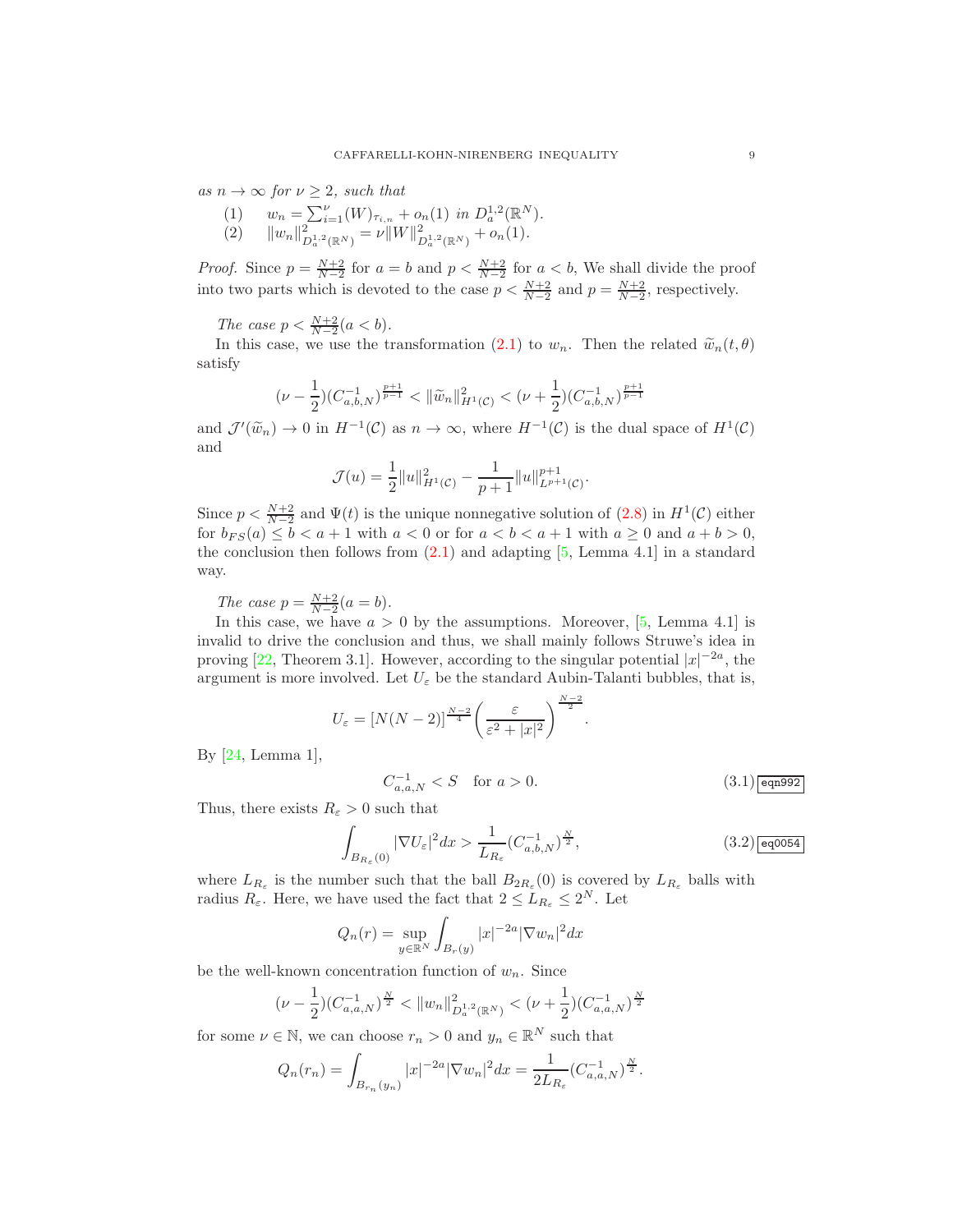Let

$$
v_n = (r_n R_{\varepsilon}^{-1})^{-(a_c - a)} w_n (r_n R_{\varepsilon}^{-1} x),
$$

then

<span id="page-9-0"></span>
$$
\sup_{y\in\mathbb{R}^N}\int_{B_{R_\varepsilon}(y)}|x|^{-2a}|\nabla v_n|^2dx=\int_{B_{R_\varepsilon}\left(\frac{R_\varepsilon y_n}{r_n}\right)}|x|^{-2a}|\nabla v_n|^2dx=\frac{1}{2L_{R_\varepsilon}}(C_{a,a,N}^{-1})^{\frac{N}{2}}.(3.3)\fbox{[eq050]}
$$

Since  $\|\cdot\|_{D^{1,2}_{\alpha}}$  is invariant under the dilation  $u_{\tau}(x) = \tau^{a_c-a}u(\tau x)$ ,  $\{v_n\}$  is bounded in  $D^{1,2}(\mathbb{R}^N)$  and thus,  $v_n \rightharpoonup v_0$  weakly in  $D^{1,2}(\mathbb{R}^N)$  as  $n \to \infty$  up to a subsequence. Clearly,  $v_0 \ge 0$ . We define  $\overline{\omega}_n = (v_n - v_0)\varphi$ , where  $\varphi$  is a smooth cut-off function such that  $\varphi = 1$  in  $B_{R_{\varepsilon}}(z)$  and  $\varphi = 0$  in  $B_{\frac{3}{2}R_{\varepsilon}}(z)$  for any  $z \in \mathbb{R}^{N}$ . Then by [\[24,](#page-28-10) Lemma 2],

$$
\|\varpi_n\|^2_{D^{1,2}_a(\mathbb R^N)} \lesssim \|v_n-v_0\|^2_{D^{1,2}_a(\mathbb R^N)} + \int_{B_{2R_\varepsilon}(z)\backslash B_{R_\varepsilon}(z)} |x|^{-2a}|v_n-v_0|^2 dx \lesssim 1
$$

and

$$
\int_{B_{2R_{\varepsilon}}(z)\backslash B_{R_{\varepsilon}}(z)}|x|^{-2a}|v_n-v_0|^2dx\to 0 \quad \text{as } n\to\infty.
$$

Note that by the fact that  $\mathcal{E}'(w_n) \to 0$  in  $D_a^{-1,2}(\mathbb{R}^N)$  as  $n \to \infty$  and the invariance of  $\mathcal{E}(w_n)$  under the the dilation  $u_\tau(x) = \tau^{a_c-a} u(\tau x)$ ,  $\mathcal{E}'(v_n) \to 0$  in  $D_a^{-1,2}(\mathbb{R}^N)$  as  $n \to \infty$ . It follows that  $\mathcal{E}'(v_0) = 0$ , which, together with the Brezis-Lieb lemma, implies

<span id="page-9-1"></span>
$$
o_n(1) = \int_{\mathbb{R}^N} (|x|^{-2a} \nabla (v_n - v_0) \nabla (\varpi_n \varphi) - |x|^{-\frac{2Na}{N-2}} (v_n^{\frac{N+2}{N-2}} - v_0^{\frac{N+2}{N-2}}) \varpi_n \varphi) dx
$$
  
\n
$$
= \int_{\mathbb{R}^N} (|x|^{-2a} |\nabla \varpi_n|^2 - |x|^{-\frac{2Na}{N-2}} |v_n - v_0|^{\frac{4}{N-2}} |\varpi_n|^2) dx + o_n(1)
$$
  
\n
$$
\geq ||\varpi_n||_{D_a^{1,2}(\mathbb{R}^N)}^2 - ||\varpi_{n,*}||_{L^{\frac{2N}{N-2}}(|x|^{-\frac{2Na}{N-2}}, \mathbb{R}^N)}^{4} ||\varpi_n||_{L^{\frac{2N}{N-2}}(|x|^{-\frac{2Na}{N-2}}, \mathbb{R}^N)}^{2}
$$
  
\n
$$
+ o_n(1).
$$
\n(3.4) eq0051

Here,  $\overline{\omega}_{n,*} = (v_n - v_0)\varphi_*,$  where  $\varphi_*$  is a smooth cut-off function such that  $\varphi_* = 1$ in  $B_{\frac{3}{2}R_{\varepsilon}}(z)$  and  $\varphi_* = 0$  in  $B_{2R_{\varepsilon}}^c(z)$ . By the Brezis-Lieb lemma once more,

$$
\|\varpi_{n,*}\|_{L^{\frac{2N}{N-2}}(|x|^{-\frac{2Na}{N-2}},\mathbb{R}^N)}^{\frac{2N}{N-2}} \leq \int_{B_{2R_{\varepsilon}}(z)} |x|^{-\frac{2Na}{N-2}} |v_n - v_0|^{\frac{2N}{N-2}} dx
$$
  

$$
\leq \int_{B_{2R_{\varepsilon}}(z)} |x|^{-\frac{2Na}{N-2}} |v_n|^{\frac{2N}{N-2}} dx + o_n(1).
$$

It follows from the CKN inequality [\(1.1\)](#page-0-0), [\(3.3\)](#page-9-0) and [\(3.4\)](#page-9-1) that  $\overline{\omega}_n \to 0$  strongly in  $D_a^{1,2}(\mathbb{R}^N)$  as  $n \to \infty$ , which implies that  $v_n \to v_0$  strongly in  $D_a^{1,2}(B_{R_0}(z))$  as  $n \to \infty$  for any  $z \in \mathbb{R}^N$ . Thus, by a standard covering argument,  $v_n \to v_0$  strongly  $D_{a,loc}^{1,2}(\mathbb{R}^N)$  as  $n \to \infty$ . We claim that  $v_0 \neq 0$ . Assume the contrary that  $v_0 = 0$ , then by [\(3.3\)](#page-9-0),  $\left|\frac{R_{\varepsilon}y_n}{r_n}\right| \to +\infty$  as  $n \to \infty$ . It follows that

$$
\int_{B_{\frac{1}{2}|\frac{R\varepsilon y_n}{r_n}|}(\frac{R\varepsilon y_n}{r_n})} |\nabla (\frac{v_n}{|\frac{R\varepsilon y_n}{r_n}|^a})|^2 \sim \int_{B_{\frac{1}{2}|\frac{R\varepsilon y_n}{r_n}|}(\frac{R\varepsilon y_n}{r_n})} |x|^{-2a} |\nabla v_n|^2 \lesssim \|v_n\|_{D_a^{1,2}(\mathbb{R}^N)}^2,
$$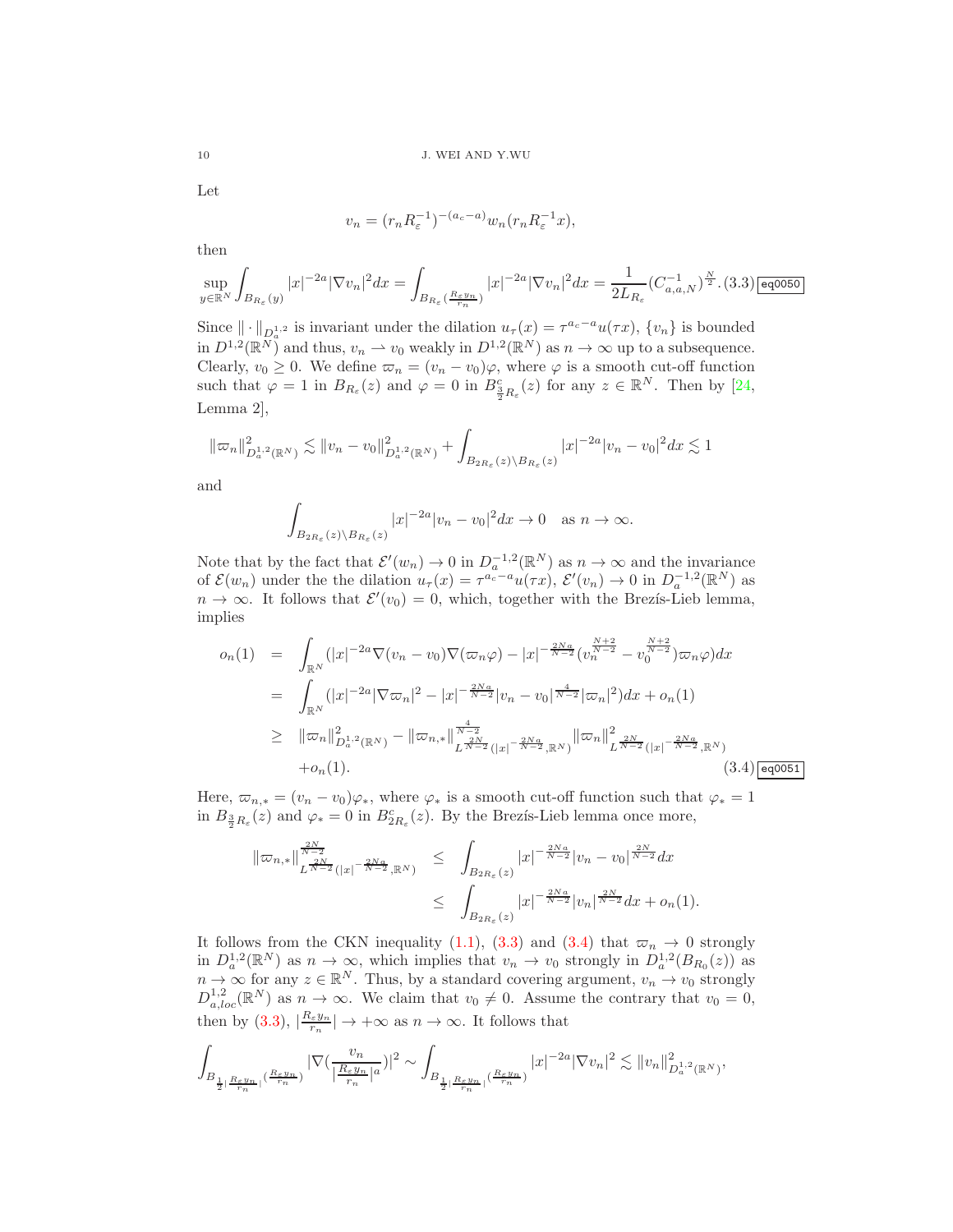which implies that  ${\lbrace \overline{v}_n \rbrace}$  is bounded in  $D_{loc}^{1,2}(\mathbb{R}^N)$  and thus,  $\overline{v}_n \rightharpoonup \overline{v}_0$  weakly in  $D_{loc}^{1,2}(\mathbb{R}^N)$  as  $n \to \infty$ , where  $\overline{v}_n = \frac{v_n(x + \frac{R_{\varepsilon}y_n}{r_n})}{|R_{\varepsilon}y_n|^{\alpha}}$  $\frac{(x+\frac{c+2m}{r_n})}{\sqrt{\frac{R\varepsilon y_n}{r_n}}}|$ . Now, by  $\mathcal{E}'(v_n) \to 0$  in  $D_a^{-1,2}(\mathbb{R}^N)$ as  $n \to \infty$ , we know that

<span id="page-10-0"></span>
$$
-\Delta \overline{v}_n = \overline{v}_n^{\frac{N+2}{N-2}} + o_n(1) \quad \text{in } D_{loc}^{1,2}(\mathbb{R}^N). \tag{3.5}
$$

By [\(3.1\)](#page-8-0), [\(3.3\)](#page-9-0) and  $\left|\frac{R_{\varepsilon}y_n}{r_n}\right| \to +\infty$  as  $n \to \infty$ ,

<span id="page-10-1"></span>
$$
\int_{B_{R_{\varepsilon}}(0)} |\nabla \overline{v}_{n}|^{2} dx = \sup_{y \in \mathbb{R}^{N}} \int_{B_{R_{\varepsilon}}(y)} |\nabla \overline{v}_{n}|^{2} dx
$$
\n
$$
= \frac{1}{2L_{R_{\varepsilon}}} (C_{a,b,N}^{-1})^{\frac{N}{2}} + o_{n}(1)
$$
\n
$$
< \frac{1}{2L_{R_{\varepsilon}}} S^{\frac{N}{2}} + o_{n}(1)
$$
\n(3.6) eq0052

Thus, by applying similar arguments as that used for [\(3.4\)](#page-9-1) to [\(3.5\)](#page-10-0), we can show that  $\overline{v}_n \to \overline{v}_0$  strongly in  $D^{1,2}(B_{R_\varepsilon}(0))$  as  $n \to \infty$ . By  $(3.6)$ ,  $\overline{v}_0 \neq 0$  and thus,  $\overline{v}_0 = U_\varepsilon$ for some  $\varepsilon > 0$  by [\(3.5\)](#page-10-0). It is impossible since [\(3.2\)](#page-8-1) and [\(3.6\)](#page-10-1) hold at the same time now. Therefore, we must have  $v_0 \neq 0$ . Since  $v_0 \geq 0$ , by [\[6,](#page-27-4) Theorem B and Proposition 4.4] and [\[14,](#page-28-6) Theorem 1.2], we have  $v_0 = W$  either for  $b_{FS}(a) \leq b < a+1$ with  $a < 0$  or for  $a \leq b < a + 1$  with  $a \geq 0$  and  $a + b > 0$ . Thus,  $w_n \rightharpoonup (W)_{r_n R_{\varepsilon}^{-1}}$ weakly in  $D_a^{1,2}(\mathbb{R}^N)$  as  $n \to \infty$ . By running the above argument to  $w_n - (W)_{r_n R_{\varepsilon}^{-1}},$ we will arrive at that  $w_n \rightharpoonup (W)_{r_{n,1}r_n R_{\varepsilon}^{-1} R_{\varepsilon_1}^{-1}} + (W)_{r_{n,1}R_{\varepsilon_1}^{-1}}$  weakly in  $D_a^{1,2}(\mathbb{R}^N)$  as  $n \to \infty$  for some  $r_{n,1} > 0$  and  $\varepsilon_1 > 0$ . The conclusion then follows from iterating the above arguments for  $\nu$  times and using the fact that  $W(|x|)$  is the unique nonnegative solution of [\(1.7\)](#page-4-0) in  $D_a^{1,2}(\mathbb{R}^N)$  either for  $b_{FS}(a) \leq b < a+1$  with  $a < 0$ or for  $a \leq b < a + 1$  with  $a \geq 0$  and  $a + b > 0$ .

## 4. Stability of CKN inequality in the functional inequality setting

It is well-known that the minimizing problem  $(2.2)$  and the equation  $(1.7)$  are invariant under the dilation  $u_{\tau}(x) = \tau^{\frac{N-2-2a}{2}} u(\tau x)$ . Thus, the smooth manifold

$$
\mathcal{Z} = \{cW_{\tau}(x) \mid c \in \mathbb{R} \backslash \{0\} \text{ and } \tau > 0\}
$$

is all extremal functions of the minimizing problem  $(2.2)$ . Let

$$
d^{2}(u) = \inf_{c \in \mathbb{R}, \ \tau > 0} ||u - cW_{\tau}||^{2}_{D_{a}^{1,2}(\mathbb{R}^{N})},
$$

where  $u \in D_a^{1,2}(\mathbb{R}^N)$ . Then we have the following stability for the CKN inequality [\(1.1\)](#page-0-0).

 $\langle \text{prop0003}\rangle$  Proposition 4.1. Let  $e(u) := \|u\|_I^2$  $\frac{2}{D_a^{1,2}(\mathbb{R}^N)} - C_{a,b,N}^{-1} \|u\|_{L^{p+1}(|x|^{-b(p+1)},\mathbb{R}^N)}^2$ . Then  $e(u) \gtrsim d^2(u)$  for all  $u \in D_a^{1,2}(\mathbb{R}^N)$  in the following two cases:

- <span id="page-10-2"></span>(1)  $b_{FS}(a) \le b < a + 1$  with  $a < 0$ ,
- (2)  $a \le b < a + 1$  with  $a \ge 0$  and  $a + b > 0$ .

Proof. The proof mainly follows the arguments in [\[2\]](#page-27-6) for the stability of the Sobolev inequality. It is easy to see that  $d^2(u)$  can be attained by some  $c_0 \neq 0$  and  $\tau_0 > 0$ . Indeed,

$$
||u-cW_{\tau}||_{D^{1,2}_a(\mathbb{R}^N)}^2=||u||_{D^{1,2}_a(\mathbb{R}^N)}^2+c^2||W_{\tau}||_{D^{1,2}_a(\mathbb{R}^N)}^2-c\langle u,W_{\tau}\rangle_{D^{1,2}_a(\mathbb{R}^N)}.
$$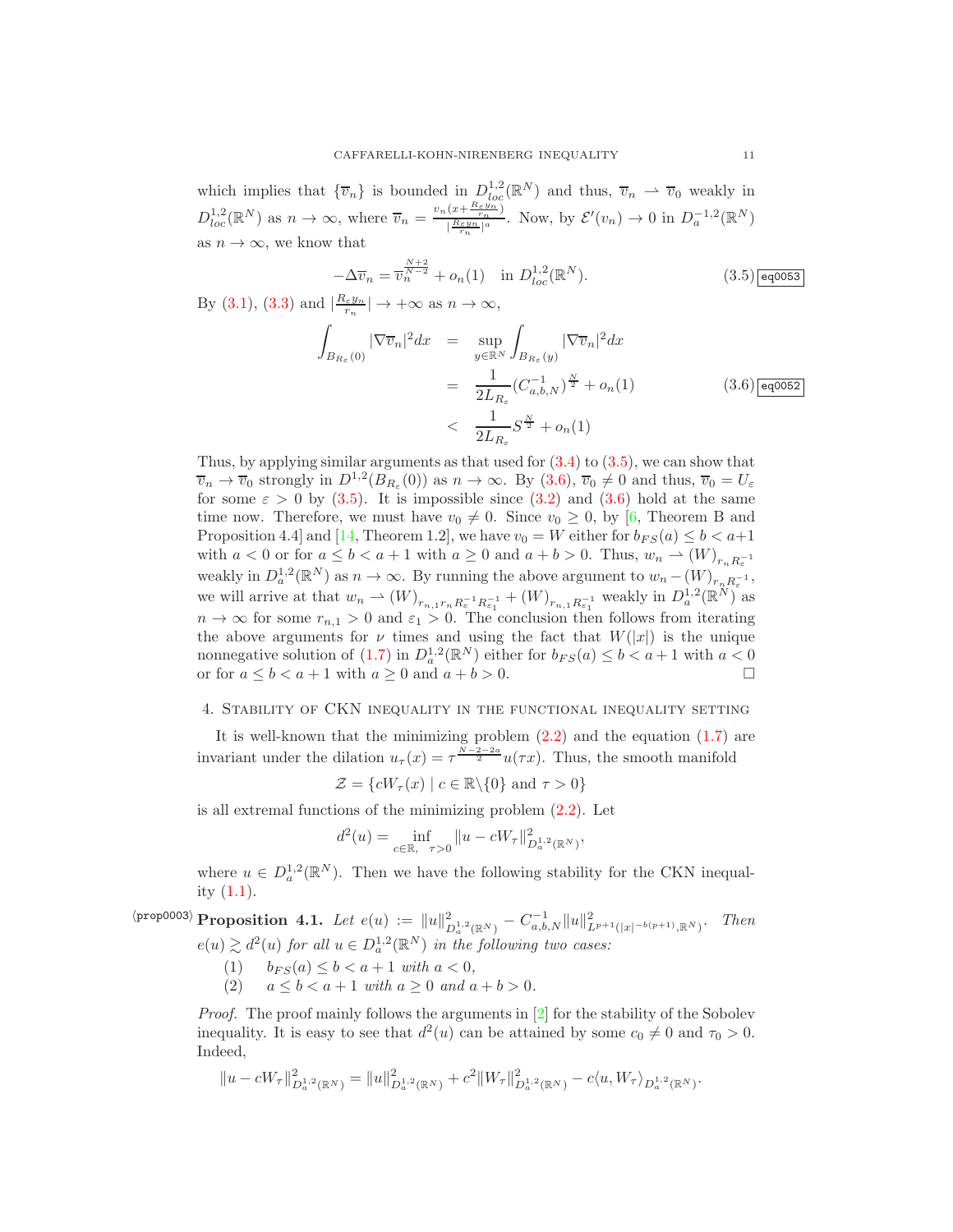Thus, by taking  $(c, \tau) \in (\mathbb{R}, \mathbb{R}^+)$  such that  $c\langle u, W_{\tau} \rangle_{D_a^{1,2}(\mathbb{R}^N)} > 0$  with  $|c| > 0$ sufficiently small, we have  $d^2(u) < ||u||_L^2$  $\sum_{n=0}^{\infty} D_n^{1,2}(\mathbb{R}^N)$ . By the invariance of the norm  $\|\cdot\|_{D^{1,2}_a(\mathbb{R}^N)}$  under the dilation  $u_\tau(x) = \tau^{a_c-a}u(\tau x)$ ,

<span id="page-11-0"></span>
$$
\|u - cW_{\tau}\|_{D_a^{1,2}(\mathbb{R}^N)}^2 = \|u\|_{D_a^{1,2}(\mathbb{R}^N)}^2 + c^2 \|W_{\tau}\|_{D_a^{1,2}(\mathbb{R}^N)}^2 - c\langle u, W_{\tau}\rangle_{D_a^{1,2}(\mathbb{R}^N)} \qquad (4.1) \boxed{\text{eqoob6}}
$$
  
\n
$$
\geq \|u\|_{D_a^{1,2}(\mathbb{R}^N)}^2 + c^2 \|W\|_{D_a^{1,2}(\mathbb{R}^N)}^2 - |c| \|u\|_{D_a^{1,2}(\mathbb{R}^N)} \|W\|_{D_a^{1,2}(\mathbb{R}^N)}.
$$

Thus, the minimizing sequence of  $d^2(u)$ , say  $\{(c_n, \tau_n)\}\)$ , must satisfy  $|c_n| \sim 1$ . On the other hand,

$$
\begin{array}{rcl} \left| \int_{|\tau x| \le \rho} |x|^{-2a} \nabla u \nabla W_{\tau} \right| & \le \quad \int_{|y| \le \rho} |y|^{-2a} |\nabla u_{\frac{1}{\tau}}(y) \nabla W(y)| \\ & \le \quad \|u\|_{D_a^{1,2}(\mathbb{R}^N)} \bigg( \int_{|y| \le \rho} |y|^{-2a} |\nabla W|^2 \bigg)^{\frac{1}{2}} \\ & = \quad o_\rho(1) \end{array}
$$

as  $\rho \to 0$  which is uniformly for  $\tau > 0$  and

$$
\begin{array}{rcl} \left| \int_{|\tau x| \ge \rho} |x|^{-2a} \nabla u \nabla W_{\tau} \right| & \le \quad \|W\|_{D^{1,2}_a(\mathbb{R}^N)} \bigg( \int_{|x| \ge \frac{\rho}{\tau}} |x|^{-2a} |\nabla u|^2 \bigg)^{\frac{1}{2}} \\ & = & o_{\tau}(1) \end{array}
$$

as  $\tau \to 0$  for any fixed  $\rho > 0$ . By taking  $\tau \to 0$  first and  $\rho \to 0$  next, we have  $|\int_{\mathbb{R}^N} |x|^{-2a} \nabla u \nabla W_{\tau}| \to 0$  as  $\tau \to 0$ . Note that  $1 + |\tau x| \sim 1$  for  $|\tau x| \lesssim 1$ , by [\(1.5\)](#page-1-3),

$$
\left| \int_{|\tau x| \le R} |x|^{-2a} \nabla u \nabla W_{\tau} \right| \lesssim \tau^{a_c - a} \|u\|_{D_a^{1,2}(\mathbb{R}^N)} \left( \int_0^{\frac{R}{\tau}} r^{-2a + N - 1} \right)^{\frac{1}{2}} = o_{\tau}(1)
$$

as  $\tau \to +\infty$  for any fixed  $R > 0$  and

$$
\begin{array}{rcl} \left| \int_{|\tau x| \geq R} |x|^{-2a} \nabla u \nabla W_{\tau} \right| & \leq & \int_{|y| \geq R} |y|^{-2a} |\nabla u_{\frac{1}{\tau}}(y) \nabla W(y)| \\ & \leq & \|u\|_{D^{1,2}_a(\mathbb{R}^N)} \bigg( \int_{|y| \geq R} |y|^{-2a} |\nabla W|^2 \bigg)^{\frac{1}{2}} \\ & = & o_R(1) \end{array}
$$

as  $R \to +\infty$  which is uniformly for  $\tau > 0$ . Thus, by taking  $\tau \to +\infty$  first and  $R \to +\infty$  next, we also have  $|\int_{\mathbb{R}^N} |x|^{-2a} \nabla u \nabla W_{\tau}| \to 0$  as  $\tau \to +\infty$ . It follows from [\(4.1\)](#page-11-0) and  $d^2(u) < ||u||_L^2$  $\mathbb{Z}_{D_a^{1,2}(\mathbb{R}^N)}^2$  that the minimizing sequence  $\{(c_n, \tau_n)\}\$  must satisfy  $|\tau_n| \sim 1$ . Thus,  $d^2(u)$  can be attained by some  $c_0 \neq 0$  and  $\tau_0 > 0$ , which implies

 $\langle u, c_0 W_{\tau_0} \rangle_{D_a^{1,2}(\mathbb{R}^N)} = ||c_0 W_{\tau_0}||_L^2$  $\mathcal{L}_{D_a^{1,2}(\mathbb{R}^N)}$  and  $\langle u, \partial_\tau W_\tau |_{\tau=\tau_0} \rangle_{D_a^{1,2}(\mathbb{R}^N)} = 0.$ 

Note that

$$
\mathcal{T}_{W_{\tau_0}}\mathcal{Z}=\text{span}\{\partial_{\tau}W_{\tau}|_{\tau=\tau_0}\},\,
$$

and  $\partial_{\tau}W_{\tau}|_{\tau=\tau_0} = V_{\tau_0}$ , where  $V(x)$  is given by [\(2.5\)](#page-6-2). Thus, by the nondegneracy of  $W_{\tau_0}$  in  $D_a^{1,2}(\mathbb{R}^N)$ ,

<span id="page-11-1"></span>
$$
u = c_0 W_{\tau_0} + \phi_{\tau_0} \tag{4.2) [eq0057]}
$$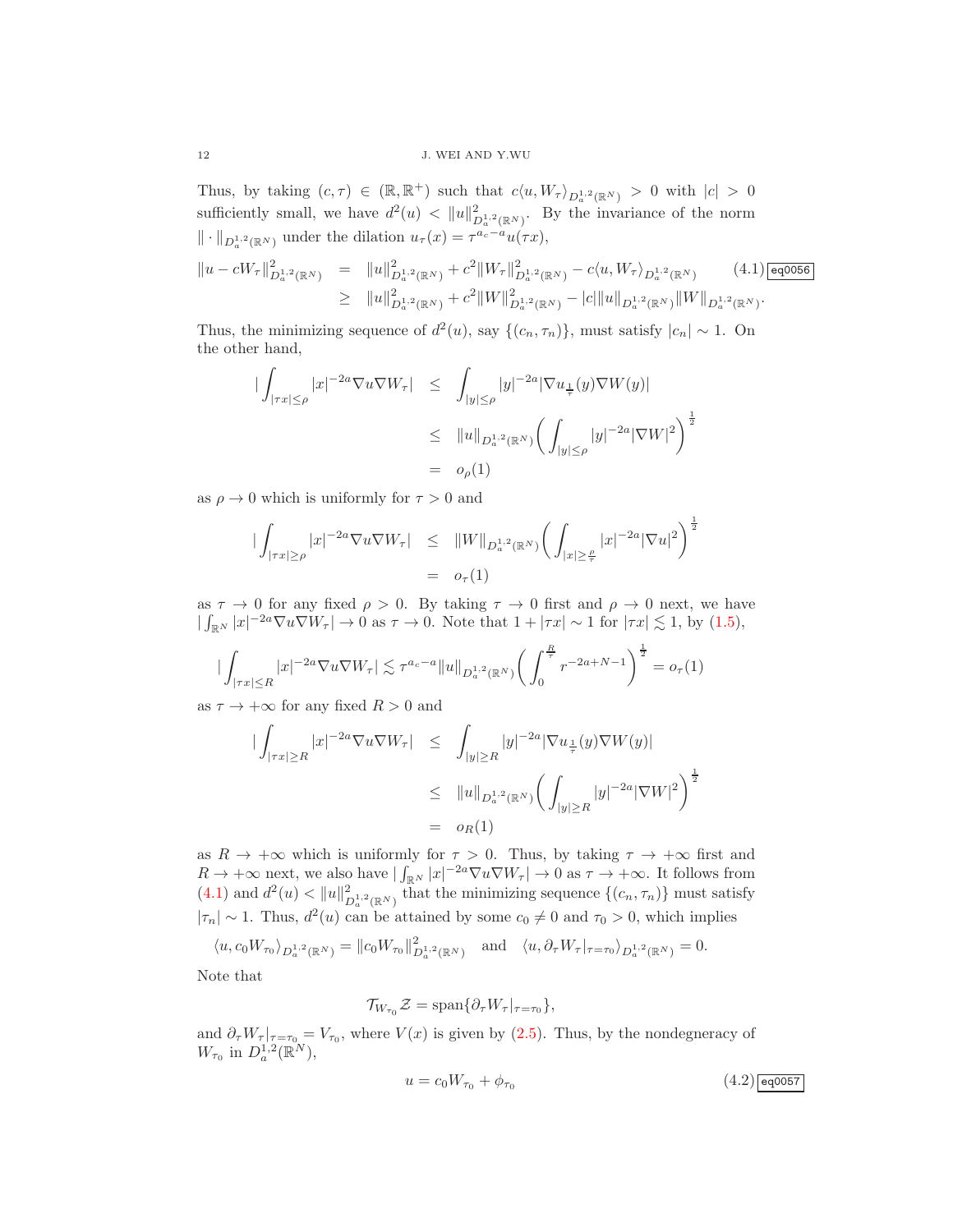in  $D_a^{1,2}(\mathbb{R}^N)$ , where

<span id="page-12-0"></span>
$$
\langle \phi_{\tau_0}, W_{\tau_0} \rangle_{D_a^{1,2}(\mathbb{R}^N)} = \langle \phi_{\tau_0}, V_{\tau_0} \rangle_{D_a^{1,2}(\mathbb{R}^N)} = 0.
$$
\n(4.3)  $\boxed{\text{eq0058}}$ 

It follows that  $d^2(u) = ||\phi_{\tau_0}||_L^2$  $\mathcal{L}_{D_a^{1,2}(\mathbb{R}^N)}^2$ . Since  $W_{\tau_0}$  is the ground state, the Morse index of  $W_{\tau_0}$  is equal to 1. It follows from the nondegneracy of  $W_{\tau_0}$  in  $D_a^{1,2}(\mathbb{R}^N)$ that

<span id="page-12-1"></span>
$$
\|\phi_{\tau_0}\|_{D_a^{1,2}(\mathbb{R}^N)}^2 > p \int_{\mathbb{R}^N} |x|^{-b(p+1)} W_{\tau_0}^{p-1} \phi_{\tau_0}^2.
$$
 (4.4)

Let us first consider the case that  $d(u) > 0$  is sufficiently small, then by the elementary inequality

$$
\left| |\alpha+\beta|^q - |\alpha|^q - q|\alpha|^{q-2}\alpha\beta - \frac{q(q-1)}{2}|\alpha|^{q-2}\beta^2 \right| \lesssim |\beta|^q + |\alpha|^{q-3}|\beta|^3\chi_{q\geq 3}
$$

for  $q > 2$ , where  $\chi_{q \geq 3} = 1$  for  $q \geq 3$  and  $\chi_{q \geq 3} = 0$  for  $2 < q < 3$ , and the CKN inequality  $(1.1)$ ,

$$
\|W_{\tau_0} + \frac{\phi_{\tau_0}}{c_0}\|_{L^{p+1}(|x|^{-b(p+1)}, \mathbb{R}^N)}^{p+1} = \|W_{\tau_0}\|_{L^{p+1}(|x|^{-b(p+1)}, \mathbb{R}^N)}^{p+1} + o(d^2(u))
$$
  
 
$$
+ (p+1) \int_{\mathbb{R}^N} |x|^{-b(p+1)} W_{\tau_0}^p \frac{\phi_{\tau_0}}{c_0}
$$
  
 
$$
+ \frac{p(p+1)}{2} \int_{\mathbb{R}^N} |x|^{-b(p+1)} W_{\tau_0}^{p-1} (\frac{\phi_{\tau_0}}{c_0})^2,
$$

which, together with  $\langle \phi_{\tau_0}, W_{\tau_0} \rangle_{D_a^{1,2}(\mathbb{R}^N)} = 0$  and the fact that  $W_{\tau_0}$  is a solution of [\(1.7\)](#page-4-0), implies that

$$
||W_{\tau_0} + \frac{\phi_{\tau_0}}{c_0}||_{L^{p+1}(|x|^{-b(p+1)}, \mathbb{R}^N)}^{p+1} = ||W_{\tau_0}||_{L^{p+1}(|x|^{-b(p+1)}, \mathbb{R}^N)}^{p+1} + o(d^2(u)) + \frac{p(p+1)}{2} \int_{\mathbb{R}^N} |x|^{-b(p+1)} W_{\tau_0}^{p-1} (\frac{\phi_{\tau_0}}{c_0})^2.
$$

On the other hand, by the fact that  $W_{\tau_0}$  is a solution of  $(1.7)$  and it is also a minimizer of  $(2.2)$ , we have

$$
C_{a,b,N}^{-1} = \frac{\|W_{\tau_0}\|_{D_a^{1,2}(\mathbb{R}^N)}^2}{\|W_{\tau_0}\|_{L^{p+1}(|x|^{-b(p+1)},\mathbb{R}^N)}^2} = \|W_{\tau_0}\|_{L^{p+1}(|x|^{-b(p+1)},\mathbb{R}^N)}^{p-1}.
$$

It follows from [\(4.2\)](#page-11-1), [\(4.3\)](#page-12-0) and [\(4.4\)](#page-12-1) that for  $d(u) > 0$  is sufficiently small,

$$
e(u) := \|u\|_{D_a^{1,2}(\mathbb{R}^N)}^2 - C_{a,b,N}^{-1} \|u\|_{L^{p+1}(|x|^{-b(p+1)},\mathbb{R}^N)}^2
$$
  
\n
$$
= c_0^2 \left( \|\frac{\phi_{\tau_0}}{c_0}\|_{D_a^{1,2}(\mathbb{R}^N)}^2 - p \int_{\mathbb{R}^N} |x|^{-b(p+1)} W_{\tau_0}^{p-1} (\frac{\phi_{\tau_0}}{c_0})^2 + o(d^2(u)) \right)
$$
  
\n
$$
\geq d^2(u).
$$

It remains to consider the case  $d(u) \geq 1$ . Assume that  $e(u) \geq d^2(u)$  does not hold for all  $u \in D_a^{1,2}(\mathbb{R}^N)$ . Then there exists  $\{u_n\} \subset D_a^{1,2}(\mathbb{R}^N)\setminus\{0\}$  such that  $e(u_n) = o(d^2(u_n))$ . Thus,  $e(u_n) \to 0$  as  $n \to \infty$  in this case. It follows that  $\{u_n\}$  is a minimizing sequence of [\(2.2\)](#page-5-0). By Proposition [3.1,](#page-7-0) we have  $d(u_n) \to 0$  as  $n \to \infty$ , which is a contradiction. which is a contradiction.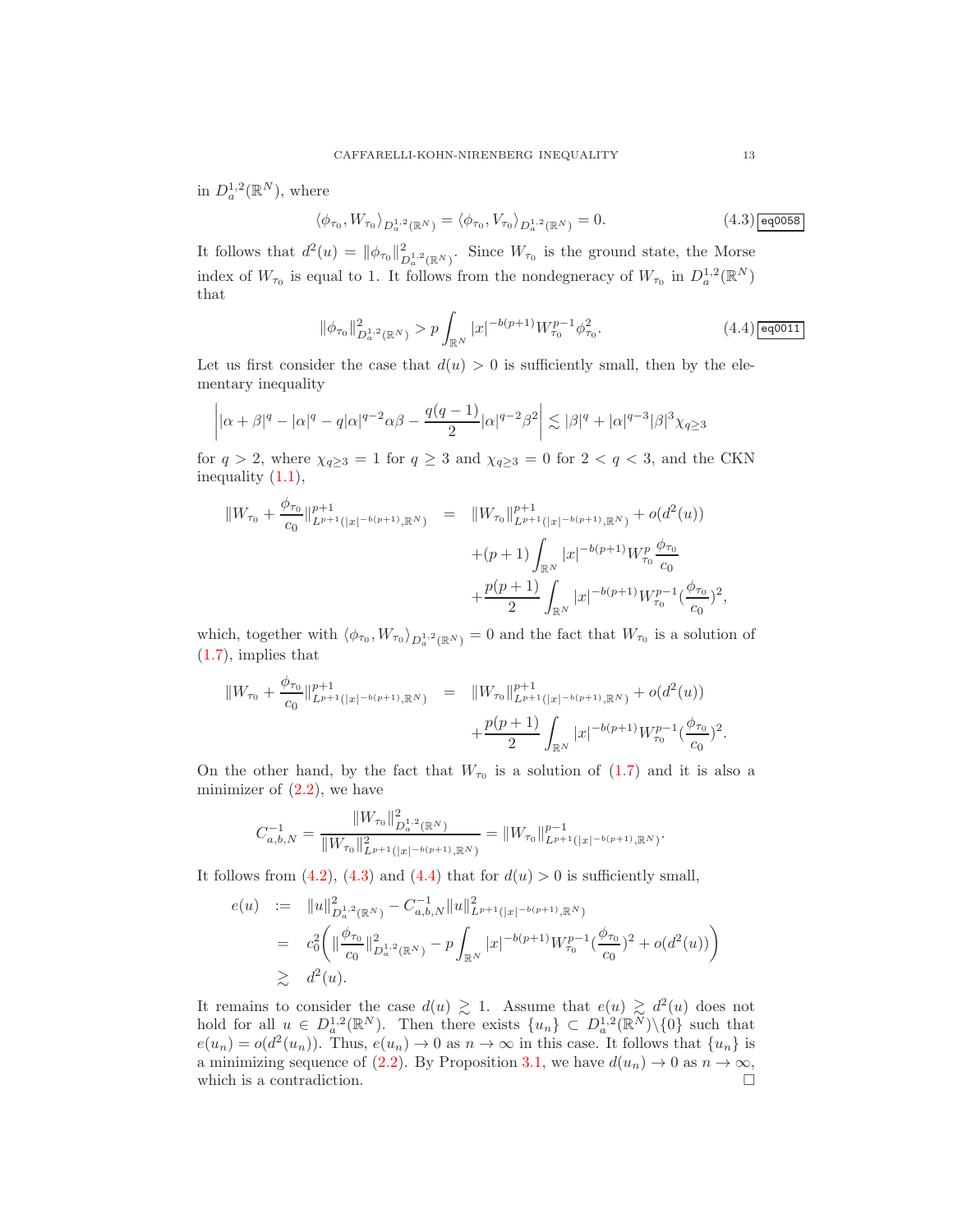We close this section by the proof of Theorem [1.1.](#page-2-0)

**Proof of Theorem [1.1:](#page-2-0)** It follows immediately from Proposition [4.1.](#page-10-2)  $\Box$ 

5. Stability of profile decompositions to nonnegative functions

<span id="page-13-3"></span>5.1. The one-bubble case. In this section, we will consider the one-bubble case and prove the following result.

 $\langle \text{propon0001} \rangle$  Proposition 5.1. Let  $v \in H^1(\mathcal{C})$  be nonnegative such that

$$
\frac{1}{2}(C_{a,b,N}^{-1})^{\frac{p+1}{p-1}} < ||v||_{H^1(\mathcal{C})}^2 < \frac{3}{2}(C_{a,b,N}^{-1})^{\frac{p+1}{p-1}} \quad \text{and} \quad ||f||_{H^{-1}(\mathcal{C})} \le \delta
$$

for  $\delta > 0$  sufficiently small, where  $f = -\Delta_{\theta} v - \partial_t^2 v + (a_c - a)^2 v - v^p$ . Then either for  $b_{FS}(a) \leq b < a+1$  with  $a < 0$  or for  $a \leq b < a+1$  with  $a \geq 0$  and  $a+b > 0$ , we have

<span id="page-13-2"></span>
$$
d_0(v) \lesssim ||f||_{H^{-1}(\mathcal{C})}
$$
\n
$$
(5.1) \boxed{\text{eqn20001}}
$$

where 
$$
d_0^2(v) = \inf_{s \in \mathbb{R}} ||v - \Psi_s||_{H^1(\mathcal{C})}^2
$$
.

Proof. We shall mainly adapt the ideas in [\[7\]](#page-27-0) to prove this proposition. As that in the proof of Proposition [4.1,](#page-10-2)

$$
\widetilde{d}_0(v) = \inf_{c \in \mathbb{R}, \ s \in \mathbb{R}} \|v - c\Psi_s\|_{H^1(\mathcal{C})}
$$

is attained by some  $c_0 \neq 0$  and  $s_0 \in \mathbb{R}$ , which implies that  $v = c_0 \Psi_{s_0} + \psi_0$  and  $d_0(v) = ||\psi_0||_{H^1(\mathcal{C})},$  where

<span id="page-13-0"></span>
$$
\langle \Psi_{s_0}, \psi_0 \rangle_{H^1(\mathcal{C})} = 0 \quad \text{and} \quad \langle \Psi'_{s_0}, \psi_0 \rangle_{H^1(\mathcal{C})} = 0. \tag{5.2}
$$

By Proposition [3.2,](#page-7-1) we also have that  $\|\psi_0\|_{H^1(\mathcal{C})} \to 0$  and  $c_0 = 1 + \alpha_0$  with  $\alpha_0 \to 0$ as  $\delta \to 0$ . Now, by the orthogonal condition  $(5.2)$ ,

$$
\|\psi_0\|_{H^1(\mathcal{C})}^2 = \langle \psi_0, v \rangle_{H^1(\mathcal{C})} = \int_{\mathcal{C}} v^p \psi_0 + \int_{\mathcal{C}} f \psi_0.
$$

By the Taylor expansion and some elementary inequalities,

$$
\int_{\mathcal{C}} v^p \psi_0 = c_0^p \int_{\mathcal{C}} \Psi_{s_0}^p \psi_0 + p c_0^{p-1} \int_{\mathcal{C}} \Psi_{s_0}^{p-1} \psi_0^2 + O(||\psi_0||_{H^1(\mathcal{C})}^{\sigma_p+1}),
$$

where  $\sigma_p = 2$  for  $p \ge 2$  and  $\sigma_p = p$  for  $1 < p < 2$ . Since  $\Psi$  is a solution of [\(2.4\)](#page-5-2),

$$
\int_{\mathcal{C}} v^p \psi_0 = p c_0^{p-1} \int_{\mathcal{C}} \Psi_{s_0}^{p-1} \psi_0^2 + O(||\psi_0||_{H^1(\mathcal{C})}^{\sigma_p+1}).
$$

Note that  $\Psi$  is the ground state of [\(2.4\)](#page-5-2), thus, the Morse index of  $\Psi$  is equal to 1. It follows from the orthogonal condition [\(5.2\)](#page-13-0) and the nondegeneracy of  $\Psi$  in  $H^1(\mathcal{C})$  that

$$
p\int_{\mathcal C} \Psi^{p-1}_{s_0} \psi_0^2 < \|\psi_0\|_{H^1(\mathcal C)}^2.
$$

Thus, by  $\|\psi_0\|_{H^1(\mathcal{C})} \to 0$  and  $c_0 = 1 + \alpha_0$  with  $\alpha_0 \to 0$  as  $\delta \to 0$ ,

<span id="page-13-1"></span>
$$
\|\psi_0\|_{H^1(\mathcal{C})} \lesssim \|f\|_{H^{-1}(\mathcal{C})}
$$

 $(5.3)$  eqn5555

for  $\delta > 0$  sufficiently small. On the other hand, we have

$$
||v||_{H^1(\mathcal{C})}^2 = ||v||_{L^{p+1}(\mathcal{C})}^{p+1} + \int_{\mathcal{C}} fv.
$$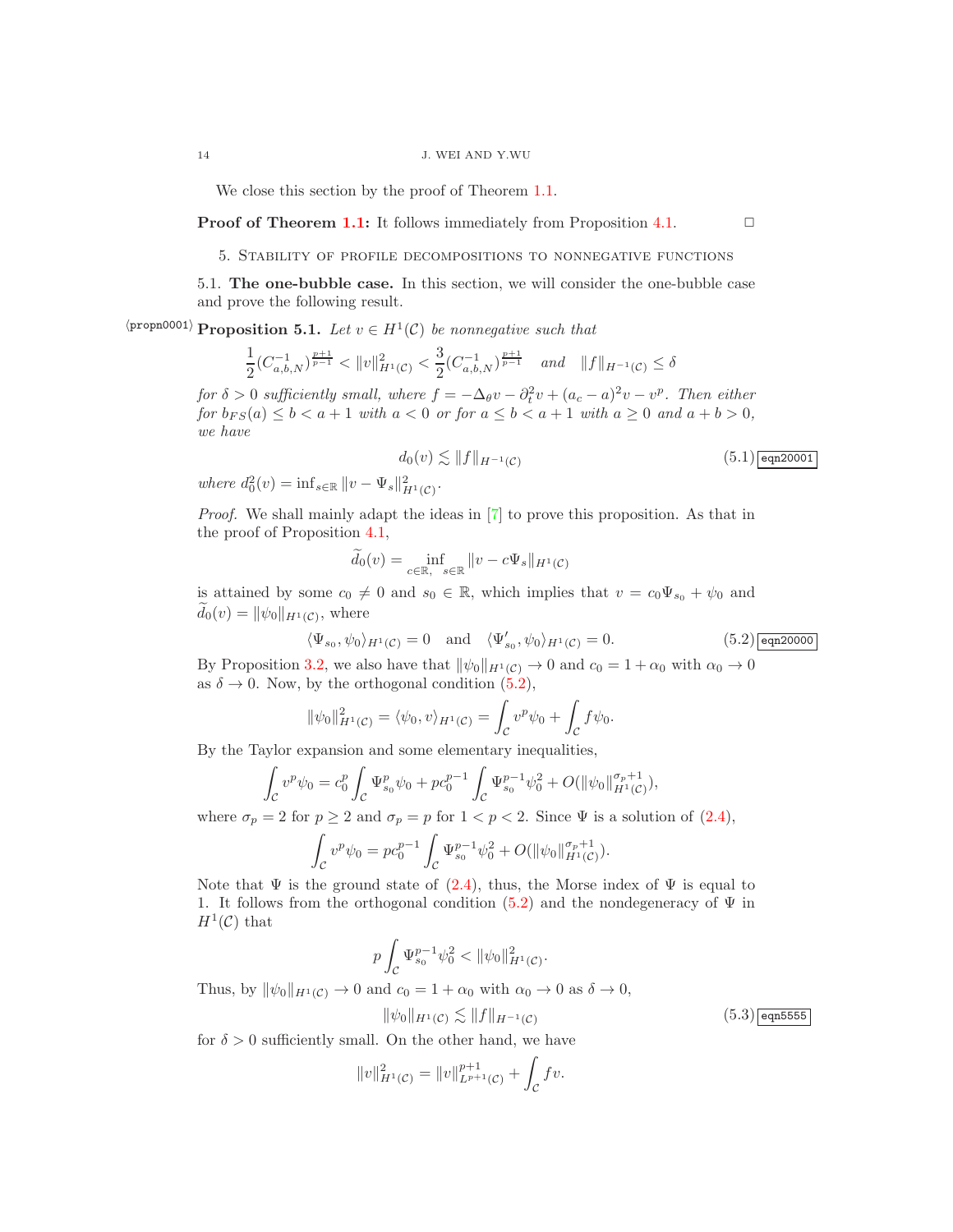Since  $c_0 = 1 + \alpha_0$  with  $\alpha_0 \to 0$  as  $\delta \to 0$ , by the orthogonal condition [\(5.2\)](#page-13-0),

$$
||v||_{H^1(\mathcal{C})}^2 = (1 + 2\alpha_0 + O(\alpha_0^2)) ||\Psi||_{H^1(\mathcal{C})}^2 + ||\psi_0||_{H^1(\mathcal{C})}^2.
$$

By the Taylor expansion, the orthogonal condition [\(5.2\)](#page-13-0) and some elementary inequalities,

$$
||v||_{L^{p+1}(\mathcal{C})}^{p+1} = (1 + (p+1)\alpha_0 + O(\alpha_0^2)) ||\Psi||_{L^{p+1}(\mathcal{C})}^{p+1} + O(||\psi_0||_{H^1(\mathcal{C})}^2),
$$

which, together with [\(5.3\)](#page-13-1) and the fact that  $\Psi$  is a solution of [\(2.4\)](#page-5-2), implies that

$$
(p-1)|\alpha_0| \lesssim ||f||^2_{H^{-1}(\mathcal{C})} + ||f||_{H^{-1}(\mathcal{C})} \sim ||f||_{H^{-1}(\mathcal{C})}
$$

for  $\delta > 0$  sufficiently small. Now,  $(5.1)$  then follows from rewriting  $v = \Psi_{s_0} +$  $\alpha_0 \Psi_{s_0} + \psi_0.$ 

<span id="page-14-1"></span>5.2. The multi-bubble case. Let us first compute the interaction of two bubbles, which plays an important role in the stability for the multi-bubble case.

 $\langle$ lem0001 $\rangle$  Lemma 5.1. Let  $W_{\tau_1}$  and  $W_{\tau_2}$  be two bubbles such that  $\tau_1 \neq \tau_2$ . Then

$$
\langle W_{\tau_1}, W_{\tau_2} \rangle_{D_a^{1,2}(\mathbb{R}^N)} \sim \left( \frac{\min\{\tau_1, \tau_2\}}{\max\{\tau_1, \tau_2\}} \right)^{a_c - a}
$$

Moreover, by the transformation  $(2.1)$ , we also have

<span id="page-14-0"></span>
$$
\langle \Psi_{s_1}, \Psi_{s_2} \rangle_{H^1(\mathcal{C})} \sim e^{-(a_c - a)|s_1 - s_2|},\tag{5.4}
$$

.

where  $\Psi(t)$  is given by [\(2.8\)](#page-6-1),  $\Psi_s(t) = \Psi(t-s)$  and  $s_i = \ln \tau_i$ .

*Proof.* Without loss of generality, we may assume that  $\tau_1 = 1$  and  $\tau_2 := \tau < 1$  by the invariance of  $\langle \cdot, \cdot \rangle_{D^{1,2}_\alpha(\mathbb{R}^N)}$  under the dilation  $u_\tau = \tau^{a_c-a}u(\tau x)$ . Since W is a solution of  $(1.7)$ ,

$$
\langle W, W_{\tau} \rangle_{D_a^{1,2}(\mathbb{R}^N)} = \int_{\mathbb{R}^N} |x|^{-b(p+1)} W^p W_{\tau}
$$
  
= 
$$
\int_{|x| \le 1} |x|^{-b(p+1)} W^p W_{\tau} + \int_{1 < |x| \le \frac{1}{\tau}} |x|^{-b(p+1)} W^p W_{\tau}
$$
  
+ 
$$
\int_{\frac{1}{\tau} < |x|} |x|^{-b(p+1)} W^p W_{\tau}.
$$

Since  $\tau$  < 1, by [\(1.5\)](#page-1-3),  $W(x) \sim 1$  and  $W_{\tau}(x) \sim \tau^{a_c - a}$  in the region  $\{x \in \mathbb{R}^N \mid |x| \leq \tau \}$ 1}. It follows that

$$
\int_{|x| \le 1} |x|^{-b(p+1)} W^p W_\tau \sim \tau^{a_c - a} \int_0^1 r^{N-1-b(p+1)} \sim \tau^{a_c - a}.
$$

Here, we have used the fact that  $N - b(p+1) = (p+1)(a_c - a) > 0$ . In the region  ${x \in \mathbb{R}^N \mid 1 < |x| \leq \frac{1}{\tau}}, W_\tau(x) \sim \tau^{a_c-a}$  and  $W(x) \sim |x|^{-2(a_c-a)}$  by [\(1.5\)](#page-1-3). Thus,

$$
\int_{1<|x|\leq \frac{1}{\tau}} |x|^{-b(p+1)} W^p W_\tau \sim \tau^{a_c-a} \int_1^{\frac{1}{\tau}} r^{N-1-b(p+1)-2p(a_c-a)} \sim \tau^{a_c-a},
$$

where we have used the fact that  $N - b(p + 1) - 2p(a_c - a) = (1 - p)(a_c - a) < 0$ and  $\tau$  < 1. In the region  $\{x \in \mathbb{R}^N \mid \frac{1}{\tau} < |x|\}, W_{\tau}(x) \sim \tau^{-(a_c-a)} |x|^{-2(a_c-a)}$  and  $W(x) \sim |x|^{-2(a_c - a)}$  by [\(1.5\)](#page-1-3). Therefore,

$$
\int_{\frac{1}{\tau} < |x|} |x|^{-b(p+1)} W^p W_\tau \sim \tau^{-(a_c - a)} \int_{\frac{1}{\tau}}^{+\infty} r^{N-1-b(p+1)-2(p+1)(a_c - a)} \sim \tau^{p(a_c - a)},
$$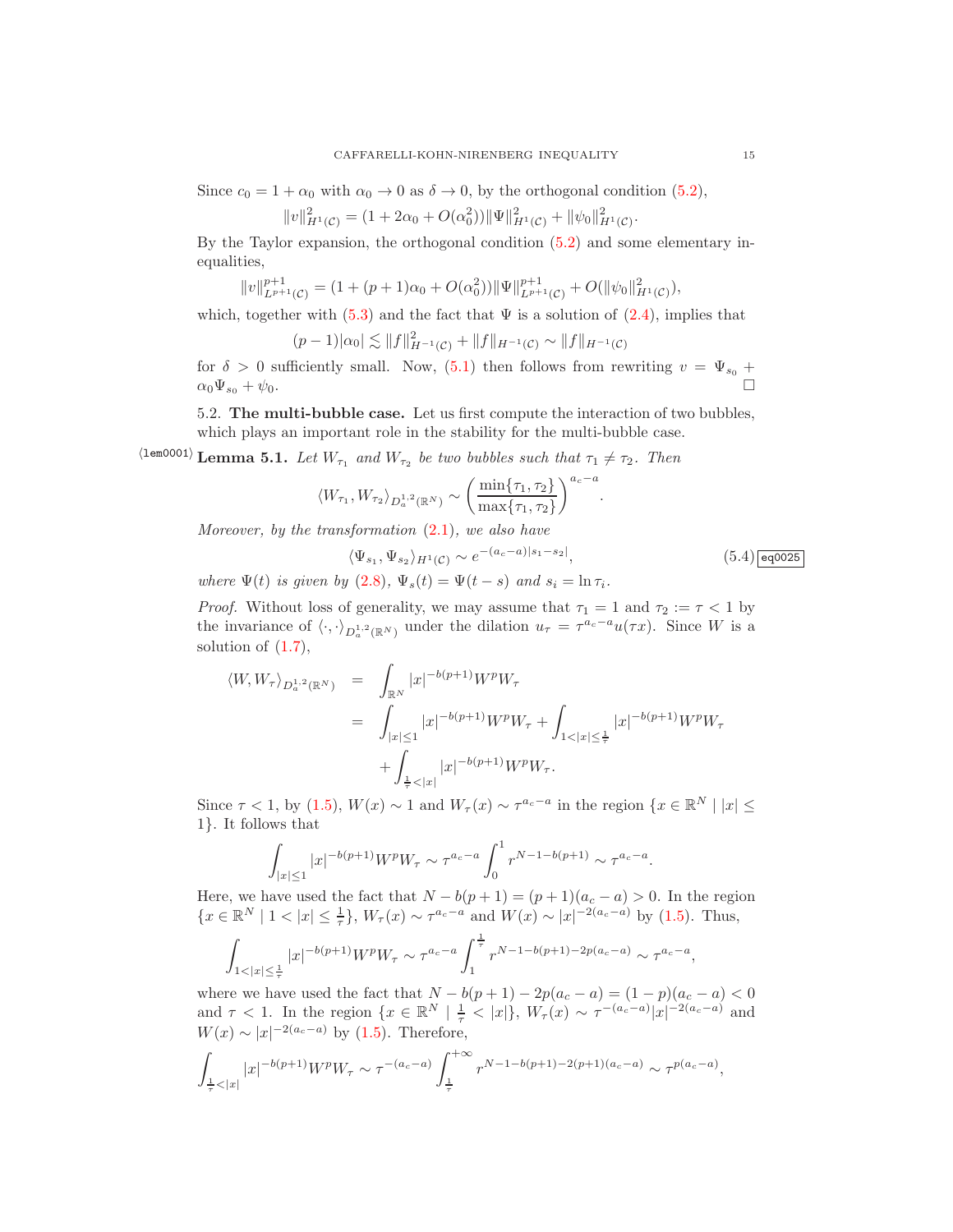where we have used the fact that  $N-b(p+1)-2(p+1)(a_c-a) = -(p+1)(a_c-a) < 0$ . Thus, by  $\tau < 1$  and  $p > 1$ ,

<span id="page-15-0"></span>
$$
\langle W, W_{\tau} \rangle_{D_a^{1,2}(\mathbb{R}^N)} \sim \tau^{a_c - a}.
$$
\n(5.5) eqn994

By [\(2.1\)](#page-5-1), we have  $\langle \Psi, \Psi_s \rangle_{H^1(\mathcal{C})} = \langle W, W_\tau \rangle_{D_a^{1,2}(\mathbb{R}^N)}$ , where  $\Psi(t)$  is given by [\(2.8\)](#page-6-1),  $\Psi_s(t) = \Psi(t-s)$  and  $s = \ln \tau$ . Then [\(5.4\)](#page-14-0) follows immediately from [\(5.5\)](#page-15-0).  $\Box$ 

Let  $v \in H^1(\mathcal{C})$  be nonnegative such that

$$
(\nu - \frac{1}{2})(C_{a,b,N}^{-1})^{\frac{p+1}{p-1}} < \|v\|_{H^1(\mathcal{C})}^2 < (\nu + \frac{1}{2})(C_{a,b,N}^{-1})^{\frac{p+1}{p-1}}
$$

for some positive integer  $\nu \geq 2$  and denote

<span id="page-15-2"></span>
$$
f := -\Delta_{\theta} v - \partial_t^2 v + (a_c - a)^2 v - v^p.
$$
 (5.6) eq060

Then  $f \in H^{-1}(\mathcal{C})$ . As that in [\[7,](#page-27-0) [11,](#page-28-0) [15\]](#page-28-1), we consider the following minimizing problem:

$$
d_*^2(v) = \min_{s_j \in \mathbb{R}} \|v - \sum_{j=1}^{\nu} \Psi_{s_j}\|_{H^1(\mathcal{C})}^2.
$$

By similar arguments as that used in the proof of Proposition [4.1,](#page-10-2) we can show that  $d^2_*(v)$  is attained at some  $\{s_j\} \in \mathbb{R}^{\nu}$  and thus, we can write  $v = \sum_{j=1}^{\nu} \Psi_{s_j} + \rho$ , where  $\rho$  satisfies the following orthogonal conditions:

<span id="page-15-1"></span>
$$
\langle \Psi'_{s_j}, \rho \rangle_{H^1(\mathcal{C})} = 0 \quad \text{for all } j = 1, 2, \cdots, \nu.
$$
 (5.7)

Clearly,  $d^2_*(v) = ||\rho||^2_{H^1(\mathcal{C})}$ . Moreover, by Proposition [3.2,](#page-7-1) we know that  $d_*(v) \to 0$ as  $||f||_{H^{-1}(\mathcal{C})} \to 0$  either for  $b_{FS}(a) \leq b < a+1$  with  $a < 0$  or for  $a \leq b < a+1$ with  $a \geq 0$  and  $a + b > 0$ . Thus, if  $||f||_{H^{-1}(\mathcal{C})} \leq \delta$  for  $\delta > 0$  sufficiently small, we have  $\|\rho\|_{H^1(\mathcal{C})} \leq \delta'$  either for  $b_{FS}(a) \leq b < a+1$  with  $a < 0$  or for  $a \leq b < a+1$ with  $a \ge 0$  and  $a + b > 0$ , where  $\delta' \to 0$  as  $\delta \to 0$ .

Since  $\Psi_{s_i}$  are solutions of [\(2.4\)](#page-5-2), by [\(5.7\)](#page-15-1), we can rewrite [\(5.6\)](#page-15-2) as follows:

<span id="page-15-3"></span>
$$
\begin{cases}\n-\Delta_{\theta}\rho - \partial_t^2 \rho + (a_c - a)^2 \rho = (\sum_{j=1}^{\nu} \Psi_{s_j} + \rho)^p - \sum_{j=1}^{\nu} \Psi_{s_j}^p + f, & \text{in } C, \\
(\Psi'_{s_j}, \rho)_{H^1(C)} = 0 & \text{for all } j = 1, 2, \cdots, \nu.\n\end{cases}
$$
\n(5.8)

In what follows, for the sake of simplicity, we denote

$$
R = \min_{i \neq j} |s_i - s_j| \text{ and } Q = e^{-(a_c - a)\min_{i \neq j} |s_i - s_j|}
$$

<span id="page-15-5"></span>as that in [\[11\]](#page-28-0). Moreover, we also assume that  $s_1 < s_2 < \cdots < s_{\nu}$  without loss of generality. For the sake of simplicity, we also denote  $s_0 = -\infty$  and  $s_{\nu+1} = +\infty$ .

# $\langle$ 1emn0001) Lemma 5.2. Let  $b_{FS}(a) \leq b < a+1$  for  $a < 0$  and  $a \leq b < a+1$  for  $a \geq 0$  and  $a + b > 0$ . Then

<span id="page-15-4"></span>
$$
||f||_{H^{-1}(\mathcal{C})} \gtrsim Q + O(Q^{\frac{1}{2}} ||\rho||_{H^1(\mathcal{C})} + ||\rho||_{H^1(\mathcal{C})}^{p+1})
$$
\n(5.9)  $\boxed{\text{eq1146}}$ 

for  $||f||_{H^{-1}(\mathcal{C})} \leq \delta$  with  $\delta > 0$  sufficiently small.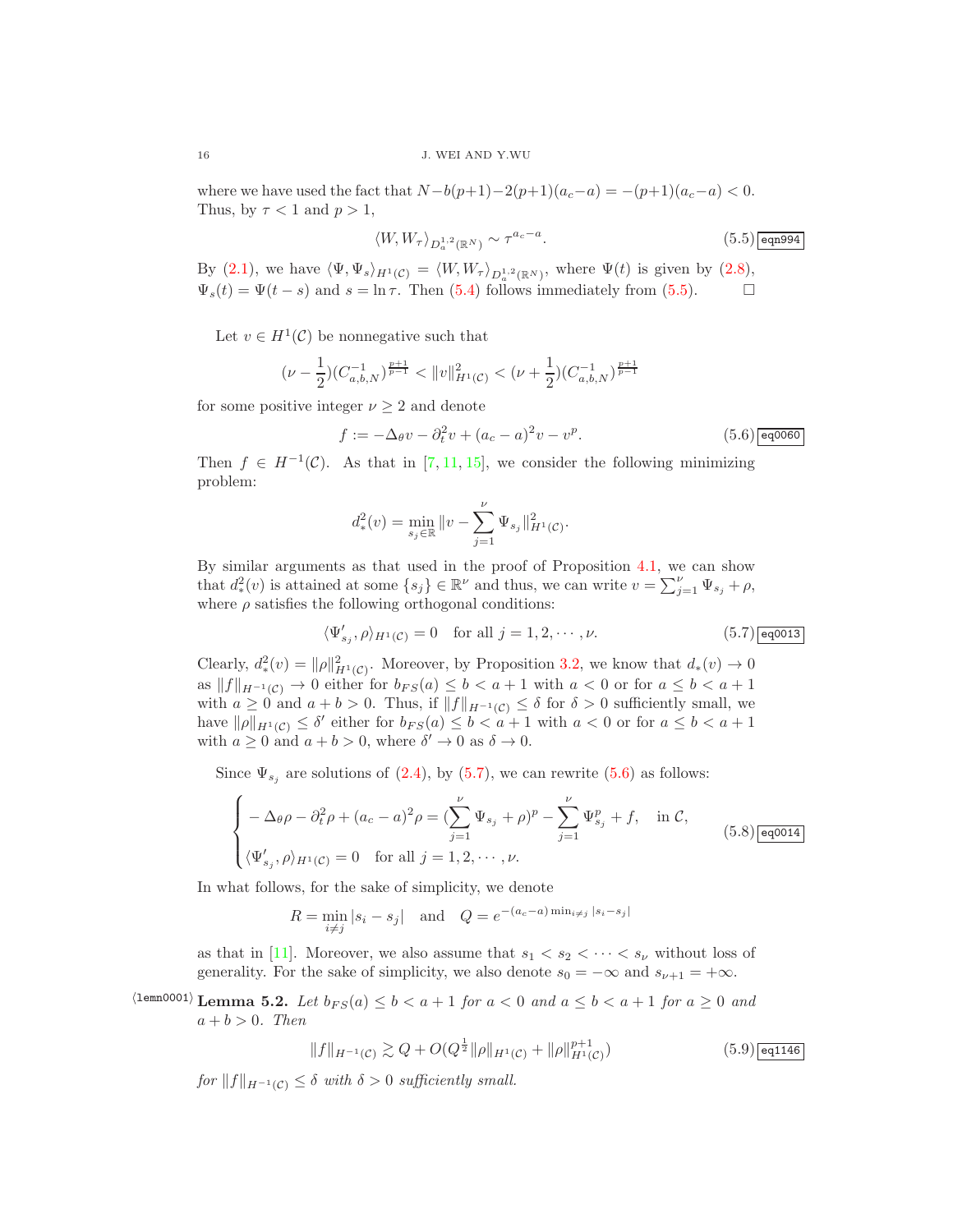*Proof.* Suppose that  $R = s_{j_0+1} - s_{j_0}$  for some  $j_0 \in \{1, 2, \dots, \nu - 1\}$ . Multiplying [\(5.8\)](#page-15-3) with  $-\Psi_{s_{j_0}}'$  and integrating by parts, we have

$$
\|f\|_{H^{-1}(\mathcal{C})}\gtrsim \langle (\sum_{j=1}^{\nu}\Psi_{s_j}+\rho)^p-\sum_{j=1}^{\nu}\Psi_{s_j}^p,-\Psi_{s_{j_0}}'\rangle_{L^2(\mathcal{C})}.
$$

In the region  $\{3|\rho| < \sum_{j=1}^{\nu} \Psi_{s_j}\}$ , by the Taylor expansion,

<span id="page-16-2"></span>
$$
\left(\sum_{j=1}^{\nu} \Psi_{s_j} + \rho\right)^p - \left(\sum_{j=1}^{\nu} \Psi_{s_j}\right)^p - p\left(\sum_{j=1}^{\nu} \Psi_{s_j}\right)^{p-1} \rho = p(p-1)\left(\sum_{j=1}^{\nu} \Psi_{s_j} + \xi \rho\right)^{p-2} \rho^2
$$
  

$$
\sim \left(\sum_{j=1}^{\nu} \Psi_{s_j}\right)^{p-2} \rho^2 > 0, \qquad (5.10) \boxed{\text{eqn19985}}
$$

where  $\xi \in (0,1)$ . In the region  $\{\sum_{j=1}^{\nu} \Psi_{s_j} \leq 3|\rho|\}$ , since  $\Psi_{s_j}$  are all positive, we also have  $\Psi_{s_{j_0}} \leq 3|\rho|$  which, together with  $-\Psi'_{s_{j_0}} \sim \Psi_{s_{j_0}}$ , implies that

<span id="page-16-3"></span>
$$
\bigg( (\sum_{j=1}^\nu \Psi_{s_j} + \rho)^p - (\sum_{j=1}^\nu \Psi_{s_j} )^p - p (\sum_{j=1}^\nu \Psi_{s_j} )^{p-1} \rho \bigg) \Psi_{s_{j_0}}' \lesssim \rho^{p+1} . \tag{5.11)} \overline{\text{eqn19984}}
$$

By Proposition [3.2](#page-7-1) and Lemma [5.1,](#page-14-1)  $R \to +\infty$  as  $\delta \to 0$ . Thus,

$$
e^{-(a_c-a)|t-s_i|} \gtrsim e^{-(a_c-a)|t-s_{i-1}|} + e^{-(a_c-a)|t-s_{i+1}|} \sim \sum_{j \neq i} e^{-(a_c-a)|t-s_j|}
$$

in  $(s_i - \frac{R}{2} + O(1), s_i + \frac{R}{2} + O(1))$  for all  $i = 1, 2, \dots, \nu$ , which, together with  $(2.8)$ , implies that  $\{\Psi_{s_i} \geq \sum_{j \neq i} \Psi_{s_j}\}\$  in the region  $(s_i - \frac{R}{2} + O(1), s_i + \frac{R}{2} + O(1))$  for all  $i = 1, 2, \dots, \nu$ . It follows from the Taylor expansion that

<span id="page-16-1"></span>
$$
(\sum_{j=1}^{\nu} \Psi_{s_j})^p - \sum_{j=1}^{\nu} \Psi_{s_j}^p = p(\Psi_{s_i} + \xi_i \sum_{j \neq i} \Psi_{s_j})^{p-1} \sum_{j \neq i} \Psi_{s_j} \sim \Psi_{s_i}^{p-1} \sum_{j \neq i} \Psi_{s_j} \qquad (5.12) \boxed{\text{eqn19999}}
$$

in the region  $(s_i - \frac{R}{2} + O(1), s_i + \frac{R}{2} + O(1))$  for all  $i = 1, 2, \dots, \nu$ , where  $\xi_i \in (0, 1)$ . In the region  $\mathbb{R}\setminus (\cup_{i=1}^{\nu}(s_i - \frac{R}{2} + O(1), s_i + \frac{R}{2} + O(1))),$  by [\(2.8\)](#page-6-1),

<span id="page-16-0"></span>
$$
\left| \left( \sum_{j=1}^{\nu} \Psi_{s_j} \right)^p - \sum_{j=1}^{\nu} \Psi_{s_j}^p \right| \lesssim \sum_{j=1}^{\nu} \Psi_{s_j}^p \sim \sum_{j=1}^{\nu} e^{-p(a_c - a)|t - s_j|}.\tag{5.13}
$$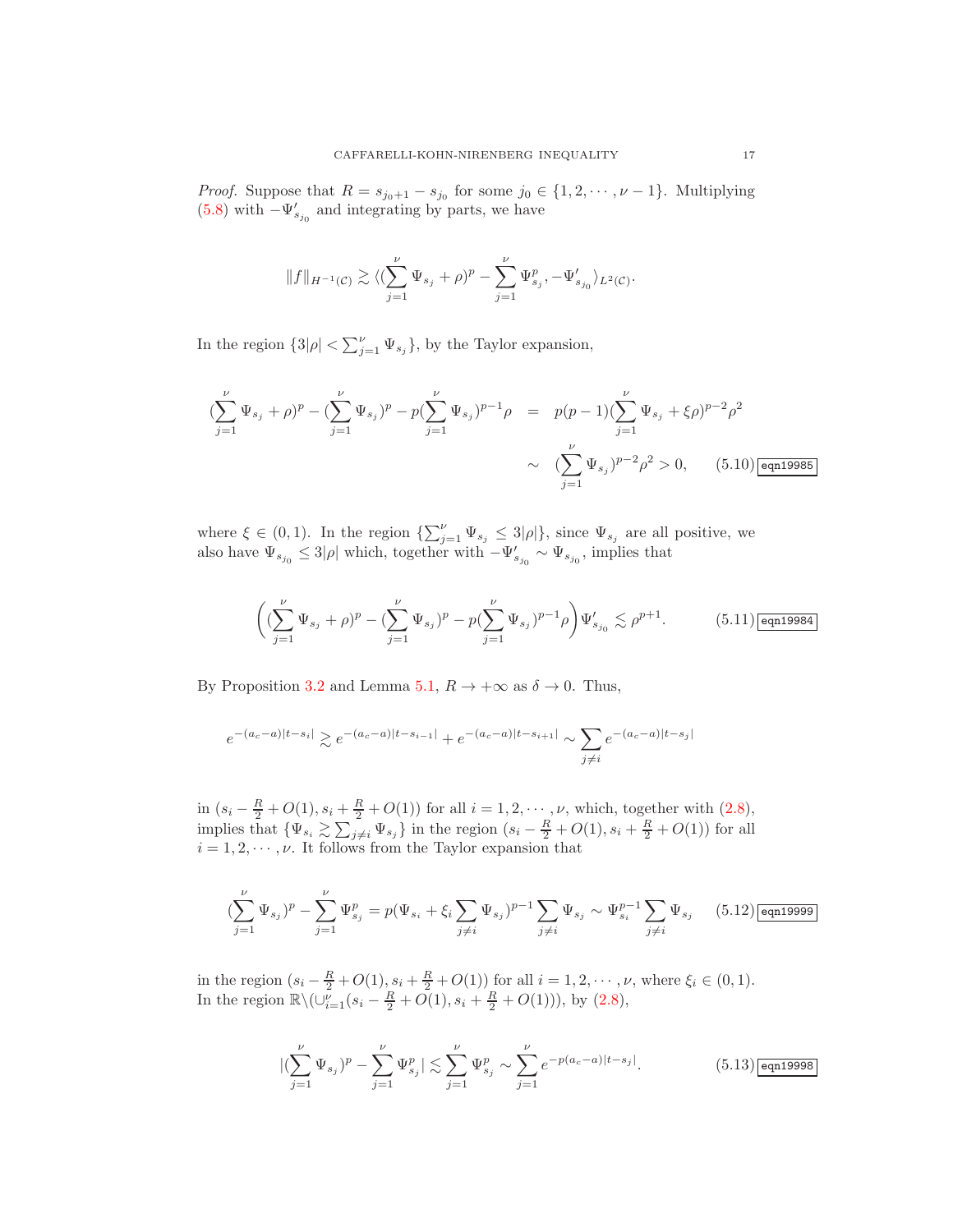Thus, by  $-\Psi'_{s_{j_0}} \sim \Psi_{s_{j_0}}$  once more, [\(5.13\)](#page-16-0),  $p > 1$  and the orthogonal conditions in [\(5.8\)](#page-15-3),

$$
||f||_{H^{-1}(C)} \geq -\int_{C} \left( (\sum_{j=1}^{\nu} \Psi_{s_j})^p - \sum_{j=1}^{\nu} \Psi_{s_j}^p + p\left( (\sum_{j=1}^{\nu} \Psi_{s_j})^{p-1} - \Psi_{s_{j_0}}^{p-1} \right) \rho \right) \Psi'_{s_{j_0}} \rangle
$$
  
+ $O(||\rho||_{H^1(C)}^{p+1})$   
 $\geq \sum_{i=1}^{\nu} \int_{(s_i - \frac{R}{2} + O(1), s_i + \frac{R}{2} + O(1))} \Psi_{s_i}^{p-1} \Psi_{s_{j_0}} \sum_{j \neq i}^{\nu} \Psi_{s_j} + o(Q)$   
 $- \int_{(s_{j_0} - \frac{R}{2} + O(1), s_{j_0} + \frac{R}{2} + O(1))} \Psi_{s_{j_0}}^{p-1} \sum_{j \neq j_0} \Psi_{s_j} |\rho|$   
 $- \int_{(s_{j_0} - \frac{R}{2} + O(1), s_{j_0} + \frac{R}{2} + O(1))^{c}} \Psi_{s_{j_0}} \sum_{j=1}^{\nu} \Psi_{s_j}^{p-1} |\rho| + O(||\rho||_{H^1(C)}^{p+1})$   
 $\sim \sum_{i=1}^{\nu} \int_{(s_i - \frac{R}{2} + O(1), s_i + \frac{R}{2} + O(1))} \Psi_{s_i}^{p-1} \Psi_{s_{j_0}} \sum_{j \neq i}^{\nu} \Psi_{s_j} + o(Q)$   
+ $O(Q^{\frac{1}{2}} ||\rho||_{H^1(C)} + ||\rho||_{H^1(C)}^{p+1}).$ 

By  $(2.8)$ ,  $p > 1$  and  $[25, \text{Lemma } 4.1]$ ,

$$
\sum_{i=1}^{\nu} \int_{(s_i - \frac{R}{2} + O(1), s_i + \frac{R}{2} + O(1))} \Psi_{s_i}^{p-1} \Psi_{s_{j_0}} \sum_{j \neq i}^{\nu} \Psi_{s_j}
$$
\n
$$
\sim \int_{(s_{j_0} - \frac{R}{2} + O(1), s_{j_0} + \frac{R}{2} + O(1))} \Psi_{s_{j_0}}^p (\Psi_{s_{j_0+1}} + \Psi_{s_{j_0-1}})
$$
\n
$$
+ \int_{(s_{j_0+1} - \frac{R}{2} + O(1), s_{j_0+1} + \frac{R}{2} + O(1))} \Psi_{s_{j_0}}^2 \Psi_{s_{j_0+1}}^{p-1}
$$
\n
$$
+ \int_{(s_{j_0-1} - \frac{R}{2} + O(1), s_{j_0-1} + \frac{R}{2} + O(1))} \Psi_{s_{j_0}}^2 \Psi_{s_{j_0-1}}^{p-1} + o(Q)
$$
\n
$$
\sim \int_0^{\frac{R}{2}} e^{-(a_c - a)pr} e^{-(a_c - a)(R - r)} + \int_0^{\frac{R}{2}} e^{-2(a_c - a)(R - r)} e^{-(a_c - a)(p - 1)r} + o(Q)
$$
\n
$$
\sim Q.
$$

It follows that [\(5.9\)](#page-15-4) holds for  $\delta > 0$  sufficiently small.

As that in [\[11\]](#page-28-0), we want to drive the precise behavior of first approximation of  $\rho$  by considering the following equation:

<span id="page-17-0"></span>
$$
\begin{cases}\n-\Delta_{\theta}\phi - \partial_{t}^{2}\phi + (a_{c} - a)^{2}\phi \\
= |\sum_{j=1}^{\nu}\Psi_{s_{j}} + \phi|^{p-1}(\sum_{j=1}^{\nu}\Psi_{s_{j}} + \phi) \\
- \sum_{j=1}^{\nu}\Psi_{s_{j}}^{p} + \sum_{j=1}^{\nu}c_{j}\Psi_{s_{j}}^{p-1}\Psi'_{s_{j}}, & \text{in } C, \\
\langle \Psi'_{s_{j}}, \phi \rangle_{H^{1}(C)} = 0 & \text{for all } j = 1, 2, \cdots, \nu,\n\end{cases}
$$
\n(5.14) [eq0015]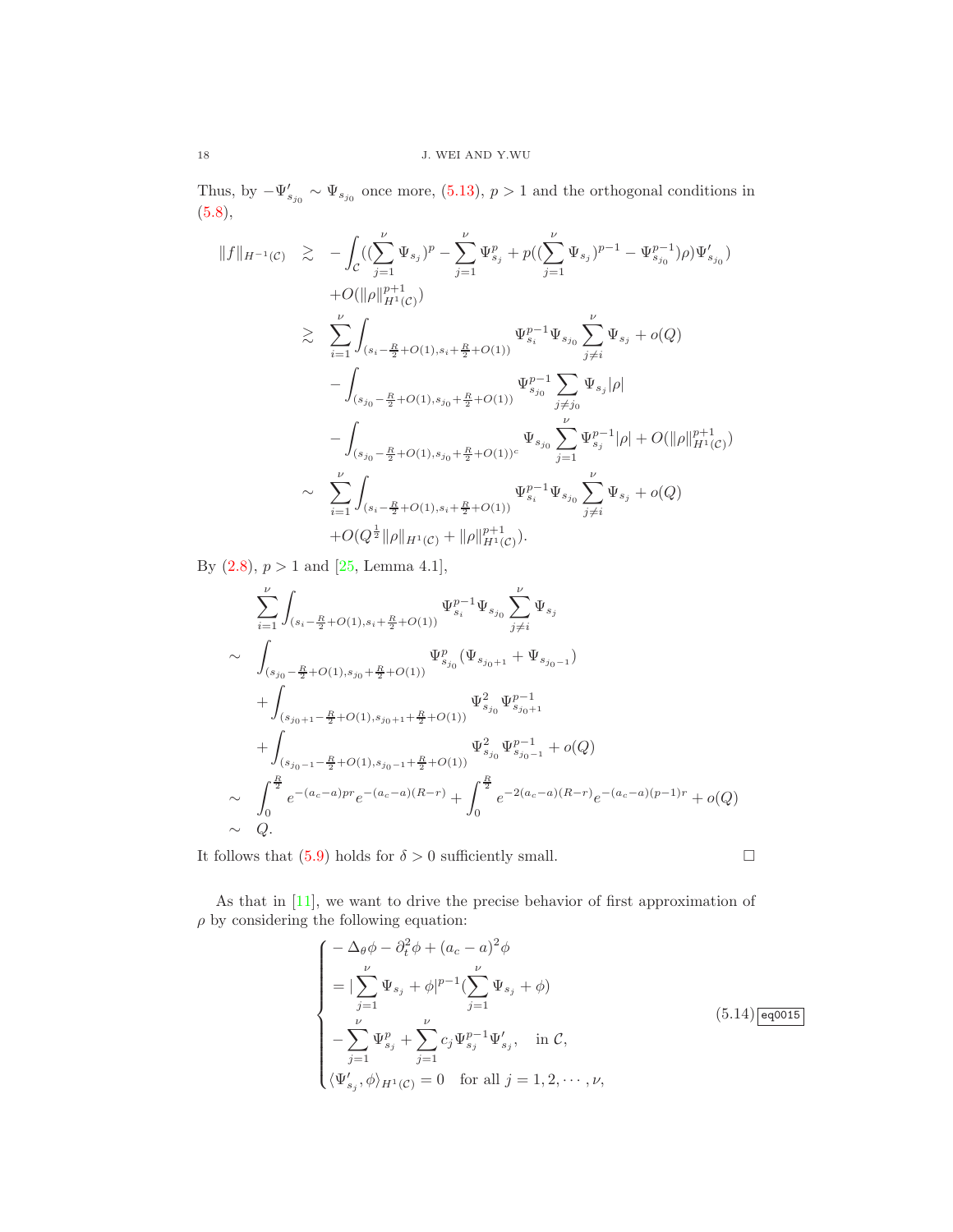where  $c_j$  and  $\phi$  are all unknowns. By [\(2.8\)](#page-6-1) and some elementary inequalities, we can rewrite

$$
\begin{array}{lcl}|\sum\limits_{j=1}^{\nu} \Psi_{s_j} + \phi|^{p-1} (\sum\limits_{j=1}^{\nu} \Psi_{s_j} + \phi) - \sum\limits_{j=1}^{\nu} \Psi_{s_j}^p & = & p (\sum\limits_{j=1}^{\nu} \Psi_{s_j})^{p-1} \phi + (\sum\limits_{j=1}^{\nu} \Psi_{s_j})^p \\ & & \quad - \sum\limits_{j=1}^{\nu} \Psi_{s_j}^p + O(|\phi|^{\sigma_p}), \end{array}
$$

where  $\sigma_p = 2$  for  $p \ge 2$  and  $\sigma_p = p$  for  $1 < p < 2$ . Thus, [\(5.14\)](#page-17-0) can be rewritten as follows:

<span id="page-18-7"></span>
$$
\begin{cases}\n\mathcal{L}(\phi) = E + N(\phi) + \sum_{j=1}^{\nu} c_j \Psi_{s_j}^{p-1} \Psi'_{s_j}, & \text{in } \mathcal{C}, \\
\langle \Psi'_{s_j}, \phi \rangle_{H^1(\mathcal{C})} = 0 & \text{for all } j = 1, 2, \cdots, \nu,\n\end{cases}
$$
\n(5.15)  $\boxed{\text{eq0020}}$ 

where the linear operator  $\mathcal{L}(\phi)$  is given by

<span id="page-18-5"></span>
$$
\mathcal{L}(\phi) := -\Delta_{\theta}\phi - \partial_t^2\phi + (a_c - a)^2\phi - p(\sum_{j=1}^{\nu} \Psi_{s_j})^{p-1}\phi,
$$
\n(5.16)  $\boxed{\text{eq0062}}$ 

<span id="page-18-6"></span> $E = (\sum_{j=1}^{\nu} \Psi_{s_j})^p - \sum_{j=1}^{\nu} \Psi_{s_j}^p$  is the error and  $N(\phi) = O(|\phi|^{\sigma_p})$  is the nonlinear part.

 $\langle$ 1emn0002) Lemma 5.3. For  $\delta > 0$  sufficiently small, we have

<span id="page-18-0"></span>
$$
||E||_{\natural} := \sum_{i=1}^{\nu} \sup_{t \in (\frac{s_i + s_{i-1}}{2}, \frac{s_{i+1} + s_i}{2})} \frac{|E|}{Qe^{-(a_c - a)(p-2)|t - s_i|}} \lesssim 1
$$
 (5.17)

for  $1 < p < 3$  and

<span id="page-18-1"></span>
$$
||E||_{\sharp} := \sum_{i=1}^{\nu} \sup_{t \in (\frac{s_i + s_{i-1}}{2}, \frac{s_{i+1} + s_i}{2})} \frac{|E|}{Qe^{-(1-\varsigma)(a_c - a)|t - s_i|}} \lesssim 1
$$
 (5.18) eqn19996

for  $p \geq 3$  with  $\varsigma > 0$  sufficiently small.

*Proof.* By  $(2.8)$  and similar arguments as that used for  $(5.12)$ ,

<span id="page-18-2"></span>
$$
E \sim \Psi_{s_i}^{p-1} \Psi_{s_{i+1}}
$$
  
\n
$$
\sim e^{-(p-1)(a_c-a)|t-s_i|} e^{-(a_c-a)|t-s_{i+1}|}
$$
  
\n
$$
\sim e^{-(a_c-a)|s_i-s_{i+1}|} e^{-(a_c-a)(p-2)|t-s_i|}
$$
 (5.19) eqn19990

in the region  $(s_i, \frac{s_{i+1}+s_i}{2})$  for all  $i=1, 2, \cdots, \nu-1$  and

<span id="page-18-3"></span>
$$
E \sim \Psi_{s_i}^{p-1} \Psi_{s_{i-1}}
$$
  
\n
$$
\sim e^{-(p-1)(a_c-a)|t-s_i|} e^{-(a_c-a)|t-s_{i-1}|}
$$
  
\n
$$
\sim e^{-(a_c-a)|s_i-s_{i-1}|} e^{-(a_c-a)(p-2)|t-s_i|}
$$
 (5.20)eqn19989

in the region  $(\frac{s_{i-1}+s_i}{2}, s_i)$  for all  $i = 2, 3, \cdots, \nu$ . In the region  $(-\infty, s_1)$ , since  $s_1 < s_2 < \cdots < s_{\nu-1} < s_{\nu}$ ,

<span id="page-18-4"></span>
$$
E \sim \Psi_{s_1}^{p-1} \Psi_{s_2}
$$
  
\n
$$
\sim e^{-(p-1)(a_c-a)|t-s_1|} e^{-(a_c-a)|t-s_2|}
$$
  
\n
$$
\sim e^{-(a_c-a)|s_1-s_2|} e^{-p(a_c-a)|t-s_1|}.
$$
 (5.21) eqn19970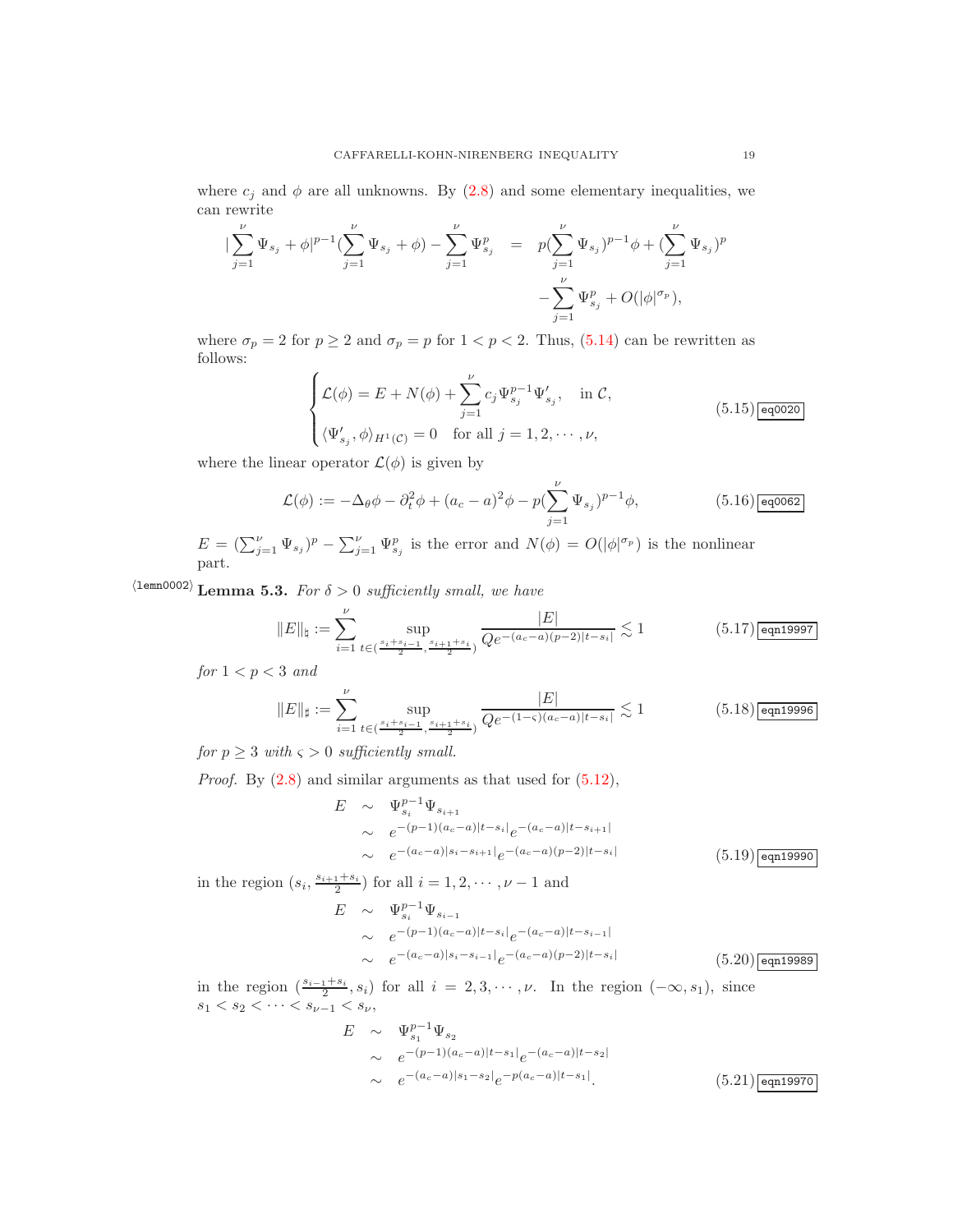In the region  $(s_{\nu}, +\infty)$ , since  $s_1 < s_2 < \cdots < s_{\nu-1} < s_{\nu}$ ,

<span id="page-19-0"></span>
$$
E \sim \Psi_{s_{\nu}}^{p-1} \Psi_{s_{\nu-1}}
$$
  
\n
$$
\sim e^{-(p-1)(a_c-a)|t-s_{\nu}|} e^{-(a_c-a)|t-s_{\nu-1}|}
$$
  
\n
$$
\sim e^{-(a_c-a)|s_{\nu}-s_{\nu-1}|} e^{-p(a_c-a)|t-s_i|}.
$$
\n(5.22) eqn19969

 $(5.17)$  and  $(5.18)$  then follow immediately from  $(5.19)$ ,  $(5.20)$  and  $(5.21)$ ,  $(5.22)$ .  $\Box$ 

To solve [\(5.14\)](#page-17-0), we shall use the fix point argument, which leads us to establish a good linear theory by considering the following linear equation:

$$
\begin{cases} \mathcal{L}(\phi) = g, & \text{in } \mathcal{C}, \\ \langle \Psi'_{s_j}, \phi \rangle_{H^1(\mathcal{C})} = 0 & \text{for all } j = 1, 2, \cdots, \nu, \end{cases}
$$

where g satisfies  $\langle \Psi'_{s_j}, g \rangle_{L^2(\mathcal{C})} = 0$  for all  $j = 1, 2, \cdots, \nu$  and  $\mathcal{L}(\phi)$  is given by [\(5.16\)](#page-18-5). Based on Lemma [5.3,](#page-18-6) we shall introduce the following spaces:

$$
X = \{ \phi \in H^1(\mathcal{C}) \mid ||\phi||_{\natural} < +\infty \} \quad , Y = \{ \phi \in L^2(\mathcal{C}) \mid ||\phi||_{\natural} < +\infty \},
$$

and

$$
\widehat{X} = \{ \phi \in H^1(\mathcal{C}) \mid ||\phi||_{\sharp} < +\infty \} \quad , \widehat{Y} = \{ \phi \in L^2(\mathcal{C}) \mid ||\phi||_{\sharp} < +\infty \}.
$$

Clearly, X, Y and  $\widehat{X}$ ,  $\widehat{Y}$  are all Banach spaces. Let

$$
X^{\perp} = \{ \phi \in X \mid \langle \Psi'_{s_j}, \phi \rangle_{H^1(\mathcal{C})} = 0 \text{ for all } j = 1, 2, \cdots, \nu \},
$$
  

$$
Y^{\perp} = \{ \phi \in Y \mid \langle \Psi'_{s_j}, \phi \rangle_{L^2(\mathcal{C})} = 0 \text{ for all } j = 1, 2, \cdots, \nu \}
$$

and

$$
\widehat{X}^{\perp} = \{ \phi \in \widehat{X} \mid \langle \Psi'_{s_j}, \phi \rangle_{H^1(\mathcal{C})} = 0 \text{ for all } j = 1, 2, \cdots, \nu \},
$$
  

$$
\widehat{Y}^{\perp} = \{ \phi \in \widehat{Y} \mid \langle \Psi'_{s_j}, \phi \rangle_{L^2(\mathcal{C})} = 0 \text{ for all } j = 1, 2, \cdots, \nu \},
$$

<span id="page-19-1"></span>then we have the following.

 $\langle$ lem $0002\rangle$  Lemma 5.4. Let  $b_{FS}(a) \leq b < a+1$  for  $a < 0$  and  $a \leq b < a+1$  for  $a \geq 0$  and  $a + b > 0.$ 

- (1) If  $p \geq 3$ , then for  $\delta > 0$  sufficiently small, there exists a unique  $\phi \in \hat{X}^{\perp}$ such that  $\mathcal{L}(\phi) = g$  and  $\|\phi\|_{\sharp} \lesssim \|g\|_{\sharp}$  for every  $g \in \widehat{Y}^{\perp}$ .
- (2) If  $1 < p < 3$ , then for  $\delta > 0$  sufficiently small, there exists a unique  $\phi \in X^{\perp}$  such that  $\mathcal{L}(\phi) = g$  and  $\|\phi\|_{\natural} \lesssim \|g\|_{\natural}$  for every  $g \in Y^{\perp}$ .

Here  $\mathcal{L}(\phi)$  is given by [\(5.16\)](#page-18-5).

*Proof.* Since the proof is rather standard nowadays (cf.  $[8-10, 26, 27]$  $[8-10, 26, 27]$  $[8-10, 26, 27]$  $[8-10, 26, 27]$ ), we only sketch it here. We start by proving the a-priori estimates  $\|\phi\|_{\sharp} \lesssim \|g\|_{\sharp}$  for  $p \geq 3$ and  $\|\phi\|_{\mathfrak{h}} \lesssim \|g\|_{\mathfrak{h}}$  for  $1 < p < 3$ . Assuming the contrary, that is, there exist  $\{g_n\}$ and  $\{\delta_n\}$  such that  $||g_n||_\sharp \to 0$  and  $\delta_n \to 0$  as  $n \to \infty$  and  $||\phi_n||_\sharp = 1$  for  $p \geq 3$ while,  $||g_n||_1 \to 0$  and  $\delta_n \to 0$  as  $n \to \infty$  and  $||\phi_n||_1 = 1$  for  $1 < p < 3$ . Since  $\delta_n \to 0$ as  $n \to \infty$ , by proposition [3.2,](#page-7-1)

$$
R_n = \min_{i \neq j} |s_{i,n} - s_{j,n}| \to +\infty \quad \text{as } n \to \infty.
$$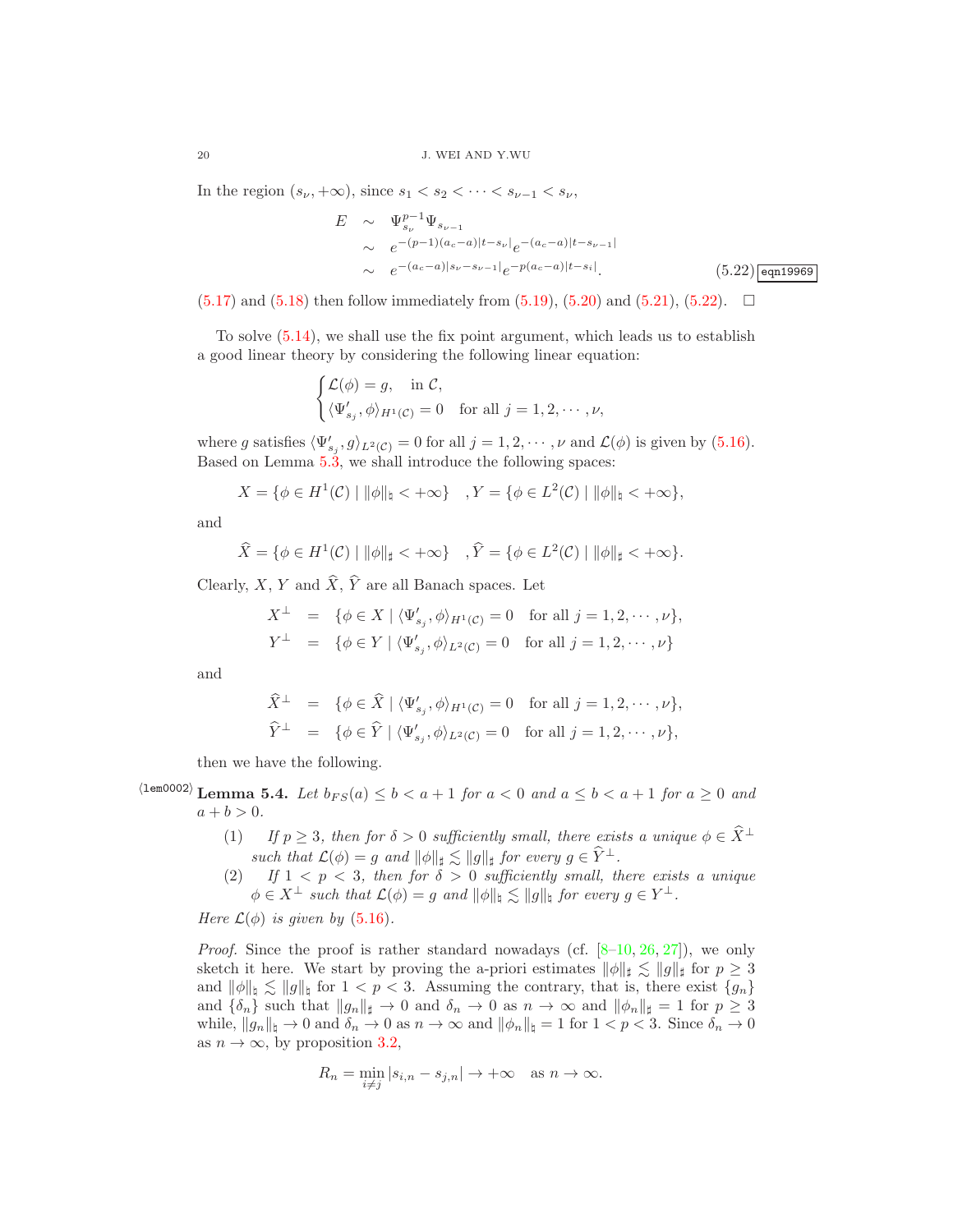By the definition of the norms  $\|\cdot\|_{\sharp}$  and  $\|\cdot\|_{\sharp}$  given by [\(5.17\)](#page-18-0) and [\(5.18\)](#page-18-1),

$$
|\mathcal{L}(\phi_n)| \lesssim \begin{cases} ||g_n||_{\natural} \sum_{i=1}^{\nu} Q_n \varphi_{i,n}(t) \chi_{i,n}(t), & 1 < p < 3, \\ ||g_n||_{\sharp} \sum_{i=1}^{\nu} Q_n \varphi_{i,n}(t) \chi_{i,n}(t), & p \ge 3, \end{cases}
$$

where

<span id="page-20-1"></span>
$$
\varphi_{i,n}(t) = \begin{cases} e^{-(1-\varsigma)(a_c-a)|t-s_{i,n}|}, & p \ge 3, \\ e^{-(p-2)(a_c-a)|t-s_{i,n}|}, & 1 < p < 3, \end{cases}
$$
(5.23) eqn19993

and  $\chi_{i,n}$  is a cut-off function such that

<span id="page-20-2"></span>
$$
\chi_{i,n}(t) = \begin{cases} 1, & t \in (\frac{s_{i,n} + s_{i-1,n}}{2}, \frac{s_{i+1,n} + s_{i,n}}{2}), \\ 0, & t \in (\frac{s_{i,n} + s_{i-1,n}}{2}, \frac{s_{i+1,n} + s_{i,n}}{2})^c. \end{cases} \tag{5.24}
$$

By  $(2.8)$ , it is easy to see that

$$
\mathcal{L}(\varphi_{i,n}) \gtrsim \begin{cases} e^{-(1-\varsigma)(a_c-a)|t-s_{i,n}|}, & p \ge 3, \\ e^{-(p-2)(a_c-a)|t-s_{i,n}|}, & 1 < p < 3 \end{cases}
$$

in  $\left(\frac{s_{i,n}+s_{i-1,n}}{2},\frac{s_{i+1,n}+s_{i,n}}{2}\right)$   $\left(\left(s_i-T,s_i+T\right)$  for a sufficiently large  $T>0$ . Thus, by the maximum principle,

<span id="page-20-0"></span>
$$
|\phi_n| \lesssim \begin{cases} ||g_n||_{\mathfrak{h}} Q_n \varphi_{i,n}(t), & 1 < p < 3, \\ ||g_n||_{\mathfrak{h}} Q_n \varphi_{i,n}(t), & p \ge 3 \end{cases}
$$
 (5.25) eqn19995

in  $\left(\frac{s_{i,n}+s_{i-1,n}}{2}, \frac{s_{i+1,n}+s_{i,n}}{2}\right)$  $\binom{n+s_{i,n}}{2} \setminus (s_{i,n}-T, s_{i,n}+T)$  for all  $i=1,2,\cdots,\nu$ . On the other hand, by  $\|\phi_n\|_{\sharp} = 1$  and  $\|g_n\|_{\sharp} = o_n(1)$  for  $p \geq 3$  while  $\|\phi_n\|_{\sharp} = 1$  and  $\|g_n\|_{\sharp} = o_n(1)$ for  $1 < p < 3$ , it is standard to use the Moser iteration and the Sobolev embedding theorem to show that  $Q_n^{-1}\phi_n(\cdot + s_{i,n}) \to \widehat{\phi}$  uniformly in every compact set of C as  $n \to \infty$  for all  $i = 1, 2, \dots, \nu$ , where  $\widehat{\phi}$  is a solution of [\(2.7\)](#page-6-3). We recall that by the nondegeneracy of  $\Psi$  in  $H^1(\mathcal{C})$ ,  $\Psi'$  is the only nonzero solution of [\(2.7\)](#page-6-3). Thus, we must have that  $\phi = C\Psi'$ , which together with the orthogonal condition in  $X^{\perp}$  for  $1 < p < 3$  and the orthogonal condition in  $\hat{X}^{\perp}$  for  $p \geq 3$ , implies that  $\widehat{\phi} = 0$ . Since  $\varphi_{i,n}(t) \sim 1$  in  $[s_{i,n} - T, s_{i,n} + T]$  for fixed  $T > 0$ ,  $\frac{|\phi_n|}{Q_n \varphi_{i,n}(t)} = o_n(1)$  in  $[s_{i,n} - T, s_{i,n} + T]$  for fixed  $T > 0$ . Thus, by  $(5.25)$ ,  $\|\phi_n\|_{\sharp} = o_n(1)$  for  $p \geq 3$  and  $\|\phi_n\|_{\natural} = o_n(1)$  for  $1 < p < 3$ . It contradicts  $\|\phi_n\|_{\sharp} = 1$  for  $p \geq 3$  and  $\|\phi_n\|_{\natural} = 1$ for  $1 < p < 3$ . The a-priori estimates  $\|\phi\|_{\sharp} \lesssim \|g\|_{\sharp}$  for  $p \geq 3$  and  $\|\phi\|_{\sharp} \lesssim \|g\|_{\sharp}$  for  $1 < p < 3$  imply that  $\mathcal{L}: X^{\perp} \to Y^{\perp}$  for  $1 < p < 3$  and  $\mathcal{L}: \hat{X}^{\perp} \to \hat{Y}^{\perp}$  for  $p \geq 3$ are injective for  $\delta > 0$  sufficiently small. Since  $(\sum_{j=1}^{\nu} \Psi_{s_j})^{p-1} \to 0$  as  $|t| \to +\infty$ by [\(2.8\)](#page-6-1), it is standard to use the the Fredholm alternative to show that for  $\delta > 0$ sufficiently small,  $\mathcal{L}(\phi) = g$  is unique solvable in  $X^{\perp}$  for every  $g \in Y^{\perp}$  in the case of  $1 < p < 3$  and  $\mathcal{L}(\phi) = g$  is unique solvable in  $\widehat{X}^{\perp}$  for every  $g \in \widehat{Y}^{\perp}$  in the case of  $p \geq 3$ . □ of  $p \geq 3$ .

Let us go back to  $(5.15)$ , then we have the following.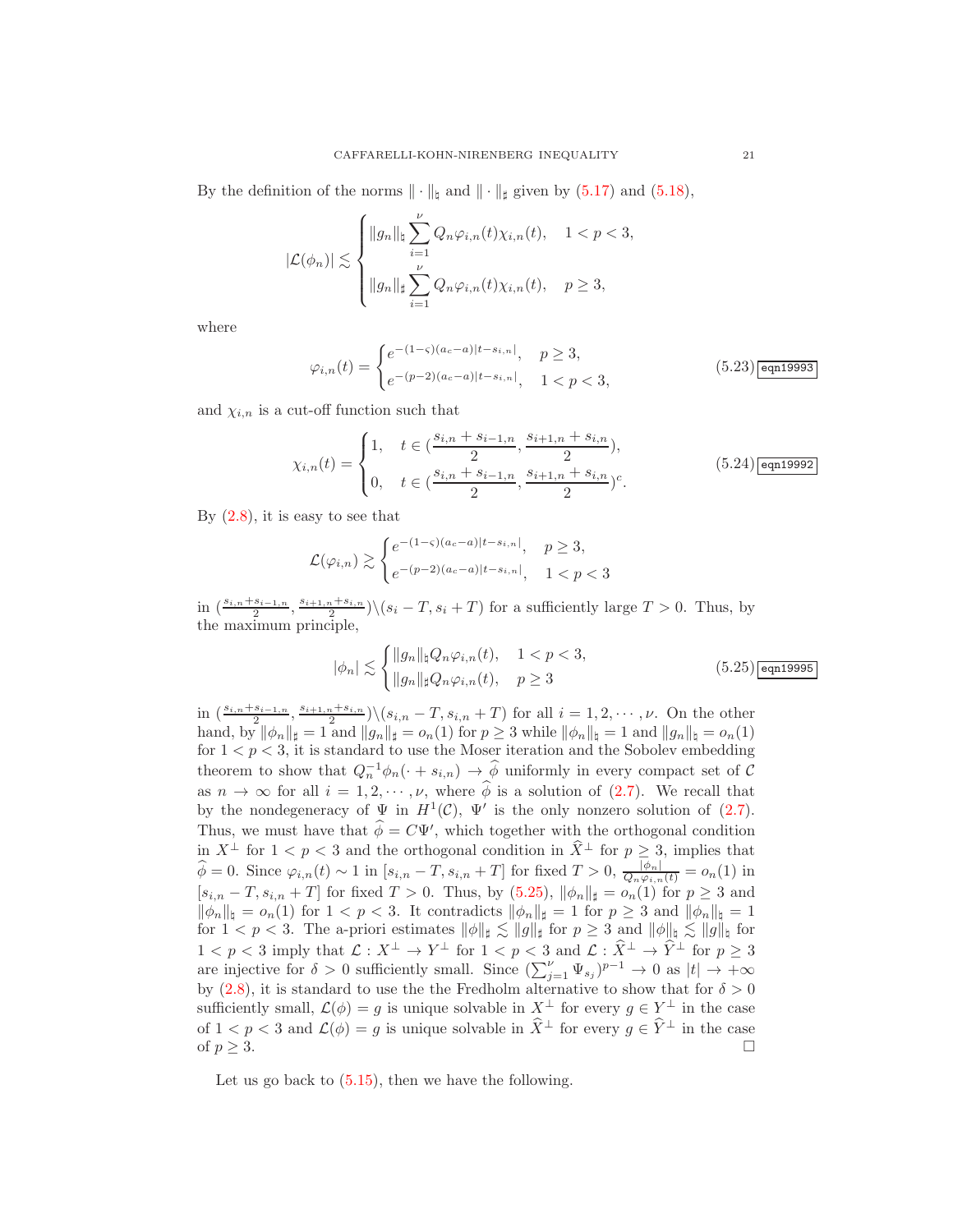$\Delta$  (lem0003) Lemma 5.5. Let  $b_{FS}(a) \leq b < a+1$  for  $a < 0$  and  $a \leq b < a+1$  for  $a \geq 0$  and  $a+b>0$ . Then [\(5.15\)](#page-18-7) has a unique solution  $(\psi, c_1, c_2, \dots, c_{\nu})$  for  $\delta > 0$  sufficiently small. Moreover,

<span id="page-21-0"></span>
$$
\|\phi\|_{H^1(\mathcal{C})} \lesssim \begin{cases} Q, & p > 2, \\ Q|\log(Q)|^{\frac{1}{2}}, & p = 2, \\ Q^{\frac{p}{2}}, & 1 < p < 2. \end{cases} \tag{5.26}
$$

and  $\sum_{j=1}^{\nu} |c_l| \lesssim Q$ .

*Proof.* Since  $R \to +\infty$  as  $\delta \to 0$  and  $p > 1$ , by [\[19,](#page-28-15) Lemma 6] and [\(2.8\)](#page-6-1),

<span id="page-21-3"></span>
$$
\langle \Psi_{s_j}^{p-1} \Psi_{s_j}', \Psi_{s_i}' \rangle_{L^2(\mathcal{C})} \sim Q \tag{5.27}
$$

for  $i \neq j$  for  $\delta > 0$  sufficiently small. Thus,  $\{c_j\}$  in [\(5.15\)](#page-18-7) can be chosen to be the unique solution of the following equation:

$$
(\langle \Psi_{s_j}^{p-1} \Psi_{s_j}', \Psi_{s_i}' \rangle_{L^2(\mathcal{C})})_{i,j=1,2,\cdots,\nu} \bullet (c_j)_{j=1,2,\cdots,\nu} = -(\langle E+N(\phi), \Psi_{s_i}' \rangle_{L^2(\mathcal{C})})_{i=1,2,\cdots,\nu}.
$$

By Lemmas [5.3](#page-18-6) and [5.4,](#page-19-1) and adapting the fix point arguments in a standard way (cf. [\[8–](#page-27-7)[10,](#page-27-8)[26,](#page-28-13)[27\]](#page-28-14)), [\(5.15\)](#page-18-7) is unique solvable in the set  $\hat{B} = {\phi \in \hat{X}^{\perp} \mid \|\phi\|_{\sharp} \leq C}$  in the case of  $p \ge 3$  and in the set  $B = \{ \phi \in X^{\perp} \mid ||\phi||_{\natural} \le C \}$  in the case of  $1 < p < 3$ for a sufficiently large  $C > 0$ . Note that  $N(\phi) = O(\phi^2)$  for  $p \ge 2$ , by  $-\Psi' \sim \Psi$ and  $[19, \text{Lemma } 6],$ 

$$
|\langle N(\phi),\Psi'_{s_j}\rangle| \lesssim \int_{\mathcal{C}} \sum_{i=1}^{\nu} (Q \varphi_i(t) \chi_i(t))^2 \Psi_{s_j} \lesssim Q^2,
$$

where  $\varphi_i$  is given by [\(5.23\)](#page-20-1) and  $\chi_i$  is a cut-off function given by [\(5.24\)](#page-20-2). For 1 <  $p < 2$ ,  $N(\phi) = O(|\phi|^p)$ . Thus, by  $-\Psi' \sim \Psi$  and  $(2.8)$ ,

$$
|\langle N(\phi), \Psi'_{s_j} \rangle| \lesssim \int_{\mathcal{C}} \sum_{i=1}^{\nu} (Q \varphi_i(t) \chi_i(t))^p \Psi_{s_j} \sim Q^p \int_0^{\frac{R}{2}} e^{(2-p)p(a_c-a)r-r} = O(Q^{\frac{p^2+1}{2}}).
$$

On the other hand, by [\(2.8\)](#page-6-1), [\(5.19\)](#page-18-2), [\(5.20\)](#page-18-3), [\(5.21\)](#page-18-4), [\(5.22\)](#page-19-0) and  $-\Psi'_{s_j} \sim \Psi_{s_j}$ ,

$$
|\langle E,\Psi'_{s_j}\rangle_{L^2(\mathcal{C})}|\sim Q\sum_{i=1}^{\nu}\int_{(\frac{s_{i-1}+s_i}{2},\frac{s_i+s_{i+1}}{2})}\Psi_{s_i}^{p-2}\Psi_{s_j}\sim Q\int_{(\frac{s_{j-1}+s_j}{2},\frac{s_j+s_{j+1}}{2})}\Psi_{s_j}^{p-1}\sim Q.
$$

It follows from  $p > 1$  that  $\sum_{j=1}^{\nu} |c_l| \lesssim Q$  and

<span id="page-21-1"></span>
$$
\|\phi\|_{H^1(\mathcal{C})}^2 = \langle E + N(\phi) + \sum_{j=1}^{\nu} c_j \Psi_{s_j}^{p-1} \Psi'_{s_j}, \phi \rangle_{L^2(\mathcal{C})}
$$
  
 
$$
\leq \langle E, \phi \rangle_{L^2(\mathcal{C})} + O(Q \|\phi\|_{H^1(\mathcal{C})} + \|\phi\|_{H^1(\mathcal{C})}^{\sigma_p+1}), \tag{5.28}
$$

where  $\sigma_p = 2$  for  $p \geq 2$  and  $\sigma_p = p$  for  $1 < p < 2$ . Since  $\|\phi\|_{\sharp} \leq C$  for  $p \geq 3$ , by  $(5.18),$  $(5.18),$ 

$$
\langle E, \phi \rangle_{L^2(\mathcal{C})} \lesssim \sum_{i=1}^{\nu} Q^2 \int_{(\frac{s_{i-1}+s_i}{2}, \frac{s_i+s_{i+1}}{2})} \Psi_{s_i}^{(2-2\varsigma)} \sim Q^2
$$

<span id="page-21-2"></span>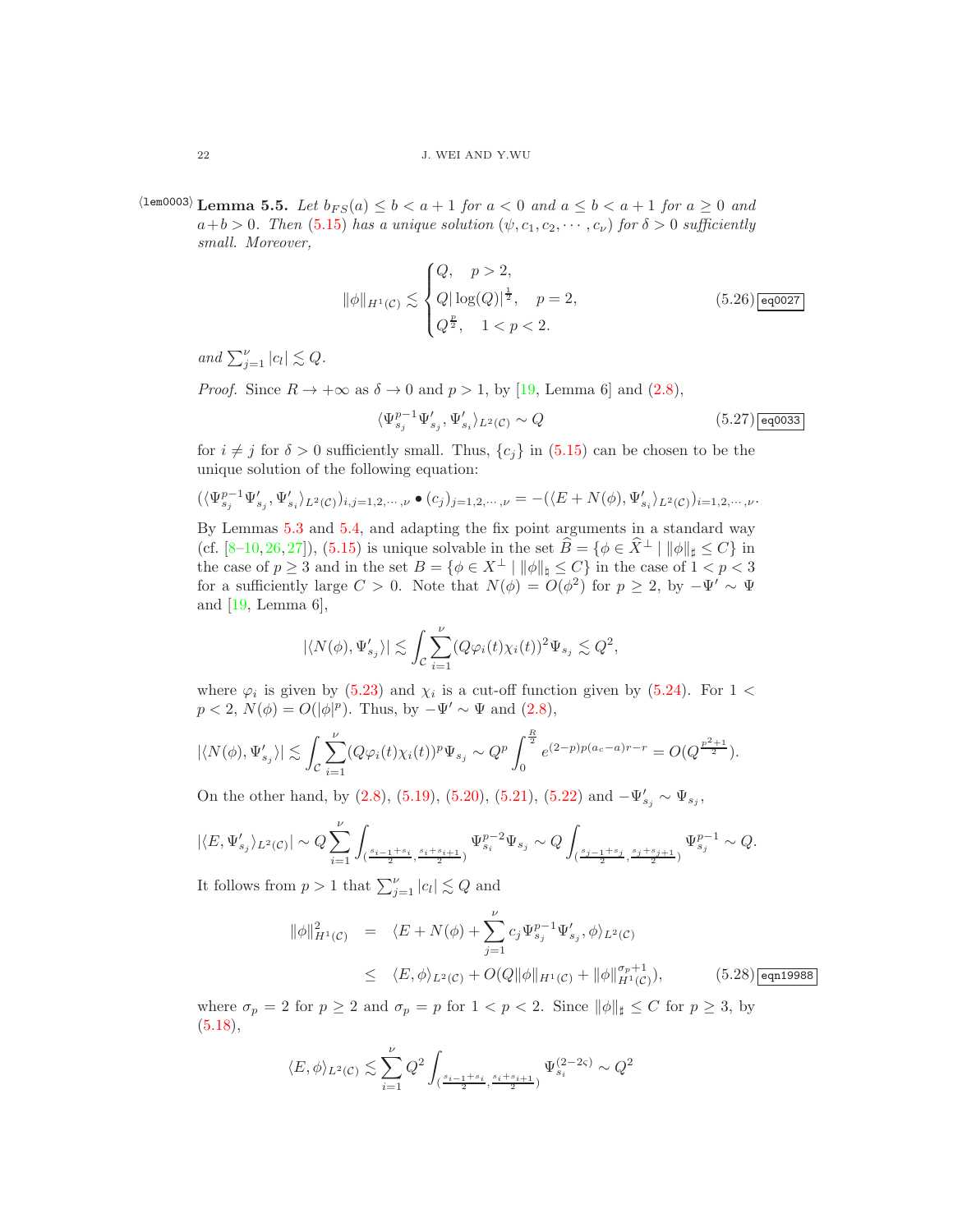for  $p \ge 3$ . For  $1 < p < 3$ ,  $\|\phi\|_{\natural} \le C$ . Thus, by [\(5.17\)](#page-18-0),

$$
\langle E, \phi \rangle_{L^2(\mathcal{C})} \lesssim \sum_{i=1}^{\nu} Q^2 \int_{(\frac{s_{i-1}+s_i}{2}, \frac{s_i+s_{i+1}}{2})} \Psi_{s_i}^{2(p-2)} \sim \begin{cases} Q^2, & p > 2, \\ Q^2 \log(Q), & p = 2, \\ Q^p, & 1 < p < 2. \end{cases}
$$

 $(5.26)$  then follows from  $(5.28)$ .

Let 
$$
\varphi = \rho - \phi
$$
, then by (5.8) and (5.14)

<span id="page-22-1"></span>
$$
\begin{cases}\n-\Delta_{\theta}\varphi - \partial_{t}^{2}\varphi + (a_{c} - a)^{2}\varphi \\
= (\sum_{j=1}^{\nu}\Psi_{s_{j}} + \phi + \varphi)^{p} - |\sum_{j=1}^{\nu}\Psi_{s_{j}} + \phi|^{p-1}(\sum_{j=1}^{\nu}\Psi_{s_{j}} + \phi) \\
- \sum_{j=1}^{\nu}c_{j}\Psi_{s_{j}}^{p-1}\Psi'_{s_{j}} + f, \quad \text{in } C, \\
\langle\Psi'_{s_{j}}, \varphi\rangle_{H^{1}(C)} = 0 \quad \text{for all } j = 1, 2, \cdots, \nu.\n\end{cases}
$$
\n(5.29)

Let  $M_0 = \text{span}\{\Psi_{s_j}\}\$ and  $M = \text{span}\{\Psi'_{s_j}\}\$ . Then by the orthogonal conditions satisfied by  $\varphi$ , we can decompose  $\varphi = \sum_{j=1}^{\nu} \beta_j \Psi_{s_j} + \Psi^{\perp}$ , where  $\Psi^{\perp} \in (M_0 \oplus M)^{\perp}$ in  $H^1(\mathcal{C})$ .

<span id="page-22-5"></span> $\Delta$  Lemma 5.6. Let  $b_{FS}(a) \leq b < a+1$  for  $a < 0$  and  $a \leq b < a+1$  for  $a \geq 0$  and  $a + b > 0$ . Then for  $\delta > 0$  sufficiently small, we have

<span id="page-22-3"></span>
$$
|\beta_j| \lesssim ||f||_{H^{-1}(\mathcal{C})} + Q^2
$$
 (5.30)  $\boxed{\text{eq0035}}$ 

and

<span id="page-22-4"></span>
$$
\|\Psi^{\perp}\|_{H^1(\mathcal{C})} \lesssim \|f\|_{H^{-1}(\mathcal{C})} + Q^2. \tag{5.31} \overline{\text{eq0036}}
$$

*Proof.* Since  $\Psi$  is the minimizer of [\(2.3\)](#page-5-3), the Morse index of  $\Psi$  is equal to 1. It follows from the nondegeneracy of  $\Psi$  that

<span id="page-22-0"></span>
$$
\int_{\mathcal{C}} |\nabla_{\theta} v|^2 + |\partial_t v|^2 + (a_c - a)^2 v^2 > (p + 2\varepsilon) \int_{\mathcal{C}} \Psi^{p-1} v^2
$$
\n(5.32)

for all  $v \in \text{span}\{\Psi, \Psi'\}^{\perp}$  with some  $\varepsilon > 0$  sufficiently small. Since  $R \to +\infty$  as  $\delta \to 0$  by Proposition [3.2](#page-7-1) and  $p > 1$ , for  $\delta > 0$  sufficiently small, it is standard to use  $(5.32)$  and the exponential decay of  $\Psi$  at infinity given by  $(2.8)$  to show that

<span id="page-22-2"></span>
$$
\int_{\mathcal{C}} |\nabla_{\theta} v|^2 + |\partial_t v|^2 + (a_c - a)^2 v^2 > (p + \varepsilon) \int_{\mathcal{C}} (\sum_{j=1}^{\nu} \Psi_{s_j})^{p-1} v^2
$$
\n(5.33)  $\boxed{\text{eq0032}}$ 

for all  $v \in (M_0 \oplus M)^{\perp}$ . By  $(2.8)$ ,  $\|\phi\|_{\sharp} \leq C$  for  $p \geq 3$  and  $\|\phi\|_{\sharp} \leq C$  for  $1 < p < 3$ ,

$$
\begin{split}\n&(\sum_{j=1}^{\nu} \Psi_{s_j} + \phi + \varphi)^p - |\sum_{j=1}^{\nu} \Psi_{s_j} + \phi|^{p-1} (\sum_{j=1}^{\nu} \Psi_{s_j} + \phi) \\
&= p|\sum_{j=1}^{\nu} \Psi_{s_j} + \phi|^{p-1}\varphi + O(|\varphi|^{\sigma_p}) \\
&= p(\sum_{j=1}^{\nu} \Psi_{s_j})^{p-1}\varphi + q(t, \theta)\varphi + O(|\varphi|^{\sigma_p}),\n\end{split}
$$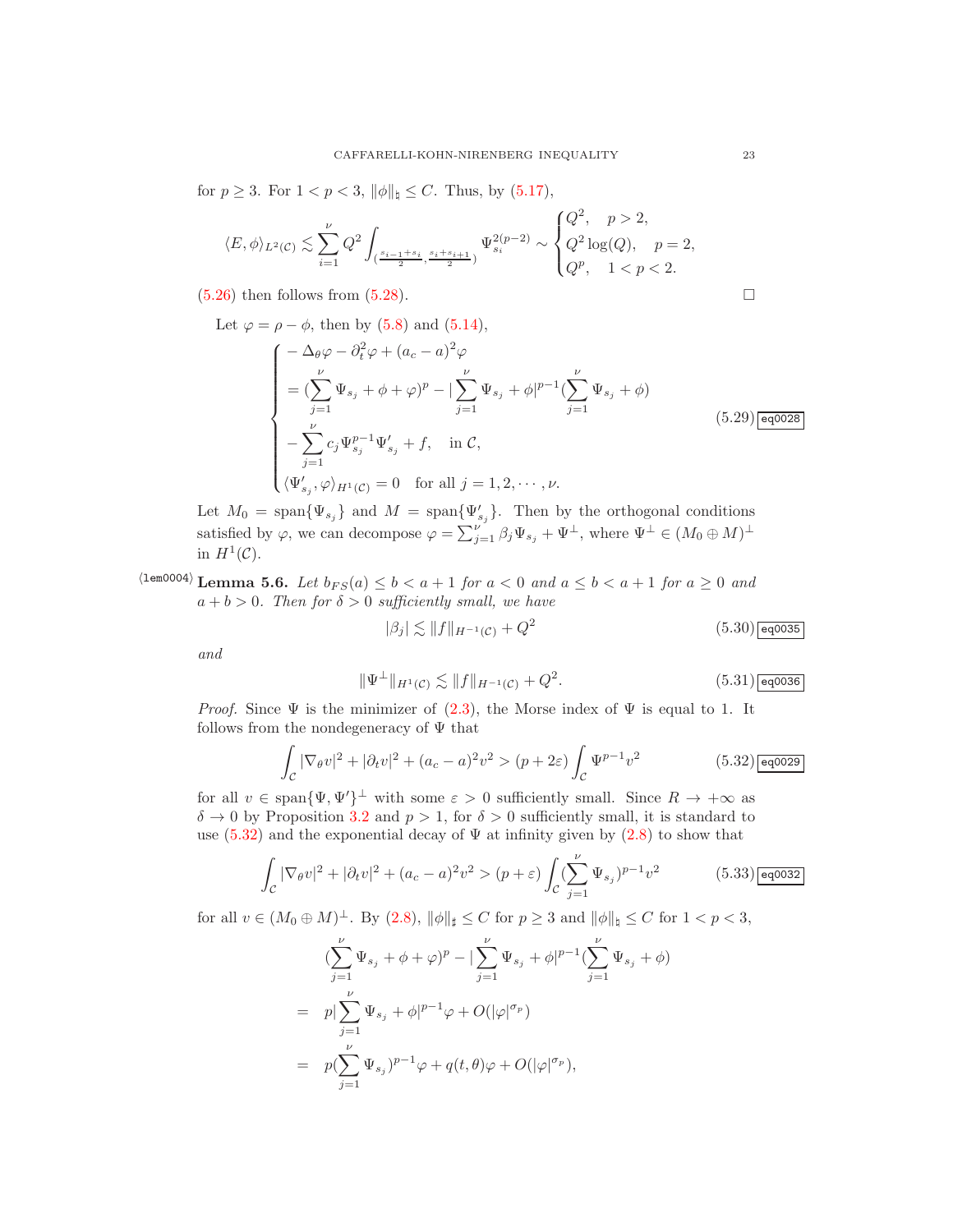where  $||q||_{L^{\infty}(\mathcal{C})} \leq \delta$  with  $\delta \to 0$  as  $\delta \to 0$ ,  $\sigma_p = 2$  for  $p \geq 2$  and  $\sigma_p = p$  for  $1 < p < 2$ . Now, multiplying [\(5.29\)](#page-22-1) with  $\Psi_{s_j}$  for all j and  $\Psi^{\perp}$ , respectively, and integrating by parts,

$$
(1-p)\beta_j \|\Psi\|_{H^1(\mathcal{C})}^2 = \int_{\mathcal{C}} (p(\sum_{l=1}^{\nu} \Psi_{s_l})^{p-1} + q(t,\theta))(\sum_{i \neq j} \beta_i \Psi_{s_i} + \Psi^{\perp})\Psi_{s_j} + \beta_j \int_{\mathcal{C}} (p(\sum_{l=1}^{\nu} \Psi_{s_l})^{p-1} - p\Psi_{s_j}^{p-1} + q(t,\theta))\Psi_{s_j}^2 + \langle f, \Psi_{s_j} \rangle_{L^2(\mathcal{C})} + \sum_{i \neq j} c_i \langle \Psi_{s_i}^{p-1} \Psi'_{s_i}, \Psi_{s_j} \rangle_{L^2(\mathcal{C})} + O(\sum_{i=1}^{\nu} \beta_i^{\sigma_p+1} + \|\Psi^{\perp}\|_{H^1(\mathcal{C})}^{\sigma_p+1})
$$

and

$$
\begin{array}{rcl} \|\Psi^\perp\|^2_{H^1(\mathcal{C})} & = & \displaystyle \int_{\mathcal{C}} (p(\sum_{l=1}^\nu \Psi_{s_l})^{p-1} + q(t,\theta)) (\sum_{i=1}^\nu \beta_i \Psi_{s_i} + \Psi^\perp) \Psi^\perp \\ & + \langle f, \Psi^\perp \rangle_{L^2(\mathcal{C})} + O(\sum_{i=1}^\nu \beta_i^{\sigma_p+1} + \|\Psi^\perp\|_{H^1(\mathcal{C})}^{\sigma_p+1}). \end{array}
$$

By [\(5.19\)](#page-18-2), [\(5.20\)](#page-18-3), [\(5.21\)](#page-18-4), [\(5.22\)](#page-19-0) and [\[19,](#page-28-15) Lemma 6],

$$
|\beta_j| \lesssim \tilde{\delta}(\sum_{i \neq j} |\beta_i| + ||\Psi^{\perp}||_{H^1(\mathcal{C})}) + ||f||_{H^{-1}(\mathcal{C})} + \sum_{i \neq j} |c_i \langle \Psi_{s_i}^{p-1} \Psi'_{s_i}, \Psi_{s_j} \rangle_{L^2(\mathcal{C})}|
$$

for all  $j = 1, 2, \dots, \nu$  and by  $(5.33)$ ,

$$
\|\Psi^{\perp}\|_{H^1(\mathcal{C})} \lesssim \tilde{\delta} \sum_{i=1}^{\nu} |\beta_i| + \|f\|_{H^{-1}(\mathcal{C})},
$$

where  $\tilde{\delta} \to 0$  as  $\delta \to 0$ . It follows from Lemma [5.5](#page-21-2) and [\(5.27\)](#page-21-3) that [\(5.30\)](#page-22-3) and [\(5.31\)](#page-22-4) hold for  $\delta > 0$  sufficiently small. hold for  $\delta > 0$  sufficiently small.

<span id="page-23-0"></span>We are now in the position to prove the following stability.

 $\langle \text{prop0005} \rangle$  **Proposition 5.2.** Let  $v \in H^1(\mathcal{C})$  be nonnegative such that

$$
(\nu-\frac{1}{2})(C_{a,b,N}^{-1})^{\frac{p+1}{p-1}}<\|v\|_{H^1(\mathcal{C})}^2<(\nu+\frac{1}{2})(C_{a,b,N}^{-1})^{\frac{p+1}{p-1}}
$$

with  $\nu \geq 2$  and  $||f||_{H^{-1}(\mathcal{C})} \leq \delta$  for  $\delta > 0$  sufficiently small, where f is given by [\(5.6\)](#page-15-2). Then either for  $b_{FS}(a) \leq b < a+1$  with  $a < 0$  or for  $a \leq b < a+1$  with  $a \geq 0$  and  $a + b > 0$ , we have

$$
d_{*}(v) \lesssim \begin{cases} ||f||_{H^{-1}(\mathcal{C})}, & p > 2, \\ ||f||_{H^{-1}(\mathcal{C})} |\log(||f||_{H^{-1}(\mathcal{C})})|^{\frac{1}{2}}, & p = 2, \\ ||f||_{H^{-1}(\mathcal{C})}^{\frac{p}{2}}, & 1 < p < 2. \end{cases}
$$

*Proof.* We recall that  $d^2_*(v) = ||\rho||^2_{H^1(\mathcal{C})}$  and  $\rho = \phi + \varphi$ . The conclusion then follows immediately from Lemmas [5.2,](#page-15-5) [5.5](#page-21-2) and [5.6.](#page-22-5)  $\Box$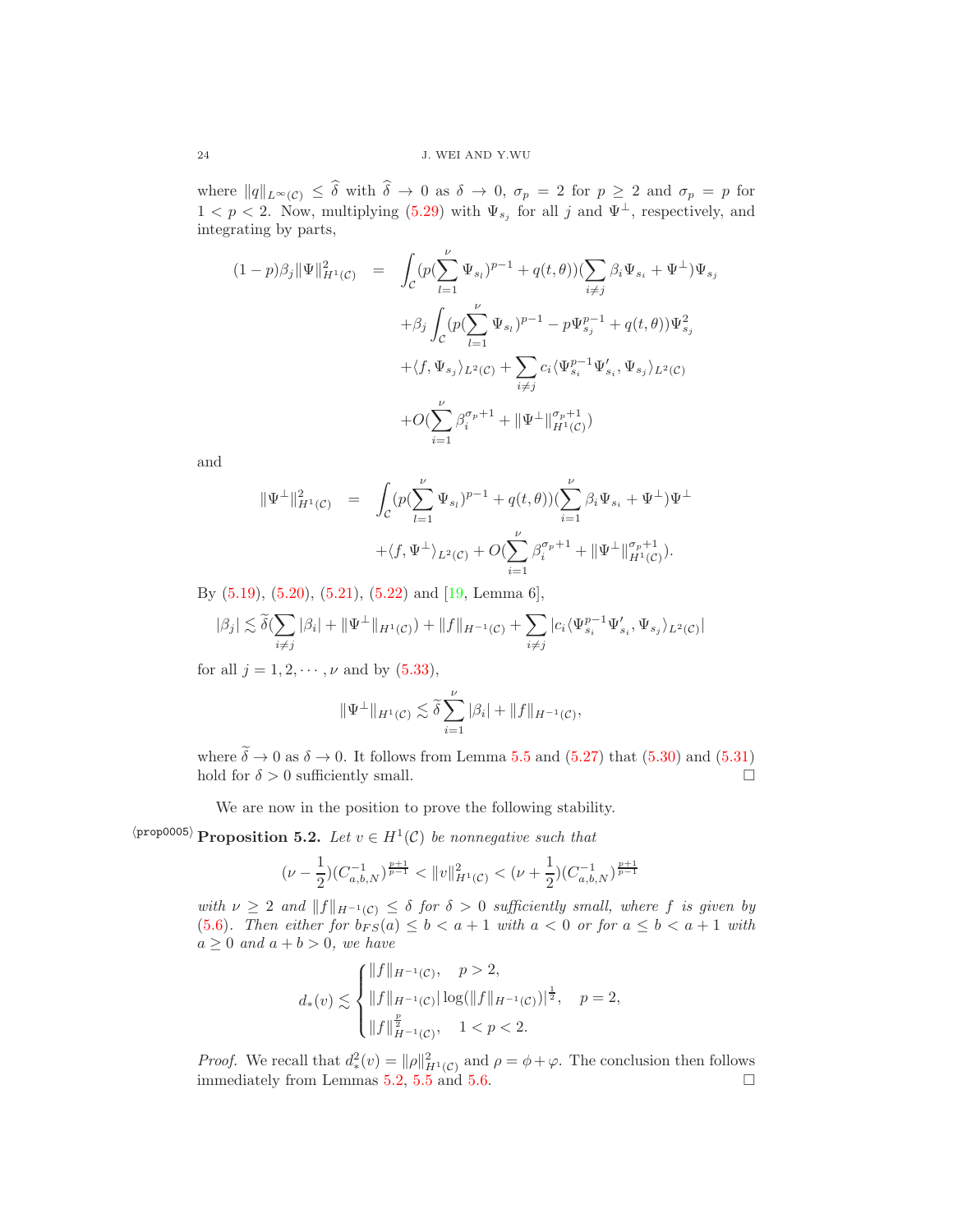<span id="page-24-0"></span>In this section, we will construct examples, as that in  $[7, 11]$  $[7, 11]$ , to show that the orders in Propositions [5.1](#page-13-3) and [5.2](#page-23-0) are sharp. Let us begin with the examples for  $\nu = 1.$ 

 $\langle$ propn0002 $\rangle$ **Proposition 6.1.** Let  $b_{FS}(a) \leq b < a+1$  for  $a < 0$  and  $a \leq b < a+1$  for  $a \geq 0$ and  $a + b > 0$ . Then the stability stated in Proposition [5.1](#page-13-3) is sharp in the sense that, there exists nonnegative  $v_* \in H^1(\mathcal{C})$ , with

$$
\frac{1}{2}(C_{a,b,N}^{-1})^{\frac{p+1}{p-1}} < ||v_*||_{H^1(\mathcal{C})}^2 < \frac{3}{2}(C_{a,b,N}^{-1})^{\frac{p+1}{p-1}} \quad and \quad ||f_*||_{H^{-1}(\mathcal{C})} \le \delta
$$

for  $\delta > 0$  sufficiently small, such that  $d_0(v_*) \gtrsim ||f_*||_{H^{-1}(\mathcal{C})}$ .

*Proof.* Let  $v_{\varepsilon} = \Psi + \varepsilon \varphi$  where  $\varphi \in C_0^{\infty}(\mathcal{C})$  is positive and even such that  $\langle \Psi', \varphi \rangle_{H^1(\mathcal{C})} =$ 0. Then as that in the proof of Proposition [5.1,](#page-13-3) we have

$$
f_{\varepsilon} = -\Delta_{\theta} v - \partial_{t}^{2} v + (a_{c} - a)^{2} v - v^{p}
$$
  
=  $\varepsilon (-\Delta_{\theta} \varphi - \partial_{t}^{2} \varphi + (a_{c} - a)^{2} \varphi - p \Psi^{p-1} \varphi) + O((\varepsilon \varphi)^{\sigma_{p}}).$ 

It follows that  $||f_{\varepsilon}||_{H^{-1}(\mathcal{C})} \lesssim \varepsilon$  for  $\varepsilon > 0$  sufficiently small. As that in the proof of Proposition [5.1,](#page-13-3) it is easy to see that  $d_0(v_\varepsilon) \lesssim \varepsilon$  is attained by some  $s_\varepsilon \in \mathbb{R}$ . Thus, we can rewrite  $v_{\varepsilon} = \Psi_{s_{\varepsilon}} + \widetilde{\varphi}_{\varepsilon}$ , where  $d_0(v_{\varepsilon}) = ||\widetilde{\varphi}_{\varepsilon}||_{H^1(\mathcal{C})} \lesssim \varepsilon$  and

$$
\langle \Psi_{s_{\varepsilon}}, \widetilde{\varphi}_{\varepsilon} \rangle_{H^1(\mathcal{C})} = \langle \Psi'_{s_{\varepsilon}}, \widetilde{\varphi}_{\varepsilon} \rangle_{H^1(\mathcal{C})} = 0.
$$

Note that

$$
\|\Psi_{s_{\varepsilon}} - \Psi\|_{H^1(\mathcal{C})} = \|\widetilde{\varphi}_{\varepsilon} - \varepsilon \varphi\|_{H^1(\mathcal{C})} \lesssim \varepsilon,
$$

we have  $s_{\varepsilon} = o_{\varepsilon}(1)$ . Clearly,  $\widetilde{\varphi}_{\varepsilon}$  satisfies

$$
-\Delta_{\theta}\widetilde{\varphi}_{\varepsilon}-\partial_{t}^{2}\widetilde{\varphi}_{\varepsilon}+(a_{c}-a)^{2}\widetilde{\varphi}_{\varepsilon}=(\Psi_{s_{\varepsilon}}+\widetilde{\varphi}_{\varepsilon})^{p}-\Psi_{s_{\varepsilon}}^{p}+f_{\varepsilon}.
$$

Let  $f_{\varepsilon}$  be the projection of  $f_{\varepsilon}$  in  $H^1(\mathcal{C})$ , then by the Taylor expansion and some elementary inequalities,

$$
|\langle \widetilde{\varphi}_{\varepsilon}, \widetilde{f}_{\varepsilon} \rangle_{H^1(\mathcal{C})}| \gtrsim -|\langle \widetilde{\varphi}_{\varepsilon}, \widetilde{f}_{\varepsilon} \rangle_{H^1(\mathcal{C})}| - |\langle \widetilde{\varphi}_{\varepsilon}^{\sigma_p}, \widetilde{f}_{\varepsilon} \rangle_{L^2(\mathcal{C})}| + \|f_{\varepsilon}\|_{H^{-1}}^2.
$$

It follows that  $d_0(v_\varepsilon) = ||\widetilde{\varphi}_\varepsilon||_{H^1(\mathcal{C})} \gtrsim ||f_\varepsilon||_{H^{-1}}$ .

<span id="page-24-1"></span>We next construct examples for  $\nu \geq 2$ .

 $\langle \text{proposition 6.2.}$  Let  $b_{FS}(a) \leq b < a+1$  for  $a < 0$  and  $a \leq b < a+1$  for  $a \geq 0$ and  $a + b > 0$ . Then the stability stated in Proposition [5.2](#page-23-0) is sharp in the sense that, there exists nonnegative  $v_* \in H^1(\mathcal{C})$  such that

$$
d_{*}(v_{*}) \gtrsim \begin{cases} ||f_{*}||_{H^{-1}(\mathcal{C})}, & p > 2, \\ ||f_{*}||_{H^{-1}(\mathcal{C})}|\log(||f_{*}||_{H^{-1}(\mathcal{C})})|^{\frac{1}{2}}, & p = 2, \\ ||f_{*}||_{H^{-1}(\mathcal{C})}^{\frac{p}{2}}, & 1 < p < 2. \end{cases}
$$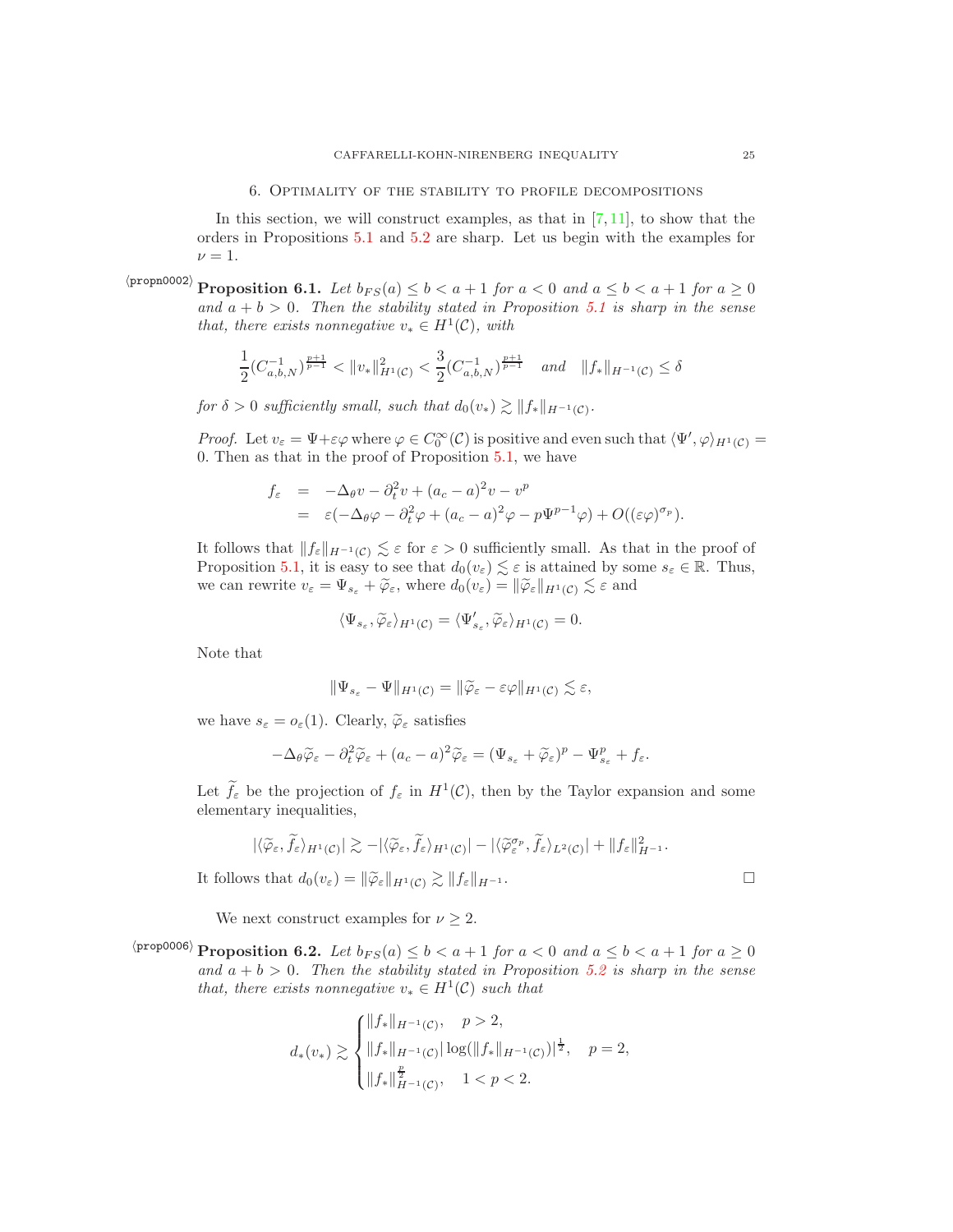Proof. Let us consider the following equation:

<span id="page-25-0"></span>
$$
\begin{cases}\n-\Delta_{\theta}\widetilde{\phi}_{R} - \partial_{t}^{2}\widetilde{\phi}_{R} + (a_{c} - a)^{2}\widetilde{\phi}_{R} \\
= |\sum_{j=1}^{2} \Psi_{s_{j,R}} + \widetilde{\phi}_{R}|^{p-1} (\sum_{j=1}^{2} \Psi_{s_{j,R}} + \widetilde{\phi}_{R}) \\
- \sum_{j=1}^{2} \Psi_{s_{j,R}}^{p} + \sum_{j=1}^{2} c_{j,R} \Psi_{s_{j,R}}^{p-1} \Psi'_{s_{j,R}}, & \text{in } \mathcal{C}, \\
\langle \Psi'_{s_{j,R}}, \widetilde{\phi}_{R} \rangle_{H^{1}(\mathcal{C})} = 0 & \text{for all } j = 1, 2,\n\end{cases}
$$
\n(6.1)

where  $s_{1,R} = -\frac{R}{2}$  and  $s_{2,R} = \frac{R}{2}$ . By Lemma [5.5,](#page-21-2) [\(6.1\)](#page-25-0) is solvable for  $R > 0$ sufficiently large with  $|c_{1,R}| + |c_{2,R}| \lesssim Q = e^{-(a_c-a)R}$  either for  $b_{FS}(a) \leq b < a + 1$ with  $a < 0$  or for  $a \le b < a+1$  with  $a \ge 0$  and  $a+b > 0$ . Let  $v_R = \sum_{j=1}^{2} \Psi_{s_{j,R}} + \widetilde{\phi}_R$ , then

<span id="page-25-4"></span>
$$
f_R := -\Delta_{\theta} v_R - \partial_t^2 v_R + (a_c - a)^2 v_R - |v_R|^{p-1} v_R
$$
\n
$$
= \sum_{j=1}^2 c_{j,R} \Psi_{s_{j,R}}^{p-1} \Psi_{s_{j,R}}'.
$$
\n(6.2)

which, together with Lemma  $5.2$  and Proposition  $5.2$ , implies that

<span id="page-25-3"></span>
$$
||f_R||_{H^{-1}(\mathcal{C})} \sim \sum_{j=1}^{2} |c_{j,R}| \sim Q \tag{6.3) \overline{\text{eq0047}}}
$$

for  $R > 0$  sufficiently large. Note that as that in the proof of Proposition [4.1,](#page-10-2) we can show that  $d^2_*(v_R) \leq \|\widetilde{\phi}_R\|^2_{H^1(\mathcal{C})}$  is attained at  $\sum_{j=1}^2 \Psi_{s'_{j,R}}$  for some  $s'_{1,R}$  and  $s'_{2,R}$ . Thus, we can rewrite  $v_R = \sum_{j=1}^2 \Psi_{s'_{j,R}} + \widetilde{\varphi}_R$ , where  $\widetilde{\varphi}_R \in (\text{span}\{\Psi'_{s'_{j,R}}\})^{\perp}$  in  $H^1(\mathcal{C})$ . It follows that  $d^2_*(v_R) = ||\widetilde{\varphi}_R||^2_{H^1(\mathcal{C})} \le ||\widetilde{\phi}_R||^2_{H^1(\mathcal{C})}$ . Since

$$
\|\sum_{j=1}^2 \Psi_{s'_{j,R}} - \sum_{j=1}^2 \Psi_{s_{j,R}}\|_{H^1(\mathcal{C})} \lesssim \|\widetilde{\phi}_R\|_{H^1(\mathcal{C})} \to 0 \quad \text{as } R \to +\infty,
$$

we have  $s'_{j,R} = s_{j,R} + o_R(1)$ . Clearly, by  $(6.1)$ ,  $\tilde{\varphi}_R$  satisfies the following equation:

<span id="page-25-1"></span>
$$
\begin{cases}\n-\Delta_{\theta}\tilde{\varphi}_{R} - \partial_{t}^{2}\tilde{\varphi}_{R} + (a_{c} - a)^{2}\tilde{\varphi}_{R} \\
= |\sum_{j=1}^{2} \Psi_{s'_{j,R}} + \tilde{\varphi}_{R}|^{p-1} (\sum_{j=1}^{2} \Psi_{s'_{j,R}} + \tilde{\varphi}_{R}) \\
- \sum_{j=1}^{2} \Psi_{s'_{j,R}}^{p} + \sum_{j=1}^{2} c_{j,R} \Psi_{s_{j,R}}^{p-1} \Psi'_{s_{j,R}}, & \text{in } C, \\
\langle \Psi'_{s'_{j,R}}, \tilde{\varphi}_{R} \rangle_{H^{1}(C)} = 0 & \text{for all } j = 1, 2.\n\end{cases}
$$
\n(6.4)

Let  $\varrho_R : [0, 1] \to [0, 1]$  be a smooth cut-off function such that

<span id="page-25-2"></span>
$$
\varrho_R(t) = \begin{cases} 1, & s'_{1,R} + \frac{R}{2} - 3 \le t \le s'_{1,R} + \frac{R}{2} - 2, \\ 0, & t \le s'_{1,R} + \frac{R}{2} - 4 \text{ or } t \ge s'_{1,R} + \frac{R}{2} - 1. \end{cases}
$$
(6.5) [eqn29980]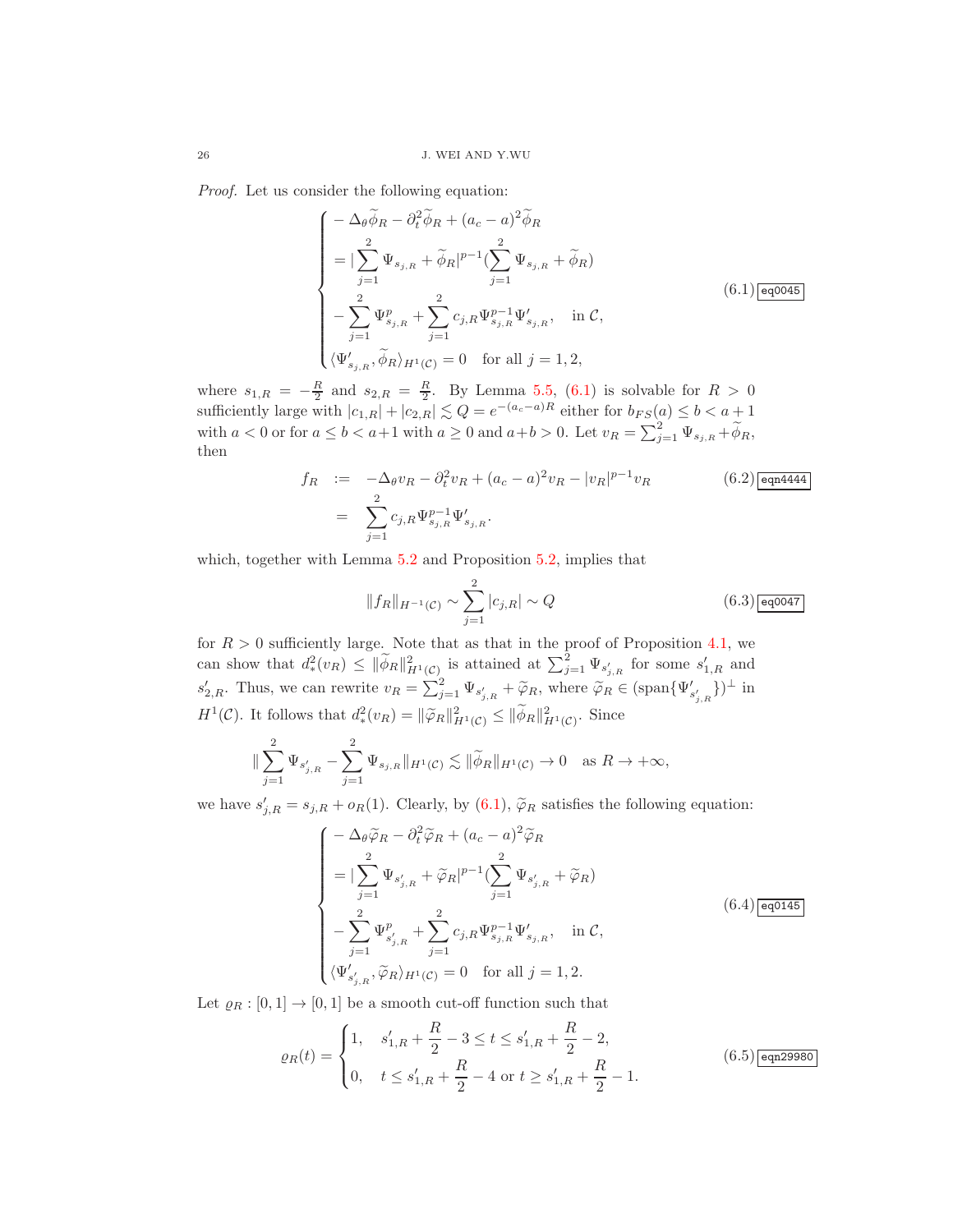Then  $\|\varrho_R\|_{H^1(\mathcal{C})} \lesssim 1$ . Similar to that of [\(5.10\)](#page-16-2), [\(5.11\)](#page-16-3) and [\(5.12\)](#page-16-1),

$$
|\sum_{j=1}^2\Psi_{s'_{j,R}}+\tilde{\varphi}_{R}|^{p-1}(\sum_{j=1}^2\Psi_{s'_{j,R}}+\tilde{\varphi}_{R})-\sum_{j=1}^2\Psi^{p}_{s'_{j,R}}\gtrsim \Psi^{p-1}_{s'_{1,R}}\Psi_{s'_{2,R}}+p\Psi^{p-1}_{s'_{1,R}}\tilde{\varphi}_{R}+O(|\tilde{\varphi}_{R}|^{\sigma_p})
$$

in the region  $[s'_{1,R} + \frac{R}{2} - 4, s'_{1,R} + \frac{R}{2} - 1]$ . Thus, by multiplying [\(6.4\)](#page-25-1) with  $\rho_R$  and integrating by parts,

$$
\|\widetilde{\varphi}_{R}\|_{H^{1}(\mathcal{C})} \geq \int_{\mathcal{C}} (\Psi_{s'_{1,R}}^{p-1} \Psi_{s'_{2,R}} + p\Psi_{s'_{1,R}}^{p-1} \widetilde{\varphi}_{R} + O(|\widetilde{\varphi}_{R}|^{\sigma_{p}}))\varrho_{R} + \int_{\mathcal{C}} \sum_{j=1}^{2} c_{j,R} \Psi_{s_{j,R}}^{p-1} \Psi'_{s_{j,R}}\varrho_{R}
$$
  

$$
\geq \int_{\mathcal{C}} \Psi_{s'_{1,R}}^{p-1} \Psi_{s'_{2,R}}\varrho_{R} - \sum_{j=1}^{2} |c_{j,R}| \int_{\mathcal{C}} \Psi_{s_{j,R}}^{p-1} \Psi'_{s_{j,R}}\varrho_{R} - ||\widetilde{\varphi}_{R}||_{H^{1}(\mathcal{C})}.
$$

By  $(2.8)$  and  $(6.5)$ ,

$$
\sum_{j=1}^{2} |c_{j,R}| \int_{\mathcal{C}} \Psi_{s_{j,R}}^{p-1} \Psi_{s_{j,R}}' \varrho_R = o(\sum_{j=1}^{2} |c_{j,R}|) \text{ as } R \to +\infty
$$

and

$$
\int_{\mathcal{C}} \Psi_{s'_{1,R}}^{p-1} \Psi_{s'_{2,R}} \varrho_R \gtrsim \int_{\frac{R}{2}-3}^{\frac{R}{2}-2} e^{-(p-1)(a_c-a)r} e^{-(a_c-a)(R-r)} \sim \begin{cases} Q, & p \geq 2, \\ Q^{\frac{p}{2}}, & 1 < p < 2 \end{cases}
$$

for  $R > 0$  sufficiently large. It follows from  $(6.3)$  that

$$
d_{*}(v_{R}) \gtrsim \begin{cases} ||f_{R}||_{H^{-1}(\mathcal{C})}, & p > 2, \\ ||f_{R}||_{H^{-1}(\mathcal{C})}^{\frac{p}{2}}, & 1 < p < 2 \end{cases}
$$

for  $R > 0$  sufficiently large. For  $p = 2$ , we shall modify the test function  $\rho_R$  by

<span id="page-26-0"></span>
$$
\widetilde{\varrho}_R(t) = \begin{cases}\n1, & s'_{1,R} + \frac{R}{4} \le t \le s'_{1,R} + \frac{R}{2} - 2, \\
0, & t \le s'_{1,R} + \frac{R}{4} - 1 \text{ or } t \ge s'_{1,R} + \frac{R}{2} - 1.\n\end{cases}
$$
\n(6.6) eqn19980

Then  $\|\widetilde{\varrho}_R\|_{H^1(\mathcal{C})} \lesssim \sqrt{R}$  for  $R > 0$  sufficiently large. Thus, by multiplying [\(6.4\)](#page-25-1) with  $\tilde{\varrho}_R$  and integrating by parts,

$$
\sqrt{R} \|\widetilde{\varphi}_R\|_{H^1(\mathcal{C})} \geq \int_{\mathcal{C}} (\Psi_{s'_{1,R}} \Psi_{s'_{2,R}} + p\Psi_{s'_{1,R}} \widetilde{\varphi}_R + O(\widetilde{\varphi}_R^2)) \widetilde{\varrho}_R + \int_{\mathcal{C}} \sum_{j=1}^2 c_{j,R} \Psi_{s_{j,R}} \Psi'_{s_{j,R}} \widetilde{\varrho}_R
$$
  

$$
\geq \int_{\mathcal{C}} \Psi_{s'_{1,R}} \Psi_{s'_{2,R}} \widetilde{\varrho}_R - \sum_{j=1}^2 |c_{j,R}| \int_{\mathcal{C}} \Psi_{s_{j,R}} \Psi'_{s_{j,R}} \widetilde{\varrho}_R - \|\widetilde{\varphi}_R\|_{H^1(\mathcal{C})} \sqrt{R}.
$$

By [\(2.8\)](#page-6-1) and [\(6.6\)](#page-26-0),

$$
\sum_{j=1}^2 |c_{j,R}| \int_{\mathcal{C}} \Psi_{s_{j,R}} \Psi_{s_{j,R}}' \widetilde{\varrho}_R \sim \sum_{j=1}^2 |c_{j,R}| \int_{\frac{R}{4}}^{\frac{R}{2}} e^{-2(a_c-a)r} \sim \sum_{j=1}^2 |c_{j,R}| e^{-(a_c-a)\frac{R}{2}}
$$

as  $R \to +\infty$ . On the other hand,

$$
\int_{\mathcal{C}} \Psi_{s'_{1,R}} \Psi_{s'_{2,R}} \widetilde{\varrho}_R \gtrsim \int_{\frac{R}{4}}^{\frac{R}{2}-1} e^{-(a_c-a)r} e^{-(a_c-a)(R-r)} \sim Re^{-(a_c-a)R}
$$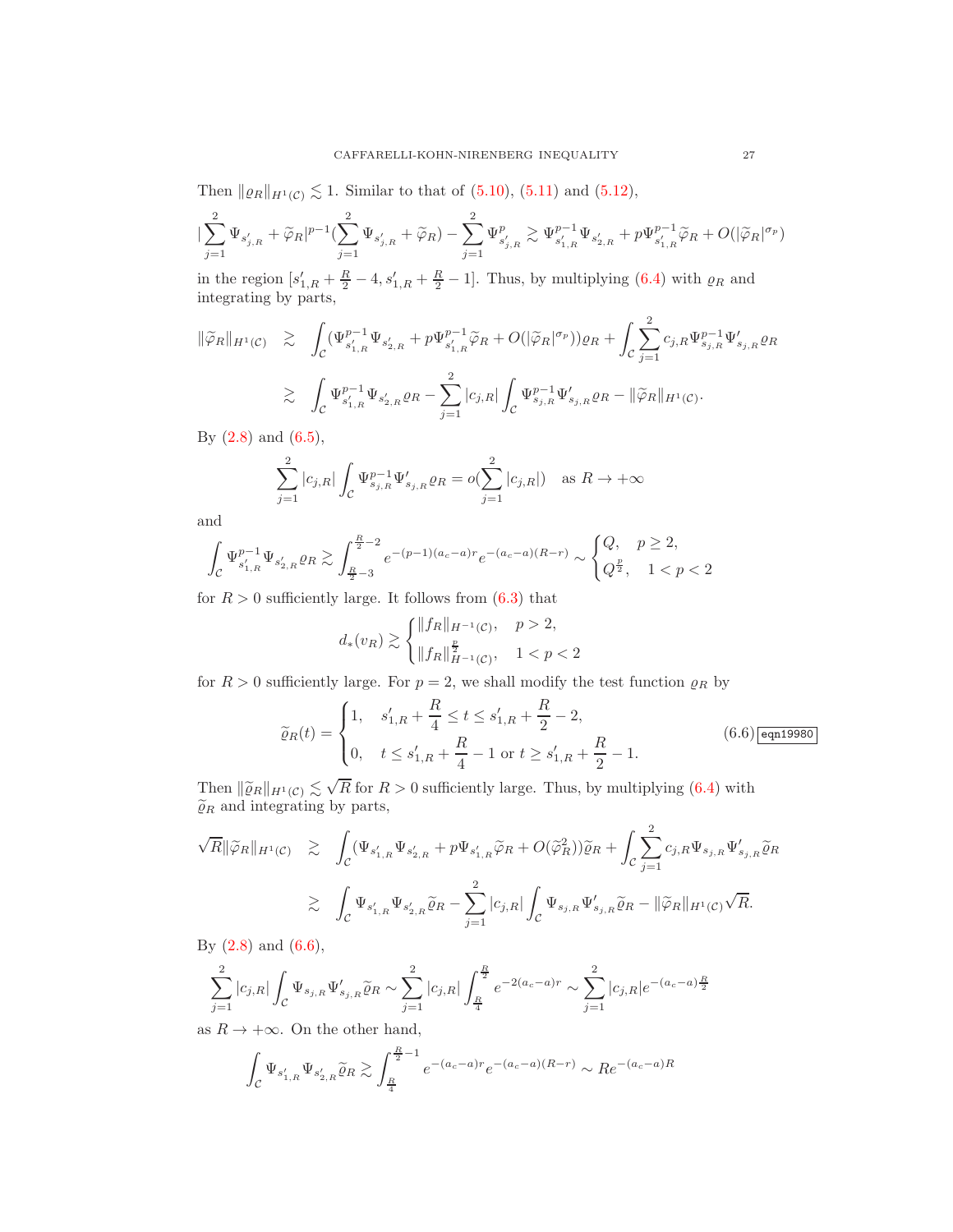for  $R > 0$  sufficiently large. It follows from  $(6.3)$  that

$$
d_*(v_R) \gtrsim \|f_R\|_{H^{-1}(\mathcal{C})} |\log(\|f_R\|_{H^{-1}(\mathcal{C})})|^{\frac{1}{2}}
$$

for  $p = 2$  and  $R > 0$  sufficiently large. Now, we take  $v_* = v_R^+$  then  $v_* = v_R + v_R^-$ , where  $v_R^{\pm} = \max\{\pm v_R, 0\}$ . Clearly, we have  $0 \le v_R^- \le |\widetilde{\phi}_R|$  since  $\sum_{j=1}^2 \Psi_{s_{j,R}}$  is positive. It follows from  $(6.2)$  that

$$
||v_R^-||_{H^1(\mathcal{C})}^2 = \langle v_R^-, V_R \rangle_{H^1(\mathcal{C})} = \int_{\mathcal{C}} |v_R|^{p-1} v_R v_R^- + \int_{\mathcal{C}} f_R v_R^- \lesssim ||v_R^-||_{H^1(\mathcal{C})}^{p+1} + \int_{\mathcal{C}} |f_R||v_R^-|.
$$

For  $1 < p \le 2$ , by Lemma [5.5](#page-21-2) and  $(6.3)$ ,

$$
||v_R^-||_{H^1(\mathcal{C})}^2 \lesssim \int_{\mathcal{C}} |f_R||\widetilde{\phi}_R| \lesssim \begin{cases} Q^2 |\log(Q)|^{\frac{1}{2}}, & p = 2, \\ Q^{1+\frac{p}{2}}, & 1 < p < 2. \end{cases}
$$

For  $p > 2$ , recall that by Lemma [5.5,](#page-21-2)  $\|\widetilde{\phi}_R\|_{\sharp} \lesssim 1$ . Thus, by [\(2.8\)](#page-6-1) and [\(5.18\)](#page-18-1),  $v_R^- = 0$ for  $|t - s_{j,R}| \leq \frac{R}{2}$ . It follows that

$$
||v_R^-||_{H^1(\mathcal{C})}^2 \lesssim \int_{\mathcal{C}} |f_R||v_R^-| \lesssim \int_{(\cup_{j=1}^2 \{|t-s_{j,R}| \le R\})^c} |f_R||\widetilde{\phi}_R| = o(Q^2).
$$

The conclusion then follows from  $d_*(v_*) \geq d_*(v_R) - ||v_R^-||_{H^1(\mathcal{C})}$ .

$$
\Box
$$

We close this section by the proof of Theorem [1.3.](#page-4-2)

Proof of Theorem [1.3:](#page-4-2) It follows immediately from [\(2.1\)](#page-5-1) and Propositions [5.1,](#page-13-3) [5.2,](#page-23-0) [6.1](#page-24-0) and [6.2.](#page-24-1)  $\Box$ 

## 7. Acknowledgements

The research of J. Wei is partially supported by NSERC of Canada and the research of Y. Wu is supported by NSFC (No. 11971339).

## **REFERENCES**

<span id="page-27-6"></span><span id="page-27-3"></span>

|  |          | [1] T. Aubin, Problèmes isopérimétriques de Sobolev. J. Differential Geometry, 11 (1976), |  |  |  |  |
|--|----------|-------------------------------------------------------------------------------------------|--|--|--|--|
|  | 573–598. |                                                                                           |  |  |  |  |

- <span id="page-27-5"></span>BE1991 [2] G. Bianchi, H. Egnell, A note on the Sobolev inequality. J. Funct. Anal., 100 (1991), 18–24.
- <span id="page-27-1"></span>BL1985 [3] H. Brezis, E. Lieb, Sobolev inequalities with remainder terms. J. Funct. Anal., 62 (1985), 73–86.
- CKN1984 [4] L. Caffarelli, R. Kohn, L. Nirenberg, First order interpolation inequalities with weights. Compos. Math., 53 (1984), 259–275.
- <span id="page-27-2"></span>CW2001 [5] F. Catrina, Z.-Q. Wang, On the Caffarelli-Kohn-Nirenberg inequalities: sharp constants, existence (and nonexistence), and symmetry of extremal functions. Comm. Pure Appl. Math., 54 (2001), 229–258.
- <span id="page-27-4"></span>CC1993 [6] K. Chou, W. Chu, On the best constant for a weighted Sobolev-Hardy inequality. J. London Math. Soc., 48 (1993), 137–151.
- <span id="page-27-0"></span>CFM2017 [7] G. Ciraolo, A. Figalli, F. Maggi, A quantitative analysis of metrics on  $\mathbb{R}^N$  with almost constant positive scalar curvature, with applications to fast diffusion flows. Int. Math. Res. Not., 2018 (2017), 6780–6797.
- <span id="page-27-7"></span>PDM2003 [8] M. Del Pino, J. Dolbeault, M. Musso, "Bubble-tower" radial solutions in the slightly supercritical Brezis-Nirenberg problem. J. Differential Equations, 193 (2003), 280–306.
- <span id="page-27-8"></span>PFM2003 [9] M. del Pino, P. Felmer, M. Musso. Two-bubble solutions in the super-critical Bahri-Coron's problem. Calc. Var. PDEs, 16 (2003), 113–145.
- PMPP2011 [10] M. del Pino, M. Musso, F. Pacard, A. Pistoia. Large energy entire solutions for the Yamabe equation. J. Differential Equations, 251 (2011), 2568–2597.